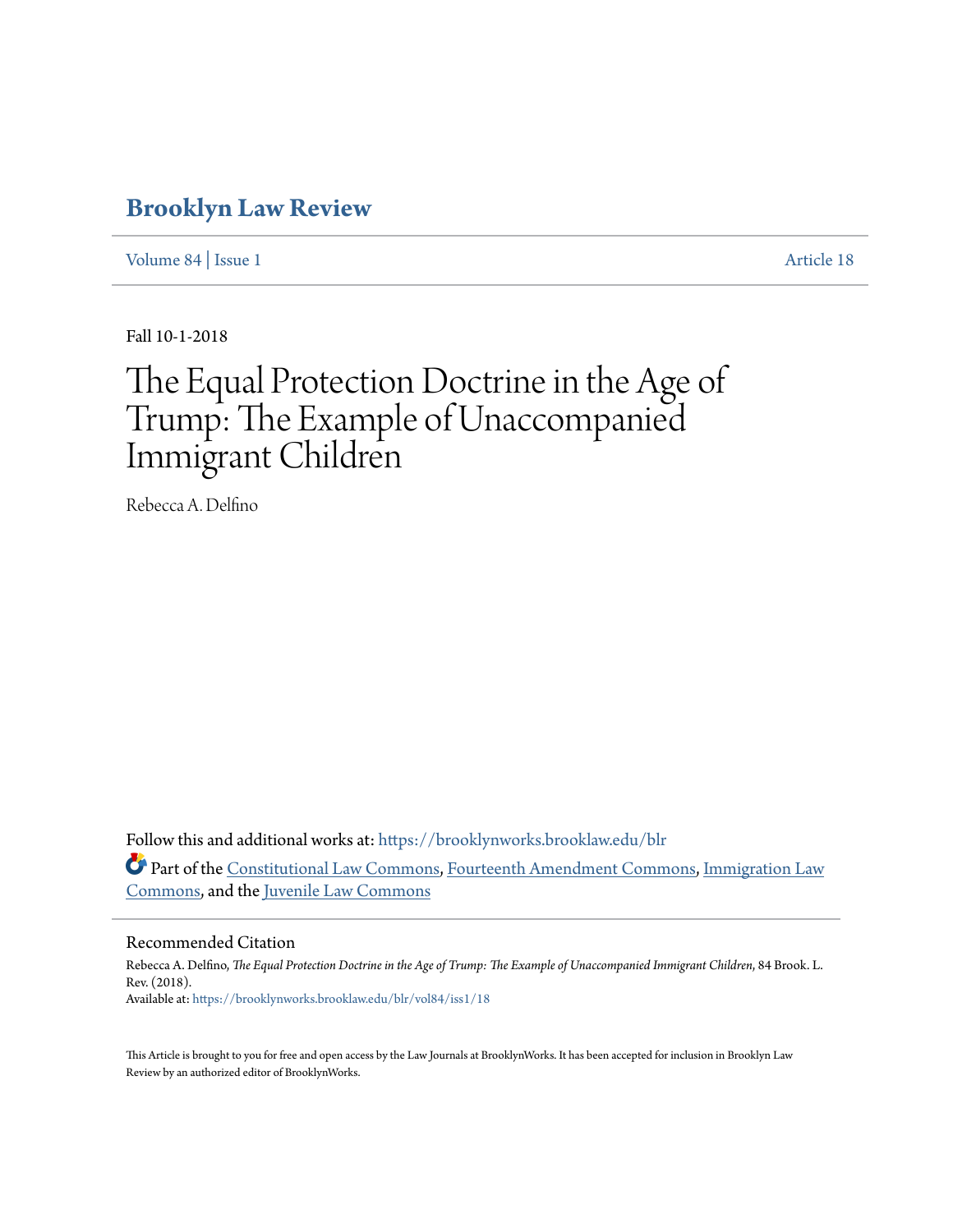## The Equal Protection Doctrine in the Age of Trump

### THE EXAMPLE OF UNDOCUMENTED IMMIGRANT CHILDREN

#### *Rebecca A. Delfino*†

#### INTRODUCTION

Nearly a century ago, Supreme Court Justice Oliver Wendell Holmes, Jr. described an equal protection claim as "the usual last resort of constitutional arguments."1 Not anymore. In the last forty years, the "equal protection doctrine has become the Court's chief instrument for invalidating . . . laws."2 Now dawns a new era—the age of Trump—when the equal protection doctrine has greater significance, a broader application, and renewed utility to invalidate federal laws and executive actions that deny due process or discriminate.

President Trump has made no secret of his desire to unwind policies of the prior administration in the areas of civil rights, voting rights, immigration, environmental protection, international relations, and health care.3 By the end of his first year in office, "approximately [thirty] major federal lawsuits were filed against the president and his administration challenging

 <sup>†</sup> Clinical Professor of Law at Loyola Law School Los Angeles. I am grateful to my colleagues for their helpful comments, particularly Sande Buhai and Justin Levitt. I am also indebted to Nicholas Armer, Galen Bean, Chris Khasho and Gabrille Trujillo for their research assistance, Loyola Law School for its generous support of faculty scholarship, and as always, my family for their patience, indulgence and encouragement. This article is dedicated to the hundreds of thousands of immigrant children who have come to the United States alone without parents seeking a better life, including my late great-grandfather Giovanni Jelmini, Sr. who came to the United States alone as a teenager in 1911.<br><sup>1</sup> Buck v. Bell, 274 U.S. 200, 208 (1927).

<sup>2</sup> Zablocki v. Redhail, 434 U.S. 374, 395 (1978) (Stewart, J., concurring).

<sup>3</sup> *See* David Smith, *The Anti-Obama: Trump's Drive to Destroy His Predecessor's Legacy,* GUARDIAN, (May 11, 2018, 7:59 AM EDT), https://www.theguardian.com/usnews/2018/may/11/donald-trump-barack-obama-legacy [https://perma.cc/YP77-C43Q]; *Donald Trump: Year One*, AM. CIV. LIBERTIES UNION, https://www.aclu.org/issues/ executive-branch/donald-trump-year-one [https://perma.cc/6SBT-6C3S].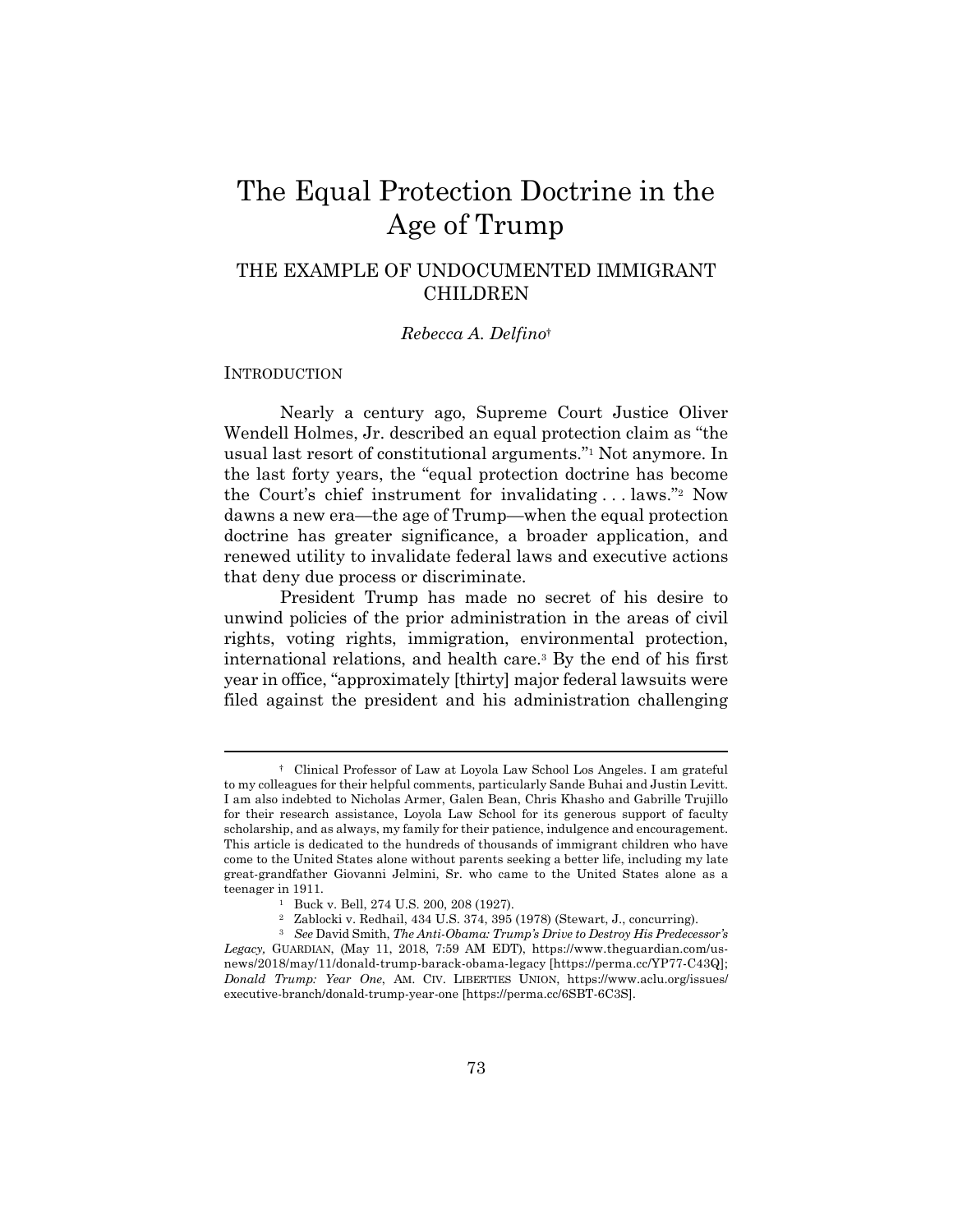[his executive orders or executive branch actions]."4 Specifically, equal protection claims appear in recent challenges to the executive branch's actions related to the travel ban,<sup>5</sup> transgender members of the military,<sup>6</sup> the Deferred Action for Childhood Arrivals program,<sup>7</sup> efforts to eliminate benefits under the Affordable Care Act,8 and the "zero tolerance"9 immigration

2017) (Transgender military service members' claim that the Presidential Memorandum, which directed military to prohibit accession of transgender individuals to the military, authorize their discharge, and "generally prohibit expenditure of military resources on sex-reassignment surgeries for military personnel", violated their equal protection rights because members alleged that directives "treated [them] differently from all other military service members," and the "decision to exclude transgender individuals was not driven by genuine concerns regarding military efficacy."). 7 *See* Regents of the Univ. of Cal. v. U.S. Dep't of Homeland Sec., 298 F. Supp.

3d 1304, 1313–15 (N.D. Cal. 2018) (equal protection challenge based on the government's rescission of the Deferred Action for Childhood Arrivals program). 8 *See* Complaint for Injunctive and Declaratory Relief at 2, Medical Students

for Choice v. Wright, No. 1:17-CV-02096 (D.D.C. dismissed Feb. 6, 2018), ECF No. 1, https://www.reproductiverights.org/sites/crr.civicactions.net/files/documents/Complai nt-Medical-Students-for-Choice-vs-Wright.pdf [https://perma.cc/YR3R-2ZKV]. This complaint, filed in late 2017 in the District of Columbia, challenged interim final rules the Trump administration implemented, which threatened to curtail access to birth control coverage for women by creating a broad exemption to the guarantee in the ACA of coverage for FDA-approved contraceptives without out-of-pocket costs. *Id.* The challenged interim rules enabled employers, health insurance providers, and universities claiming a religious or moral objection to deny their employees, students, and insurance beneficiaries coverage for contraception. *Id.* at 3. The plaintiffs argued the rules violated the Constitution's Establishment Clause, the equal protection guarantee, and the fundamental right to contraception by imposing unreasonable burdens upon and unfairly targeting women. *Id.* at 3–4.<br><sup>9</sup> On April 6, 2018, Attorney General Jeff Sessions announced a new "zero-

tolerance" policy on the United States' southern border. Complaint for Declaratory and Injunctive Relief at 15, Washington v. United States, No. 2:18-cv-00939 (W. Dist. Wash. 2018), ECF No. 1. Instead of making case-specific evaluations of individual cases, respecting due process rights and family integrity, the Trump Administration began prosecuting all possible immigration crimes and detaining all accused adults—even those with legitimate asylum claims. *Id.* at 16. The intended and acknowledged effect of this policy has been the separation of children from their parents. *Id.* at 19–20. The Trump Administration has been clear that the purpose of the forced separation policy is not to protect children, but rather to deter potential immigrants from coming to the United States. *Id.* at 4. Although on June 20, 2018, President Trump signed an executive order that he claims ends the separations, it did not end the underlying policy. Exec. Order No. 13,841, 83 Fed. Reg. 29,435 (June 25, 2018).

<sup>4</sup> *See* Norman Siegel, *2017: The Constitution, Federal Courts and President Trump*, N.Y. L.J. (Jan. 9, 2018, 4:18 PM), https://www.law.com/newyorklawjournal/sites/ newyorklawjournal/2018/01/09/2017-the-constitution-federal-courts-and-president-trump/ [https://perma.cc/7TEY-CK3L]. 5 President Trump's initial immigration order banned travel and refugee

admission from seven predominantly Muslim countries. *See* Exec. Order No. 13, 780, 82 Fed. Reg. 13,209 (Mar. 6, 2017). Opponents of the ban claimed it violated equal protection (among other constitutional protections) by discriminating based on religion, even though the policy was facially neutral with respect to religion. *See* Washington v. Trump, 847 F.3d 1151, 1167–68 (9th Cir. 2017) (describing equal protection claim against the travel ban in a case that was later rendered moot); *see also* Hawaii v. Trump, 859 F.3d 741, 760 (9th Cir.), *vacated as moot*, 138 S. Ct. 377, 377 (2017) (challenging Trump's second executive order banning travel from predominantly Muslim countries). 6 *See* Stone v. Trump, 280 F. Supp. 3d 747, 753–57, 763, 765, 768 (D. Md.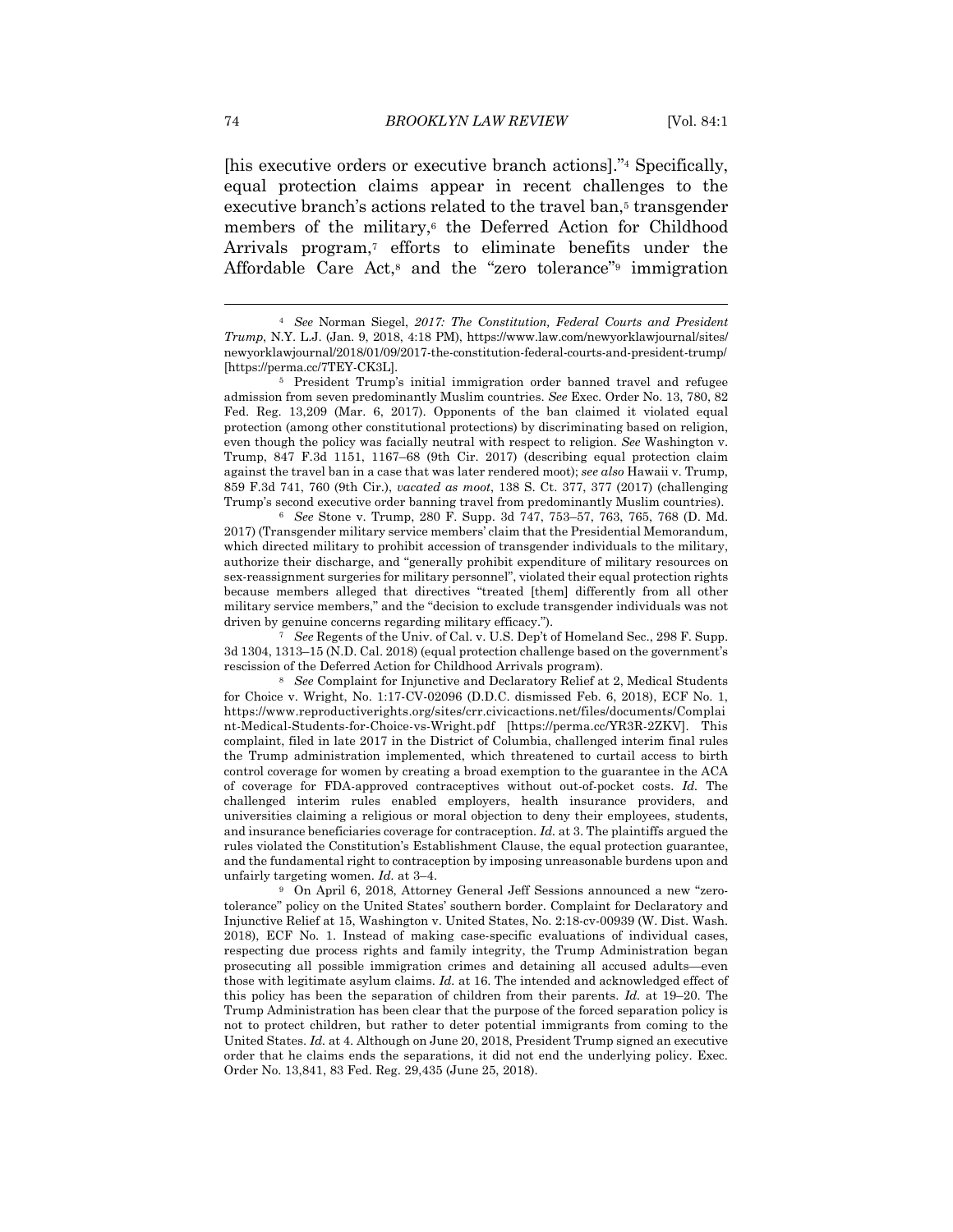policy.10 The federal courts appear ready, willing, and able to entertain these challenges.<sup>11</sup>

This article explores the new frontier of potential equal protection challenges using federal immigration law as an example, specifically, the law governing Special Immigrant Juvenile Status (SIJS).12 SIJS opens a pathway for undocumented immigrant children who are in the United States without a parent in order to obtain legal status. It is unique both in the context of immigration law and the general canon of federal law. The SIJS law embodies a bifurcated legal framework that requires SIJS applicants to apply first to the state courts to obtain predicate factual findings based on state family law, including findings that SIJS applicants cannot be reunified with a parent because of abuse, abandonment, or neglect, and that it would not be in the child's best interest to be returned to their home country. If the SIJS applicants obtain the state court predicate findings, they must then apply to the Department of Homeland Security (DHS) for approval, and if the applications are granted, the SIJS applicants obtain lawful permanent residence in the United States.13

This shared role of state courts and federal agencies and their respective realms of authority under the SIJS law are ambiguous and susceptible to different and inconsistent interpretations. On occasion, the state courts have exceeded their authority and interpreted the SIJS statute to apply their own legal standards, which effectively prevents certain applicants from obtaining the requisite predicate findings.14 Because DHS is not authorized to review a state court's refusal to issue SIJS findings, this refusal results in the automatic denial of the application by DHS. Consequently, the availability of SIJS may depend on the state where the predicate findings are sought, rather than the merits of the application. As a result, similarly situated SIJS applicants in different states will obtain inconsistent outcomes. For these reasons, a state court's denial of a request for predicate SIJS findings based on the state court's

<sup>10</sup> *See* Complaint for Declaratory and Injunctive Relief, *supra* note 9 at 2, 115– 16 (state attorneys general of seventeen states challenge the Trump Administration's policy of separating families crossing the nation's southern border on the basis that the policy violates the Constitution's guarantees of due process and equal protection); Teri Kanefield & Jed Shugerman, *Trump's Family Separations are Unconstitutional*, SLATE (June 21, 2018, 5:33 PM) https://slate.com/news-and-politics/2018/06/trumps-familyseparation-policy-is-unconstitutional-its-time-for-the-courts-to-award-damages.html [https://perma.cc/F4C5-Y4A4]. 11 *See* Siegel, *supra* note 4. 12 8 U.S.C. § 1101(a)(27)(J) (2012).

<sup>13</sup> *See infra* note 103. 14 *See infra* Sections III.A.1, III.A.2.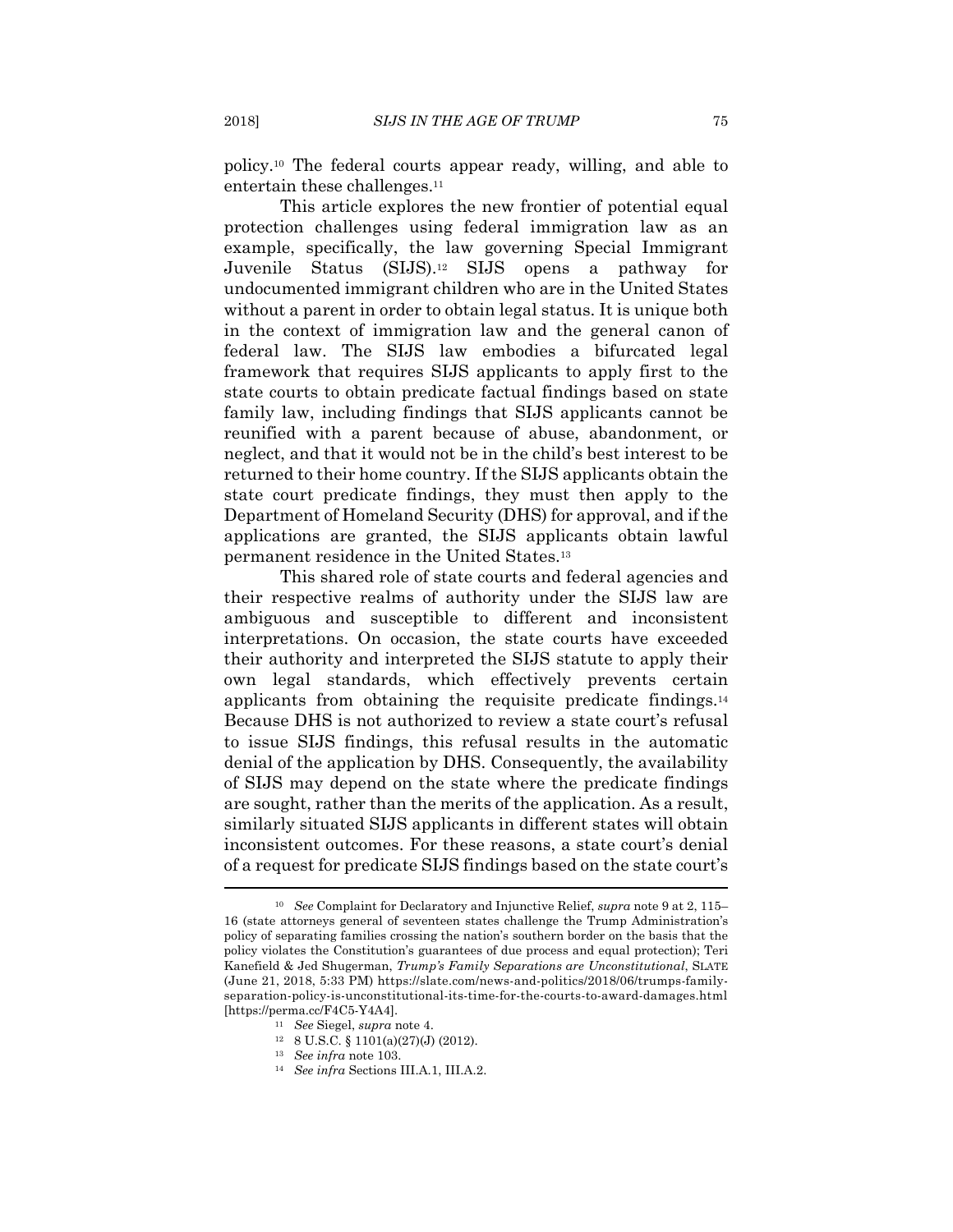unique interpretation of federal law offends the Constitution's guarantee of equal protection under the law. This article proposes that the only viable solution to remedy the problems that plague SIJS is a novel challenge to the SIJS law in the federal courts, asserting that the subsection of the law which empowers the state courts to make SIJS eligibility findings violates the equal protection guarantees included in the Fifth Amendment's Due Process Clause.

This article proceeds in four parts. Part I describes the background and legal framework of the equal protection doctrine as it exists in the Fourteenth Amendment and as it has been read into the Fifth Amendment's Due Process Clause. This Part also describes the development of equal protection jurisprudence in the context of immigration law. Part II explores the development of the law of SIJS. It begins with a brief history of unaccompanied children immigrating to the United States before the enactment of SIJS in 1990, as well as the trends in the migration of unaccompanied children and changes to the SIJS law over the last twenty-seven years. This Part also highlights the significant legal and prudential problems with SIJS. Solutions to the problems with the SIJS legal framework previously proposed in the academic scholarship, including proposals to amend SIJS and its governing regulations, are also identified and deconstructed. This Part concludes by explaining that given the current political climate in the federal executive and legislative branches, none of the previously proposed fixes or changes to SIJS will be implemented, and thus a new approach is required.

Part III explores how the SIJS legal framework deprives SIJS applicants of equal protection and offers as an example the Nebraska and California courts' respective interpretations of the SIJS statute to demonstrate how SIJS denies equal protection. This Part also describes the proposed remedy—a challenge to the SIJS law in the federal courts—asserting that the law violates the equal protection guarantees included the the Federal Constitution. This Part also argues why this unique equal protection challenge will likely succeed.

Finally, Part IV ponders why an equal protection challenge to the SIJS legal framework has not previously been suggested in the legal academic scholarship or pursued in the courts. This Part asserts that in light of the federal courts' increasing willingness to entertain equal protection challenges against the actions of the current presidential administration, the time has come for a fullscale equal protection challenge to the SIJS law.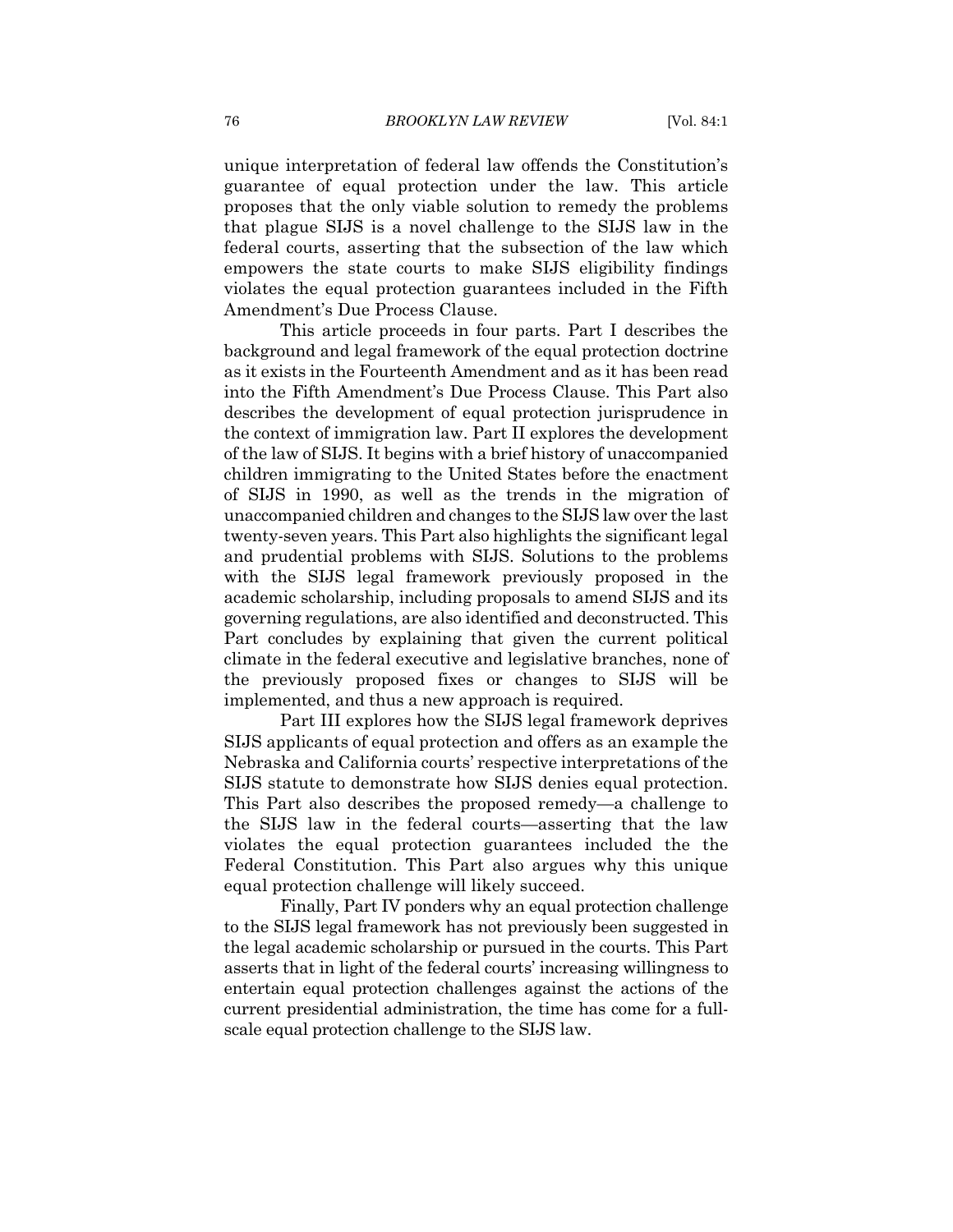I. BACKGROUND AND LEGAL FRAMEWORK OF THE EQUAL PROTECTION DOCTRINE

#### *A. The Fourteenth Amendment Equal Protection Clause*

The Declaration of Independence's proclamation that "all men are created equal" memorialized for the first time on the American continent an idea of equality that has ancient origins in Western civilization.15 The idea of equality under the law that every similarly situated person should be treated the same by the government—appears in American history to have first passed from the aspirational to the juridical in the 1850s.16

Fifteen years later, in the aftermath of the Civil War, Congress proposed "equal protection" of the law in the Fourteenth Amendment to the Constitution, which embodied the new and radical idea<sup>17</sup> that a state shall not "deny to any person within its jurisdiction equal protection of the laws."18 It appears that the catalysts for passage of the Fourteenth Amendment were a desire to explicitly and deliberately reject the constitutional order described in Chief Justice Taney's *Dred Scott* opinion<sup>19</sup> and replace it with one that was in all respects its opposite.20 The

*in* CONSTITUTIONAL GOVERNMENT IN AMERICA 467 (Ronald K. L. Collins ed., 1980). <sup>18</sup> U.S. CONST. amend. XIV, § 1 (The first section of the amendment offered

<sup>19</sup> *See* Dred Scott v. Sandford, 60 U.S. (19 How.) 393, 404–05, 416 (1857). In *Dred Scott*, Justice Taney had written that black people had not been included in "[We the P]eople of the United States" because they were "considered as a subordinate and inferior class of beings, who had been subjugated by the dominant race, and, whether emancipated or not, yet remained subject to their authority." *Id.* at 404–05. 20 *See* Kenneth L. Karst, *Foreword: Equal Citizenship Under the Fourteenth* 

*Amendment*, *The Supreme Court 1976 Term*, 91 HARV. L. REV. 1, 12–16 (1977); *see also* JACOBUS TENBROEK, EQUAL UNDER LAW 201 (First Collier Books 1965). *But see* WILLIAM E. NELSON, THE FOURTEENTH AMENDMENT: FROM POLITICAL PRINCIPLE TO JUDICIAL DOCTRINE 40–63 (Harv. Univ. Press, 1988) (arguing that Section 1 of the Fourteenth Amendment is ambiguous, the product of the framers' political compromises, and that its specific legal meaning and impact was only emergent). On passage of the Fourteenth

<sup>15</sup> THE DECLARATION OF INDEPENDENCE para. 2 (U.S. 1776); *see also* James Sullivan, *The Antecedents of the Declaration of Independence*, 1 ANN. REP. AM. HIST. ASS'N 80 (1902); FRANCIS D. WORMUTH, THE ORIGINS OF MODERN CONSTITUTIONALISM ch. 2 (1949). The values of freedom and equality have ancient roots: Cicero considered liberty and equality to be necessary complements to each other in a free society of equal citizens. *See* MARCUS TULLIUS CICERO, THE REPUBLIC THE LAWS bk.1.47, p.21 (Niall Rudd trans., Oxford Univ. Press 1998). 16 *See* Roberts v. Boston, 59 Mass. (5 Cush.) 198, 201–05 (Mass. 1849) (Charles

Sumner's argument against school segregation); *see also* John P. Frank & Robert F. Munro, *The Original Understanding of "Equal Protection of the Laws*," 50 COLUM. L. REV. 131, 138–40 (1950), *updated and reprinted in* 1972 WASH. U. L. REV. 421. 17 *See* Henry Steele Commager, *Equal Protection as an Instrument of Revolution,* 

<sup>&</sup>quot;equal protection of the laws": "No State shall . . . deny to any person within its jurisdiction the equal protection of the laws."). The amendment also answered the citizenship question for African-Americans after the Civil War. "All persons born or naturalized in the United States . . . are citizens of the United States and of the State wherein they reside." *Id.* And it extended "due process" to the states, not just the federal government. *Id.*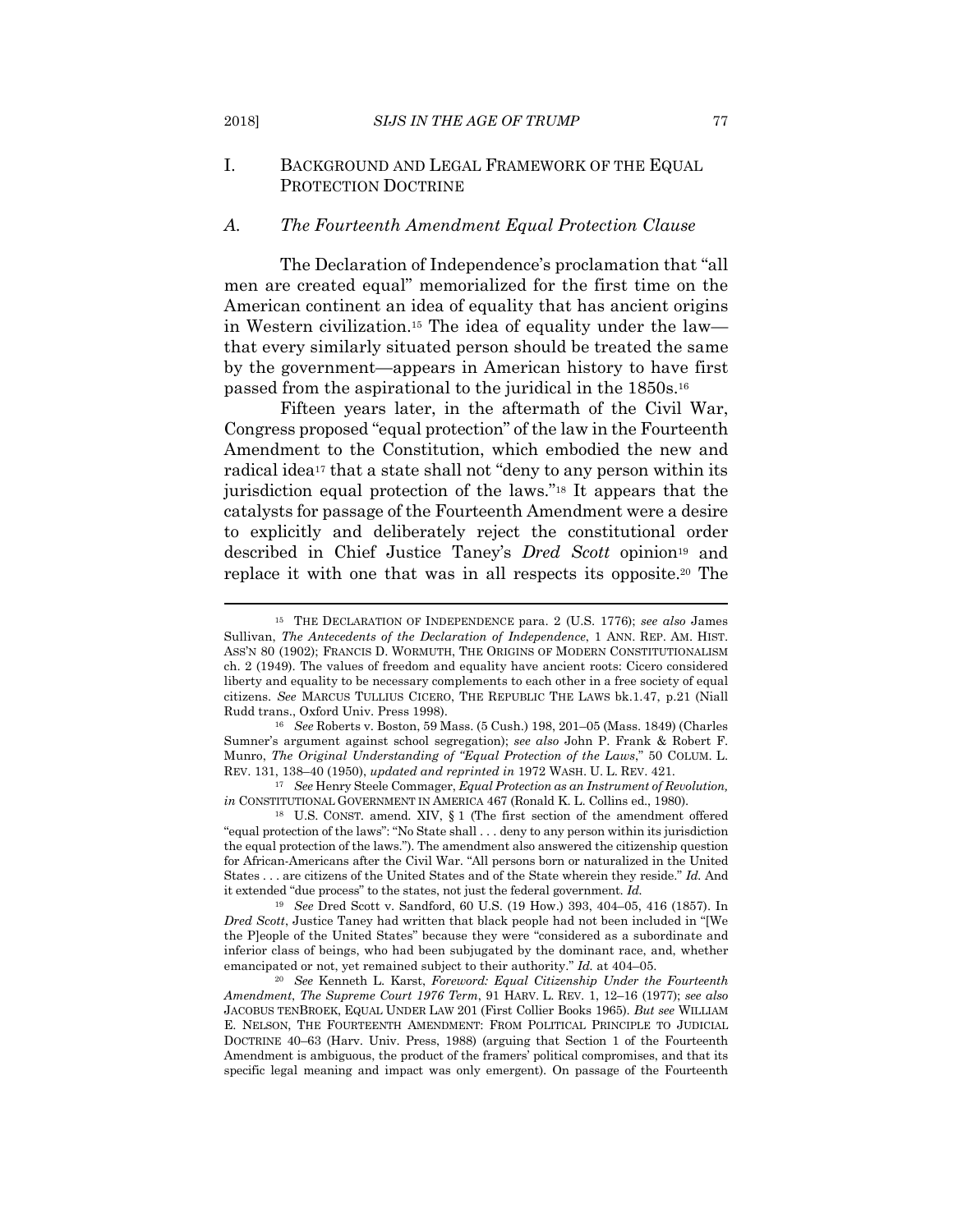amendment was also motivated by the framers' fear that important Reconstruction laws might be invalidated on the grounds that Congress exceeded its authority in enacting them.21

Since the term had no significant history before incorporation in the Fourteenth Amendment, the original understanding and intent of "equal protection" are difficult to discern and have led to debates about its meaning.<sup>22</sup> For instance, Congress gave the amendment's entire first section, in which the Equal Protection Clause is found, little attention.<sup>23</sup> On the one hand, moderates in Congress wanted to limit the rights protected to the "civil rights" enumerated in the Civil Rights Act of 1866, such as the right to contract and hold property.24 In contrast, more progressive members of Congress sought broader coverage that could expand with changing circumstances.25 Scholars of congressional history have suggested that the Fourteenth Amendment was amenable to several interpretations.26 First, that its immediate object was the protection of specific "civil rights" without contemplation of such changes in the social order as desegregation would entail; and second, that a more expansive interpretation is required given the general language

<sup>22</sup> *See* Frank & Munro, *supra* note 16, at 138–42; *see also* Alexander M. Bickel, *The*  Original Understanding and the Segregation Decision, 69 HARV. L. REV. 1, 1, 31–33 (1955).<br><sup>23</sup> Bickel, *supra* note 22 at 47–48.<br><sup>24</sup> Id. at 56; *see also* Lewis Henkin, *Foreword: On Drawing Lines, The Supreme* 

Amendment, *see generally* HORACE EDGAR FLACK, THE ADOPTION OF THE FOURTEENTH AMENDMENT (William S. Hein & Co.,1908); JOSEPH B. JAMES, THE FRAMING OF THE FOURTEENTH AMENDMENT (D. Philip Locklin et al. eds., 1956); JOURNAL OF THE JOINT COMMITTEE OF FIFTEEN ON RECONSTRUCTION, 39TH CONG., 1865–1867 (B. Kendrick ed., 1914). On the framing of the Equal Protection Clause specifically, see ROBERT J. HARRIS, THE QUEST FOR EQUALITY: THE CONSTITUTION, CONGRESS, & THE SUPREME COURT 32–33 (La. State Univ. Press ed., 1960) (explaining that Congressional Representative John A. Bingham led the drive for the Fourteenth Amendment, first proposing it in January 1866); TENBROEK, *supra* note 20 at 207 (explaining that in every subsequent draft, the objective of guaranteeing "equal protection" never changed). Congress passed the amendment in June 1866, and ratification was completed in 1868. NELSON, *supra* note 20, at 58–60. 21 *See e.g.*, Civil Rights Act of 1866, ch. 31, 14 Stat. 27. The Act's constitutional

validity had been challenged by Andrew Johnson in his veto message and by conservatives of both parties in Congress. *See* Karst, *supra* note 20, at 14. Contemporary concepts of equality before the law, understood in the privileges and immunities context, were most fully captured in the 1866 Civil Rights Act. That measure, enacted as its title proclaimed "to protect all Persons in the United States in their civil rights," first conferred national citizenship. 14 Stat. 27. It then affirmed that all citizens "shall have the same right . . . to make and enforce contracts, to sue, be parties, and give evidence, to inherit, purchase, lease, sell, hold, and convey real and personal property" as whites. Id. The law also protected the rights of contract, property, and juridical capacity (as witness and party) of those citizens. *Id.*

*Court, 1967 Term*, 82 HARV. L. REV. 63, 95–103 (1968) (analyzing the Court's examination of the Civil Rights Act of 1866's legislative history in Jones v. Alfred H. Mayer Co., 392 U.S. 409 (1968) regarding "private discrimination in the sale or rental of property"). 25 Bickel, *supra* note 22, at 62–63. 26 *See id.* at 59–63.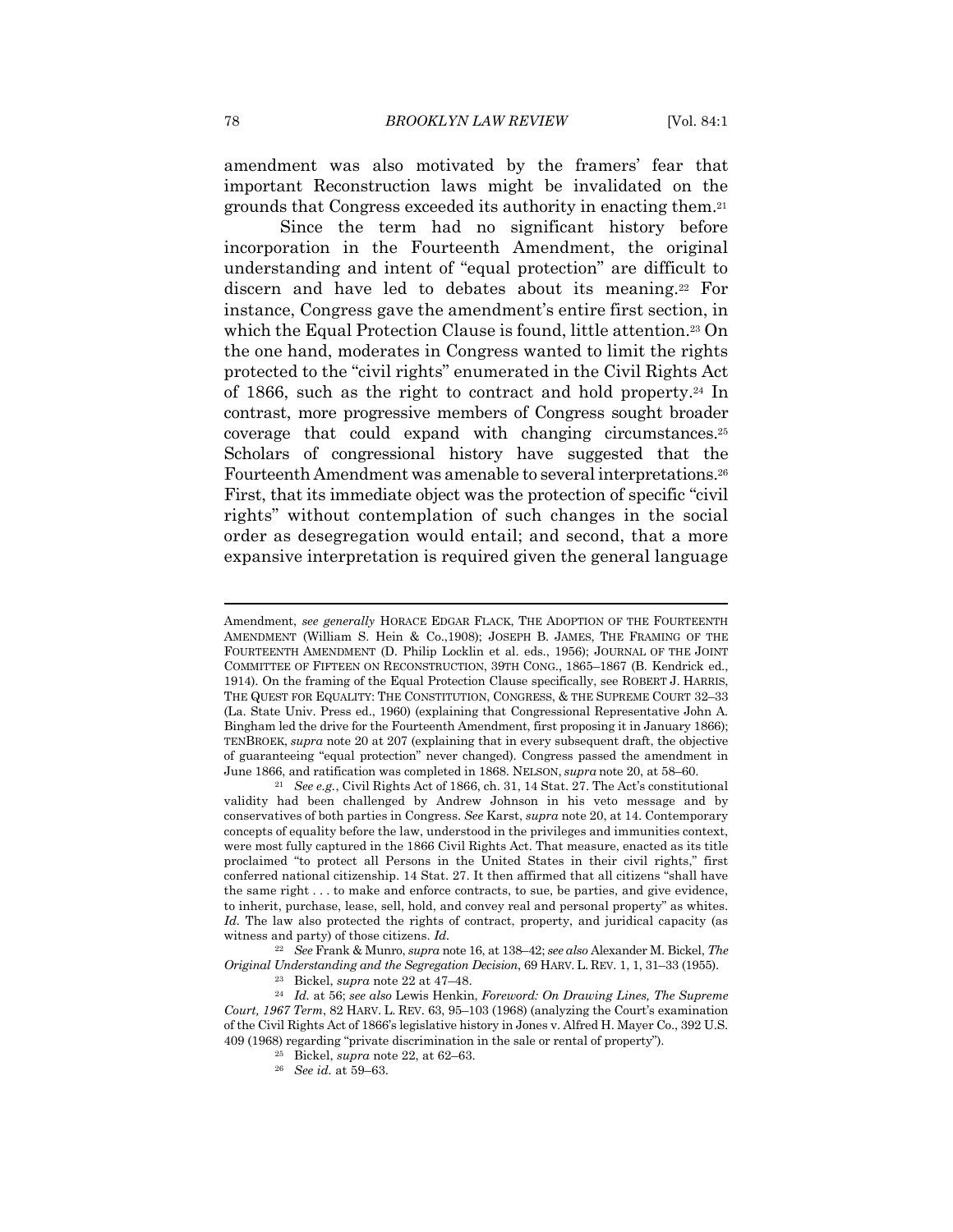of the Equal Protection Clause, which on its face was not limited to racial discrimination.27

Likewise, the understanding and application of the Equal Protection Clause of the Fourteenth Amendment has continued to evolve and expand in the last 150 years since it was adopted. It has played a starring role in some of the most prominent cases of the last century—cases which have had a profound influence not only on how Americans are treated by the government, but also on how Americans perceive themselves and treat others. In the 1873 decision of the *Slaughter-House Cases*, the Supreme Court stated that the Equal Protection Clause was "clearly a provision for [the African-American] race" and that it did not apply to economic affairs.28 By 1886, however, as reflected in the Court's decision in *Yick Wo v. Hopkins*, such a limited construction of the Fourteenth Amendment had disappeared.29 Supreme Court decisions soon after recognized a more flexible and broad approach to the Equal Protection Clause. The Court not only applied the Equal Protection Clause to other racial groups but also extended it to economic affairs by allowing a corporation to assert the right.30

Thereafter, in 1896, the Court decided *Plessy v. Ferguson*, considered one of first landmark cases to test the Fourteenth Amendment's Equal Protection Clause.31 In *Plessy*, the Supreme Court said segregation was constitutionally acceptable as long as the facilities were equal.32 This "separate but equal" mantra facilitated the birth of the Jim Crow South, in which everything from water fountains to public schooling were legally segregated.

Nearly sixty years later, in 1954, the Supreme Court used the Equal Protection Clause of the Fourteenth Amendment to revisit segregation. In *Brown v. Board of Education of Topeka*, the Court decided that Kansas' "[s]eparate educational facilities are inherently unequal," and thus violated the Equal Protection Clause.33 The ruling overturned *Plessy* and forced desegregation. The Supreme Court has continued to utilize a broader interpretation of the Equal Protection Clause in different factual

<sup>27</sup> *Id.* at 60–63. 28 The Slaughter-House Cases, 83 U.S. (16 Wall.) 36, 81 (1873).

<sup>29</sup> Yick Wo v. Hopkins, 118 U.S. 356, 369, 373–74 (1886) (the first case in which the Supreme Court struck down a facially neutral municipal ordinance based on its discriminatory, disparate impact on resident alien Chinese business owners, recognizing that non-citizens were entitled to Equal Protection under the Fourteenth Amendment). 30 *See id.* at 368; *see also* Pembina Consol. Silver Mining Co. v. Pennsylvania,

<sup>125</sup> U.S. 181, 188–89 (1888) (finding private corporations are "persons" under the Fourteenth Amendment). 31 Plessy v. Ferguson, 163 U.S. 537, 542 (1896).

<sup>32</sup> *Id.* at 544. 33 Brown v. Bd. of Educ., 347 U.S. 483, 495 (1954).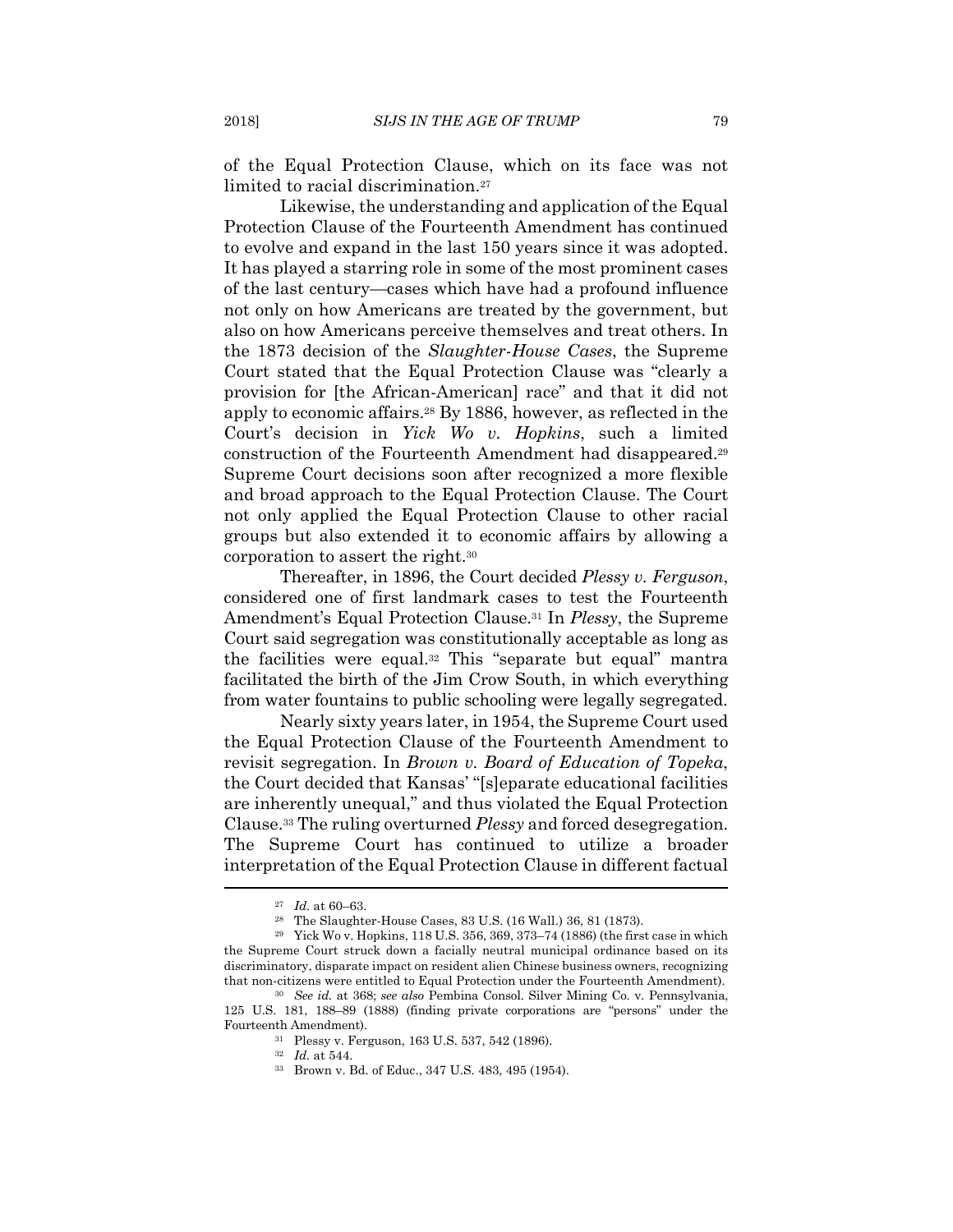contexts over the past century. For example, in *Bush v. Gore*, amid the Florida recount that would decide the presidential election of 2000, George W. Bush's lawyers successfully argued that the recount of presidential ballots ordered by the Florida courts violated the Fourteenth Amendment's Equal Protection Clause because different standards of counting were used in different counties.34 Likewise, the Supreme Court applied the Equal Protection Clause in *Obergefell v. Hodges* to strike down states' facially neutral same-sex marriage bans in 2015.35 In its equal protection analysis, the Court was troubled by same-sex marriage bans' adverse impact on gays and lesbians.36 Justice Anthony Kennedy invoked the equal protection portion of the amendment to assert that it "prohibits this unjustified infringement of the fundamental right to marry."37 And in the last year, the Court decided the race discrimination case of *Cooper v. Harris*, in which the Court found that lawmakers were impermissibly motivated by race when they drew legislative districts.38

To be sure, the central requirement of the Equal Protection Clause—requiring states to treat their citizens equally—has remained unchanged from its earliest, limited applications in the area of racial discrimination in the 1880s to its expansion in the 2000s to other classes of individuals who, though not expressly singled out under the law, have suffered from its disparate impact. Over time, "[j]udges deciding cases under the Equal Protection Clause have . . . defined . . . 'equal treatment'" differently for different classifications of individuals.39 In all instances, however, an equal protection violation may be found where, depending on the level of scrutiny applied to the law,40 the discrimination cannot be justified. The common thread

challenged statutes under the Equal Protection Clause: "strict scrutiny," "intermediate" or "heightened" scrutiny, and "rational review." *See* Plyler v. Doe, 457 U.S. 202, 216–18 nn.14–16. (1982); the choice among the three levels depends upon the nature of the statute in question. If the legislative classification on its face or as applied disadvantages a "suspect class" or impinges upon the exercise of a "fundamental right," then the courts employ strict scrutiny. *Id.* at 216–17. The statute will fail unless the government can

<sup>34</sup> Bush v. Gore, 531 U.S. 98, 100, 104–07 (2000) (per curiam).

<sup>35</sup> Obergefell v. Hodges, 135 S. Ct. 2584, 2604 (2015).

<sup>36</sup> *See id.* at 2601–08. 37 *Id.* at 2604. 38 Cooper v. Harris, 137 S. Ct. 1455, 1481–82 (2017) (finding that lawmakers improperly packed black voters into a few legislative districts to diminish the power of black voters). 39 LENORA M. LAPIDUS, EMILY J. MARTIN, & NAMITA LUTHRA, THE RIGHTS OF

WOMEN: THE AUTHORITATIVE ACLU GUIDE TO WOMEN'S RIGHTS 2 (2009) https://www.aclu.org/files/pdfs/about/rightsofwomen\_chapter1.pdf [https://perma.cc/Y5 QJ-NYX5] (internal quotations omitted) (explaining that although a state may not pass laws that treat racial groups unequally, the state can discriminate based on certain classifications such as age "if [it has] a rational reason for doing so"). 40 Traditionally, courts have applied three degrees of scrutiny in analyzing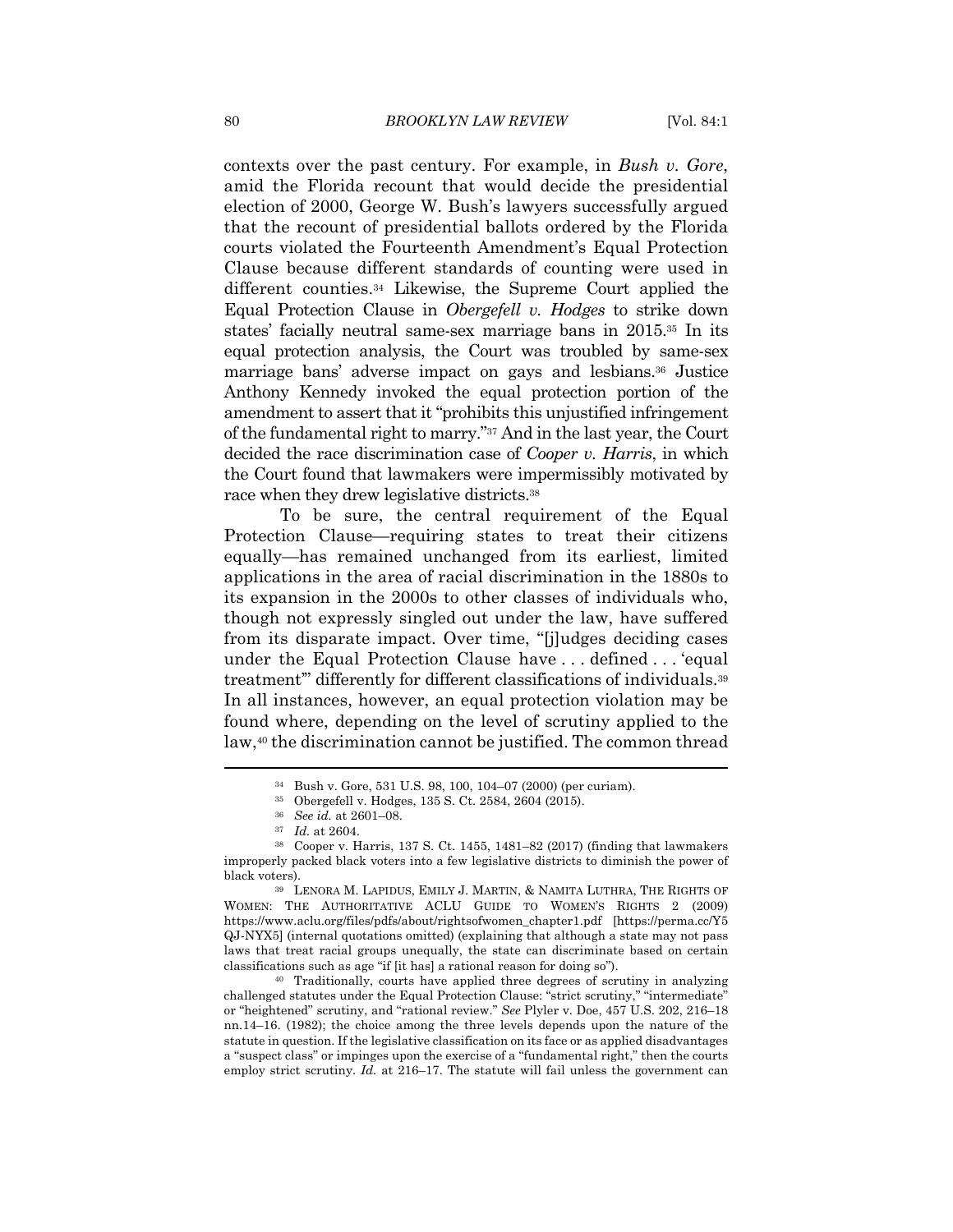running through all of the Fourteenth Amendment's Equal Protection Clause jurisprudence—from *Plessy* to *Harris*—is that the actor is the "state."

#### *B. Equal Protection Under the Fifth Amendment*

On its face, the Fourteenth Amendment applies only to "state" actions; it does not constrain actions by the federal government.41 In fact, no provision in the Federal Constitution expressly requires the federal government to secure equal protection for its citizens.42 Consequently, the Court has looked elsewhere—specifically to the Fifth Amendment's Due Process Clause—to find the basic right of equals to equality under federal law. Chief Justice Taft spearheaded the effort to root equal protection within due process when, in 1921, he wrote that the Due Process and Equal Protection Clauses are "associated" and may "overlap" in that a violation of one clause violates the other.43 He further observed that although the Due Process Clause "secure[s] equality of law in the sense that it makes a required minimum of protection for everyone's right of life, liberty and property . . . . [o]ur whole system of law is predicated on the general, fundamental principle of equality of application of the law."44

demonstrate that the "classification has been precisely tailored to serve a compelling governmental interest." *Id.* at 217. If the "classification, while not facially invidious, nonetheless give[s] rise to recurring constitutional difficulties," it will be tested under intermediate scrutiny. *Id.* Such difficulties arise, for example, when a statute discriminates against a class which shares some of the characteristics of the suspect classes. *See id.* at 218–23; *see also* Trimble v. Gordon, 430 U.S. 762, 767 (1977); LAURENCE H. TRIBE, AMERICAN CONSTITUTIONAL LAW 1090 (1st ed. 1978). To withstand intermediate scrutiny, the statutory classification "must serve important governmental objectives and must be substantially related to the achievement of those objectives." Craig v. Boren, 429 U.S. 190, 197 (1976); *see also Plyler*, 457 U.S. at 216; Lalli v. Lalli, 439 U.S. 259, 265 (1978). If neither strict nor intermediate scrutiny is appropriate, then the statute will be tested for mere rationality—that the classification at issue bears some fair relationship to a legitimate public purpose. *Plyler*, 457 U.S. at 216.<br><sup>41</sup> U.S. CONST. amend. XIV, § 1 ("No *State* shall make or enforce any law which

shall abridge the privileges or immunities of citizens of the United States; nor shall any State deprive any person of life, liberty, or property, without due process of law; nor deny to any person within its jurisdiction the equal protection of the laws.") (emphasis added); *see also* Bolling v. Sharpe, 347 U.S. 497, 499 (1954) ("The Fifth Amendment . . . does not contain an equal protection clause as does the Fourteenth Amendment which applies only to the states."). 42 *See* Detroit Bank v. United States, 317 U.S. 329, 337 (1943) ("Unlike the

Fourteenth Amendment, the Fifth contains no equal protection clause and it provides no guaranty against discriminatory legislation by Congress.") *see also* Helvering v. Lerner Stores Corp., 314 U.S. 463, 468 (1941). 43 Truax v. Corrigan, 257 U.S. 312, 331–32 (1921).

<sup>44</sup> *Id.* at 332; *see also* Steward Machine Co. v. Davis, 301 U.S. 548, 585 (1937) ("[W]e assume that discrimination, if gross enough, is equivalent to confiscation and subject under the Fifth Amendment to challenge and annulment.").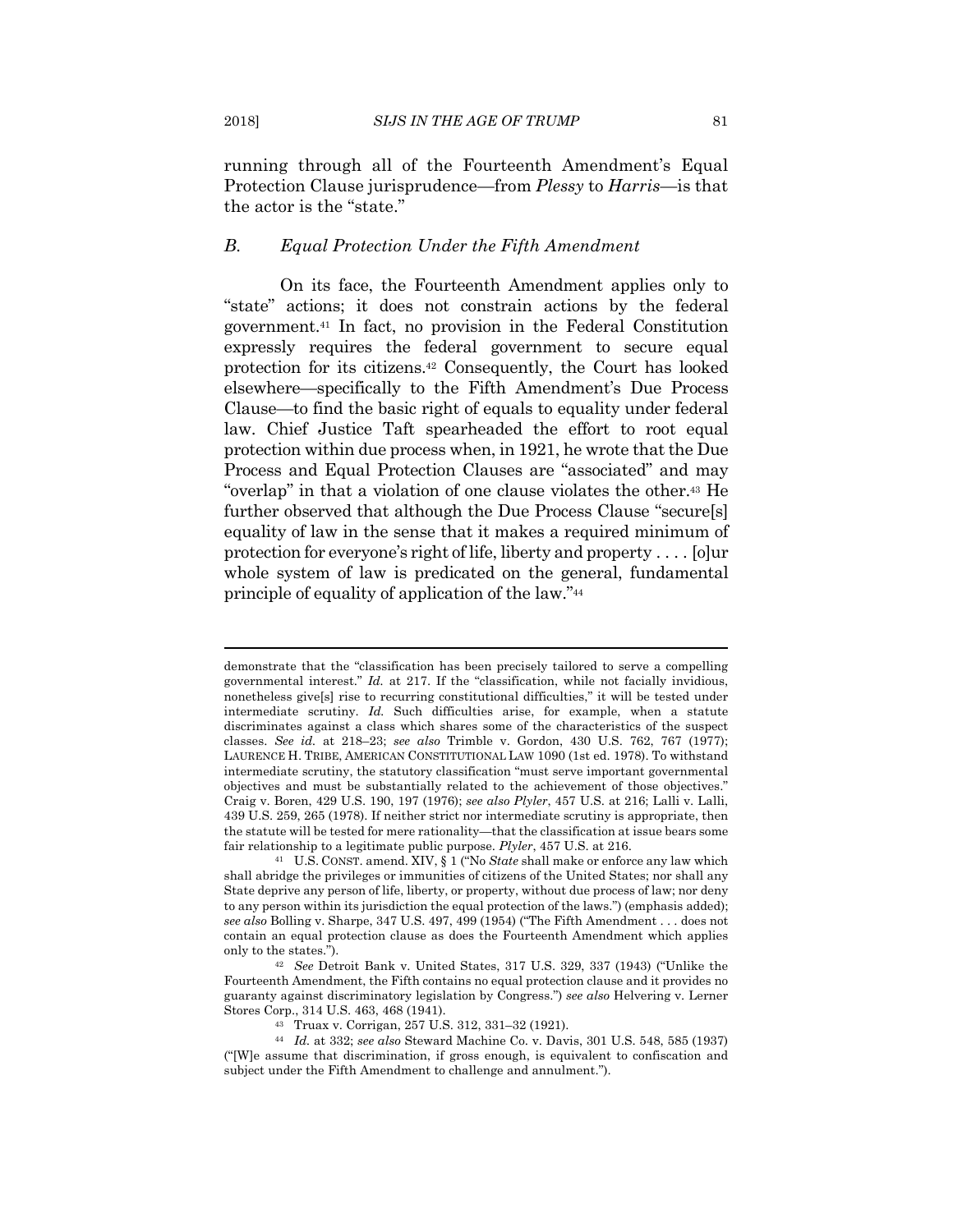Thirty years later, the Court had another opportunity to recognize equal protection principles in the Fifth Amendment's Due Process Clause in connection with the school desegregation cases. In *Bolling v. Sharpe*, for example, a companion case to *Brown v. Board of Education*, the Court held that the equal protection principles of *Brown* would apply to District of Columbia schools through the Fifth Amendment's Due Process Clause.45 Specifically the Court noted that the concepts of "equal protection and due process, both stemming from our American ideal of fairness, are not mutually exclusive," and although "'equal protection of the laws' is a more explicit safeguard of prohibited unfairness than 'due process of law'. . . . discrimination may be so unjustifiable as to be violative of due process."46 Indeed, after *Bolling*, the Court has consistently reiterated that equal protection analysis embedded in the Fifth Amendment's Due Process Clause is the same as that under the Fourteenth Amendment.47 The Court has thus applied much of its Fourteenth Amendment equal protection jurisprudence to strike down sex classifications in federal legislation,48 overturn classifications with an adverse impact upon illegitimate

<sup>45</sup> *Bolling*, 347 U.S. at 499. 46 *Id.*

<sup>47</sup> *See* Buckley v. Valeo 424 U.S. 1, 93 (1976) ("Equal protection analysis in the Fifth Amendment area is the same as that under the Fourteenth Amendment."); *see also*  Weinberger v. Wiesenfeld, 420 U.S. 636, 638, n.2 (1975) ("This Court's approach to Fifth Amendment equal protection claims has always been precisely the same as to equal protection claims under the Fourteenth Amendment.") (citations and internal quotation marks omitted); Schlesinger v. Ballard, 419 U.S. 498, 500 n.3 (1975); Jimenez v. Weinberger, 417 U.S. 628, 637 (1974); Frontiero v. Richardson, 411 U.S. 677, 682 (1973). 48 Sessions v. Morales-Santana, 137 S. Ct. 1678, 1686, 1690, 1698 (2017)

<sup>(</sup>invalidating gender-based distinction applicable to acquisition of United States citizenship by child born abroad to one parent who was United States citizen and another parent who was citizen of another nation, under which only one year of continuous physical presence was required before unwed mothers could pass citizenship to their children, but five years of continuous physical presence were required of unwed fathers); *accord* Tuan Anh Nguyen v. INS, 533 U.S. 53, 57, 60 (2001) (involving a Fifth Amendment equal protection challenge to a federal gender classification with differing rules for unwed mothers and for unwed fathers in their ability to confer derivative citizenship); Califano v. Westcott, 443 U.S. 76, 84, 88–89 (1979) (holding unconstitutional provision of unemployed-parent benefits exclusively to fathers); *see also* Califano v. Goldfarb, 430 U.S. 199, 206–07 (1977) (plurality opinion) (holding unconstitutional a Social Security classification that denied widowers survivors' benefits available to widows); *Weinberger*, 420 U.S. at 648–53 (1975) (holding unconstitutional a Social Security classification that excluded fathers from receipt of childin-care benefits available to mothers); *Frontiero*, 411 U.S. at 688–91 (plurality opinion) (holding unconstitutional exclusion of married female officers in the military from benefits automatically accorded married male officers); *cf.* Reed v. Reed, 404 U.S. 71, 74, 76–77 (1971) (holding unconstitutional a probate-code preference for a father over a mother as administrator of a deceased child's estate).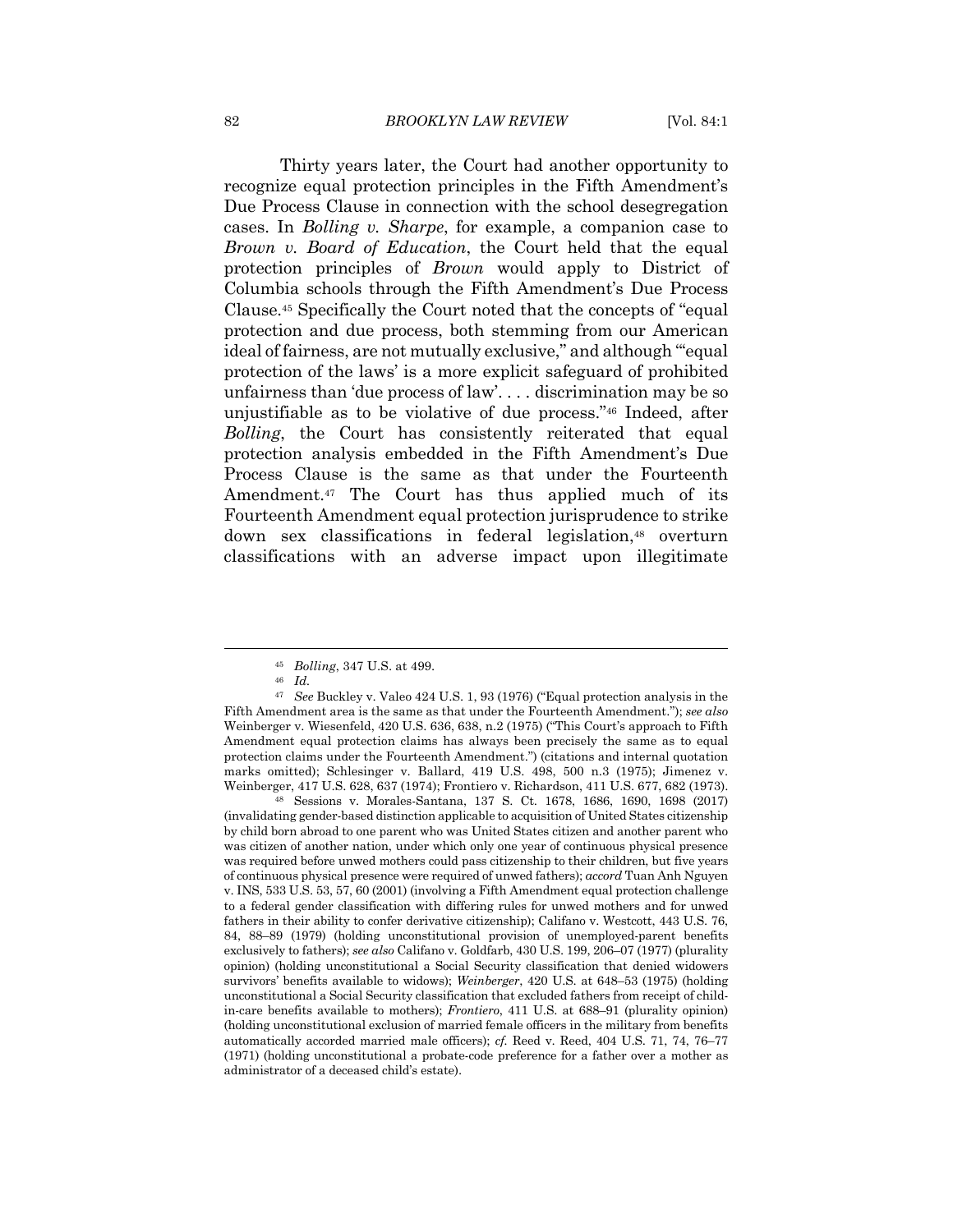children,49 and invalidated some welfare assistance provisions.50 Almost all legislation, however, involves some degree of classification among particular categories of persons, things, or events. Just as the Equal Protection Clause does not outlaw "reasonable" classifications, the Due Process Clause is no more tolerant of the great variety of social and economic legislation typically containing what must be arbitrary line-drawing.51 As the next section will explore, the federal government has historically been endowed with some authority to classify persons upon certain grounds.

#### *C. The Equal Protection Doctrine in the Immigration Law Context*

The application of equal protection principles grounded in the Fifth Amendment has salience in the context of immigration law because the federal government has exclusive regulatory authority over immigration, citizenship, and alienage.52 As the Court has observed, "[t]he federal sovereign, like the States, must govern impartially. . . . [B]ut . . . there may be overriding national interests which justify selective federal legislation that would be unacceptable for an individual State."53 Historically, the Supreme Court deferred to the federal government in the realm of immigration.54 This power to

the exclusive province of the federal government, and therefore states may not regulate or criminalize matters related to immigration or alienage).<br><sup>53</sup> Hampton v. Mow Sun Wong, 426 U.S. 88, 100 (1976). Thus, the power over

immigration and aliens permitted federal discrimination on the basis of alienage. *Id.* at 100–01 (employment restrictions like those previously voided when imposed by States); *see also* Mathews v. Diaz, 426 U.S. 67, 85–87 (1976) (permitting discrimination on the basis of durational residency); Fiallo v. Bell, 430 U.S. 787, 798–99 (1977) (allowing discrimination on the basis of illegitimacy). Similar rules by States would be voided. 54 Indeed, as early as May 1889, the Supreme Court ruled that "[t]he power of

exclusion of foreigners being an incident of sovereignty . . . cannot be granted away or restrained." Chae Chan Ping v. United States (The Chinese Exclusion Case), 130 U.S. 581, 609 (1889). Later during the Cold War, the Court reaffirmed the plenary power doctrine by holding that "it is not within the province of any court, unless expressly authorized by law, to review the determination of the political branch of the Government

<sup>49</sup> *Compare Jimenez*, 417 U.S. at 637 (holding unconstitutional a Social Security classification denying benefits to one subclass of illegitimate children), *with* Mathews v. Lucas, 427 U.S. 495, 512–16 (1976) (holding the same Social Security classification did not unconstitutionally discriminate by withholding a presumption of dependency to one subclass of illegitimate children).<br><sup>50</sup> U.S. Dep't of Agric. v. Murry, 413 U.S. 508, 514 (1973); *see also* U.S. Dep't of

Agric. v. Moreno, 413 U.S. 528, 538 (1973). 51 Lyng v. Castillo, 477 U.S. 635, 642–43 (1986) (food Stamp Act limitation of

benefits to households of related persons who prepare meals together held constitutional); Richardson v. Belcher, 404 U.S. 78, 81 (1971). With respect to courts and criminal legislation, *see* United States v. MacCollom, 426 U.S. 317, 324 (1976); Marshall v. United States, 414 U.S. 417, 428–30 (1974); Hurtado v. United States, 410 U.S. 578, 590 (1973). 52 *See* Truax v. Raich, 239 U.S. 33, 42 (1915) (immigration and alienage are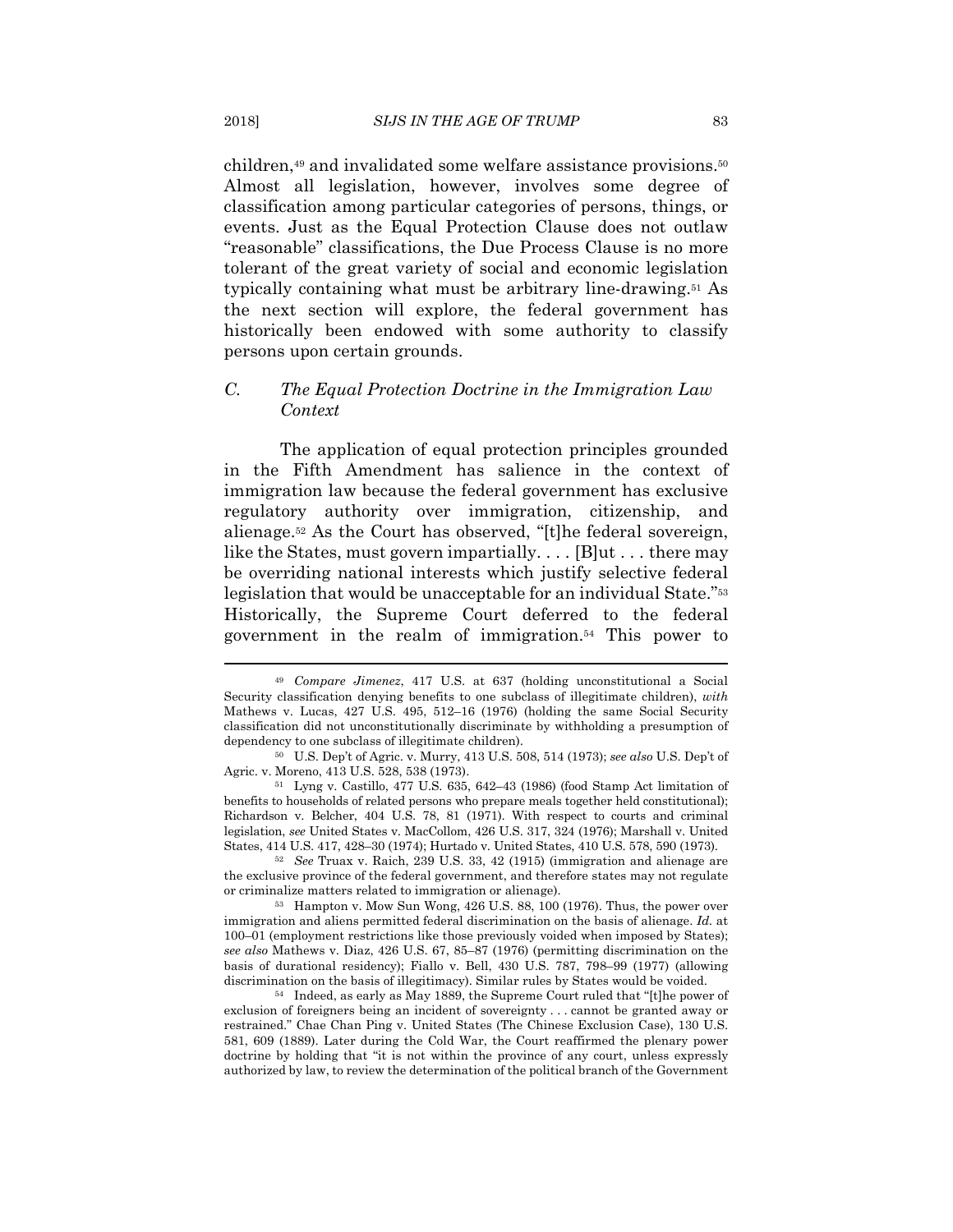regulate immigration and naturalization is the principal example of the national government's ability to classify upon some grounds—alienage, but also other suspect and quasisuspect categories as well—that would result in invalidation were a state to enact them.55

 Traditionally, the courts divided immigrants into "two . . . categories: (1) lawful permanent residents . . . (immigrants who have been granted permission to live and work in the United States), and (2) inadmissible aliens (non-citizens who entered the country without authorization or who are otherwise ineligible to enter the country or remain)."56 The government has typically granted lawful permanent residents "greater rights and privileges" than those granted to inadmissible aliens.57 Thus, what appears in the context of immigration law is a sliding scale of rights, greatest in a naturalized citizen and least in a non-resident, non-citizen without any immigration status. In between these two are numerous other categories including those who are permanent legal residents,58 who have "rights" that are "more extensive and

different from the constitutional provisions applicable to the federal power over immigration and naturalization." *Mathews*, 426 U.S. at 86–87. That is so, because "it is the business of the political branches of the Federal Government, rather than that of. . . the States . . . to regulate the conditions of entry and residence of aliens." *Id.* at 84. 56 Andrew Bramante, Note, *Ending Indefinite Detention of Non-Citizens*, 61

CASE W. RES. L. REV. 933, 938 (2011) (emphasis omitted) (citations omitted). 57 *Id.*; *see also* Clark v. Martinez, 543 U.S. 371, 389 (2005) (Thomas, J.,

to exclude a given alien." United States *ex rel.* Knauff v. Shaughnessy, 338 U.S. 537, 543 (1950). More recently, in February 2009, the United States Court of Appeals for the District of Columbia Circuit held that "a nation-state has the inherent right to exclude or admit foreigners and to prescribe applicable terms and conditions for their exclusion and admission." Kiyemba v. Obama, 555 F.3d 1022, 1025 (D.C. Cir. 2009), *vacated,* 559 U.S. 131 (2010). The principle "to decide which alien may, and which alien may not, enter the United States, and on what terms," Judge Randolph firmly asserted, "has been a matter of political determination by each State—'a matter wholly outside the concern and competence of the [j]udiciary.'" *Id.* at 1026 (quoting Harisiades v. Shaughnessy, 342 U.S. 580, 596 (1952)) (Frankfurter, J., concurring).<br><sup>55</sup> "[T]he Fourteenth Amendment's limits on state powers are substantially

dissenting) ("[C]onstitutional questions raised by detaining inadmissible aliens are different from those raised by detaining admitted aliens.") (emphasis omitted); Johnson v. Eisentrager, 339 U.S. 763, 770 (1950) ("The alien, to whom the United States has been traditionally hospitable, has been accorded a generous and ascending scale of rights as he increases his identity with our society. Mere lawful presence in the country creates an implied assurance of safe conduct and gives him certain rights."). Lawful permanent residents have the right to live and work permanently in the United States and "[b]e protected by all laws of the United States . . . state[s] . . . and local jurisdictions." *Rights and Responsibilities of a Green Card Holder (Permanent Resident)*, U.S. CUSTOMS & IMMIGRATION SERVICES (July 15, 2015), https://www.uscis.gov/green-card/after-greencard-granted/rights-and-responsibilities-permanent-resident/rights-and-responsibilities -green-card-holder-permanent-resident [https://perma.cc/9S7X-WAHU]. 58 In *In re* Griffiths, 413 U.S. 717, 721–22 (1973) and Graham v. Richardson,

<sup>403</sup> U.S. 365, 372 (1971), the Court subjected state laws disadvantaging legal aliens to strict scrutiny. In *Graham*, the Court struck down a law that conditioned the payment of state welfare benefits on citizenship. 403 U.S. at 374–75. Preserving limited state resources for citizens was not found to be a sufficiently compelling interest. *Id.* In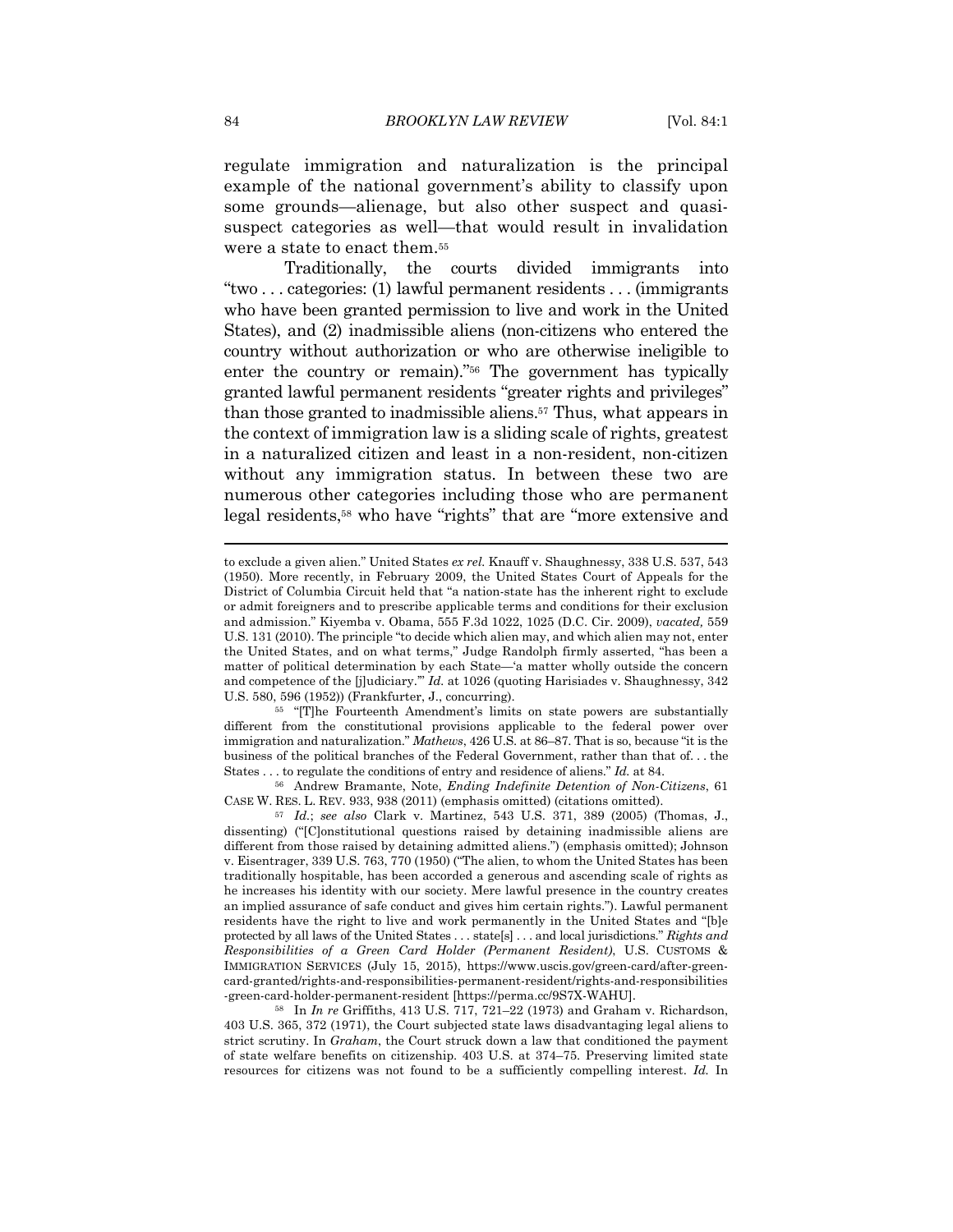secure" because the person has made a "preliminary declaration of intention to become a citizen."59 Since immigration laws tend to single out and discriminate against people based on their ethnic, national origin or cultural status, the Supreme Court has often scrutinized the laws under the equal protection framework.<sup>60</sup>

The tension between protecting the rights of the discriminated against "other" and safeguarding national security and national sovereignty is on display at the intersection of immigration and the equal protection doctrine. For example, in *Hirabayashi v. United States*, the Court upheld federal military orders regarding Japanese internment, concluding that although such orders discriminated against citizens of Japanese ancestry, they did not violate the Equal Protection Clause.61 In *Hirabayashi*, the Court recognized that "[d]istinctions between citizens solely because of their ancestry are, by their very nature odious to a free people whose institutions are founded upon the doctrine of equality. For that reason, legislative classification or discrimination based on race alone has often been held to be a denial of equal protection."62 Nonetheless, the Court also found no equal protection violation given the government's interest in securing the country during wartime, concluding that "the challenged orders and statute afforded a reasonable basis for the action taken."63

Undocumented immigrants have also challenged laws under the Equal Protection Clause with varying degrees of success.64 For example, in *Plyler v. Doe*, a case examining the legality of a school admission policy that restricted the registration of children of undocumented immigrants, the Court ultimately struck down the restrictions as violating equal protection.65 The Court, however, initially dismissed the idea that undocumented aliens were a suspect class, which would warrant heightened review. Specifically, the Court held that an individual's undocumented status did not permit the same level

*Griffiths*, the Court considered a state law that restricted bar membership to citizens. 413 U.S. at 724. Again, a majority of the Court applied strict scrutiny to strike down the law, finding citizenship to not be closely related to one's ability to fulfill the responsibilities of a lawyer. *Id.*

<sup>59</sup> *Johnson*, 339 U.S. at 770. 60 *See* Plyler v. Doe, 457 U.S. 202, 210–11 (1982). 61 Hirabayashi v. United States, 320 U.S. 81, 100–01 (1943).

<sup>62</sup> *Id.* at 100. 63 *Id.* at 100–01. For its part, the *Hirabayashi* Court relied on Yick Wo v. Hopkins, 118 U.S. 356, 369 (1886). In *Yick Wo*, the Court held that "any person" in the text of the Fourteenth Amendment was "universal in [it's] application to all persons . . . without regard to any differences of . . . nationality." *Id.*

<sup>64</sup> *See e.g.*, Plyler v. Doe, 457 U.S. 202, 230 (1982) (involving a successful challenge based on equal protection to a law that excluded children of undocumented immigrants from public education). 65 *Id.* at 230.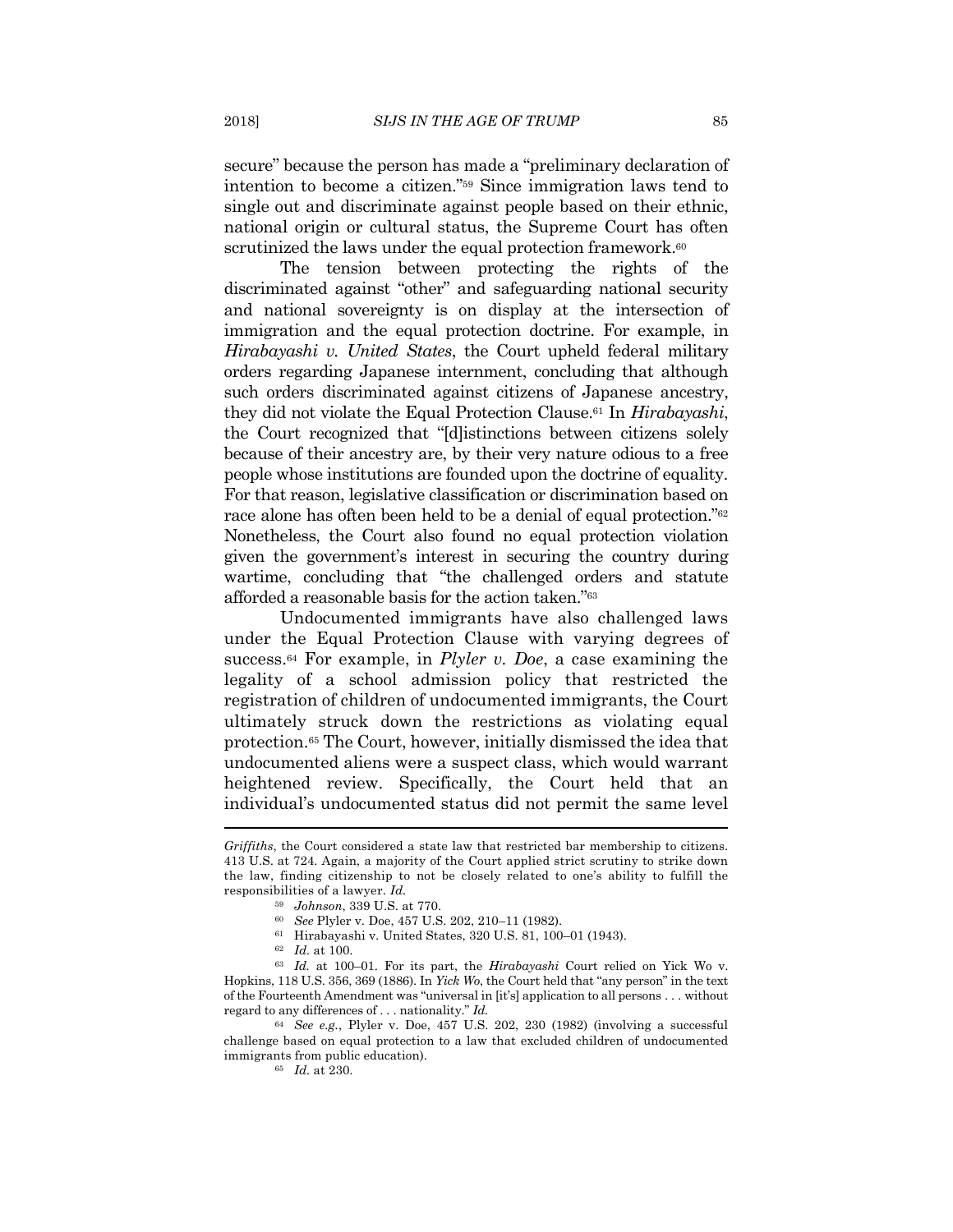of constitutional protections afforded to legal residents.66 Therefore, it seemed that the *Plyler* Court had decided to apply the less demanding rational basis review. This notwithstanding, the *Plyler* majority emphasized that the class at issue was the children of undocumented immigrants, not just undocumented immigrants in general.67 The Court stated that the state's exclusion of these children from educational opportunities "impos[ed] a lifetime hardship on a discrete class of children," who were in a particularly vulnerable position through no fault of their own.68 The Court, therefore, required the state to point to a "substantial goal" furthered by the law to justify the discrimination.69 Although the Supreme Court explicitly stated that it would use rational basis review, the "substantial goal" language implied that the Court was applying some form of heightened scrutiny.70

*Plyler* has particular relevance to an examination of the treatment of undocumented juveniles seeking SIJS and the impediments they face navigating the SIJS legal framework, as discussed in Part II. Additionally, as asserted in Part III, *Plyler* provides significant support to the proposed cure to SIJS's endemic problems—an equal protection challenge to the SIJS law.

#### II. THE SIJS EXAMPLE

#### *A. Unaccompanied Immigrant Children in the United States Before 1990 and the Laws that Affected Them*

Children have been immigrating to the United States without parents or guardians at least as early as 1892 when Ellis

<sup>66</sup> *Id.* at 219–20. 67 *Id.* at 220. 68 *Id.* at 223–24. 69 *Id.* at 224. 70 *Id.* In addition to the language in *Plyler* acknowledging that undocumented children were "persons" entitled to equal protection, the *Plyler* Court also introduced the idea that undocumented children are particularly vulnerable and thus the laws that discriminate against them are subject to some level of judicial scrutiny higher than rational basis. *Id.* at 223–24. The framework of providing heighten protections to undocumented minors that *Plyer* introduced has been successfully used to challenge state laws that target them. For example, Alabama enacted HB 56, the "Alabama Taxpayer and Citizen Protection Act," in 2011, which "required schools to conduct a census of undocumented children in schools, until it was enjoined by the trial and circuit judges." Beason-Hammon Alabama Taxpayer and Citizen Protection Act, 2011 ALA. LAWS 535 (H.B. 56); Michael A. Olivas, *Undocumented Children 30 Years After Plyler*, AM. CONST. SOC'Y (Feb. 16, 2012), https://www.acslaw.org/acsblog/undocumentedchildren-30-years-after-plyler/ [https://perma.cc/XR9Q-WDYY]. In addition, *Plyer*, and its result of opening the public schools to undocumented children, has been credited with generating wide-spread acceptance of undocumented children and motivating such legislation as the DREAM act. *See id.*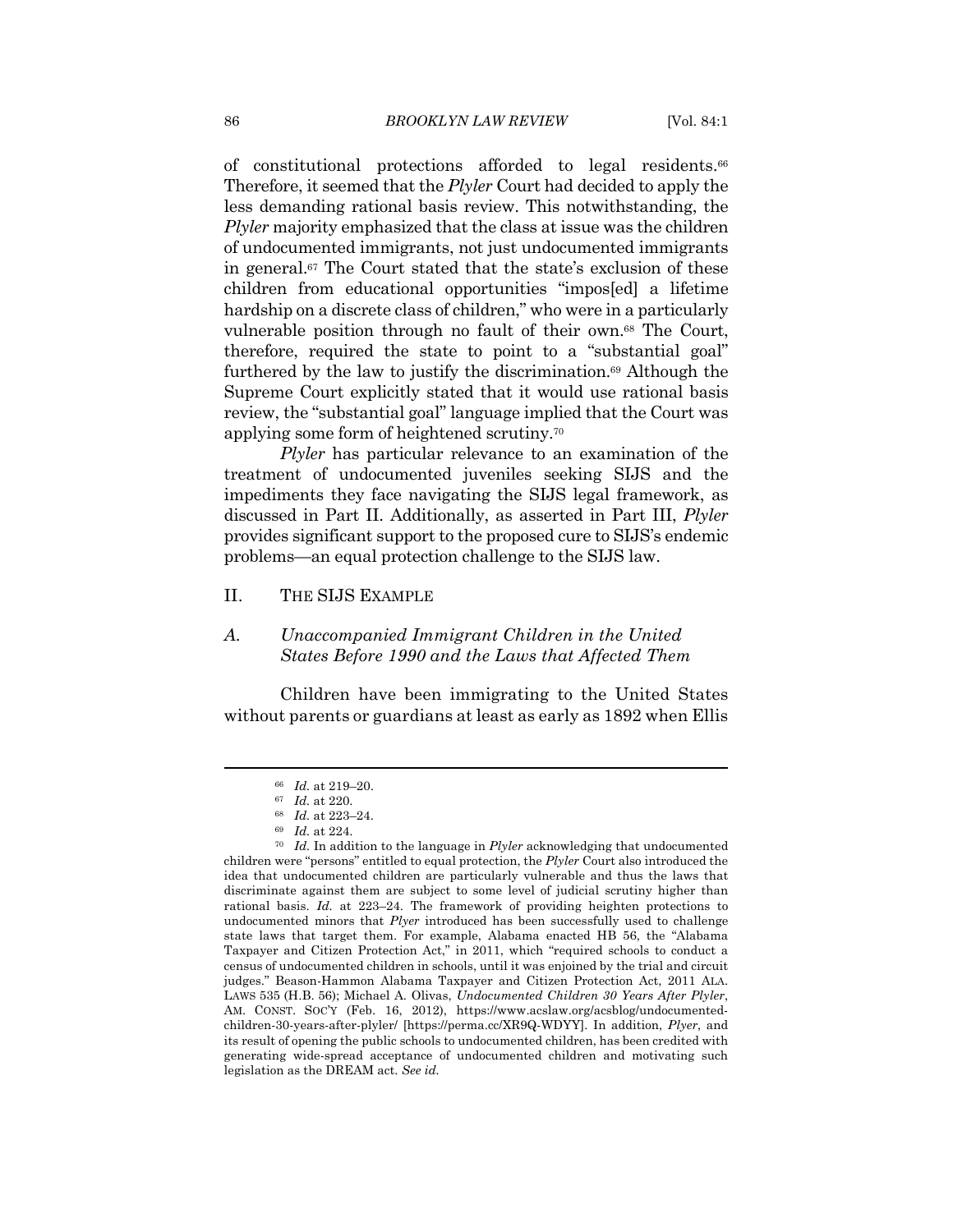Island began processing immigrants.71 For the next one hundred years, hundreds of thousands of unaccompanied children, or unaccompanied alien children (UAC) as they are characterized under the law,72 have come to the United States to escape war, famine, and poverty from crisis-ridden areas around the world.73 In that process they have been aided by charities, immigrant aid societies, and sometimes even the United States government.<sup>74</sup>

72 Under 6 U.S.C. § 279(g)(2) (2012), "unaccompanied alien child" is defined as a child that:

(A) has no lawful immigration status in the United States; (B) has not attained 18 years of age; and C) with respect to whom (i) there is no parent or legal guardian in the United States; or (ii) no parent or legal guardian in the United States is available to provide care or physical custody.

Homeland Security Act of 2002, Pub. L. No. 107-296, 116 Stat. 2135, 2205 (2002) (codified as amended at 6 U.S.C. § 279(g) (2012)). 73 Daniel J. Steinbock, *The Admission of Unaccompanied Children into the* 

*United States* 7 YALE L. & POL'Y REV. 137, 141–42 (1989).<br><sup>74</sup> BARRY MORENO, IMAGES OF AMERICA: CHILDREN OF ELLIS ISLAND 7–8 (Arcadia

Publishing 2005). Charitable sponsors often purchased bonds, which allowed the children to be admitted to the United States. *See id.* at 8. For instance, the Hebrew Immigrant Aid Society purchased bonds for Jewish children whose parents were killed by anti-Semitic pogroms in Eastern Europe. *See* Tasneem Raja, *Child Migrants Have Been Coming to America Alone Since Ellis Island*, MOTHER JONES (July 18, 2014, 10:00 AM), http://www.motherjones.com/politics/2014/07/child-migrant-ellis-island-history [https:// perma.cc/BG4L-Z23M]. The oppression of the Jews in Germany in the years preceding and during World War II also sparked multiple organizations to rescue Jewish children from Nazi persecution. *Jewish Aid & Rescue*, U.S. HOLOCAUST MEM'L MUSEUM: HOLOCAUST ENCYC., https://encyclopedia.ushmm.org/content/en/article/jewish-aid-and-rescue [https:// perma.cc/N5SQ-4EGG]. The largest immigration of unaccompanied children into the United States prior to 2000 occurred in the 1960's during what is now known as 'Operation Pedro Pan' when over 14,000 unaccompanied children were admitted to the United States. *History*, OPERATION PEDRO PAN GROUP, INC. (2009), http://www.pedropan.org/category/history [https://perma.cc/54AJ-TKEH]. When diplomatic relations between the U.S. and Cuba were broken, unaccompanied Cuban children fled, and were sent by their parents on commercial flights to the United States, Florida in particular. *Id.* At the time, the U.S.

<sup>71</sup> *See* Sam Roberts, *Story of the First Through Ellis Island Is Rewritten*, N.Y. TIMES (Sept. 14, 2006), https://www.nytimes.com/2006/09/14/nyregion/14annie.html [https://perma.cc/7MNY-LPJT]. An unaccompanied child named Annie Moore was the first immigrant to step off the first ship that brought immigrants to Ellis Island on January 1, 1892, the day it initially opened. *Id.* Annie was awarded a \$10 gold liberty coin for being the first to register. *Id.* Most unaccompanied children, however, came to the United States in less desirable circumstances, and many were turned away. *See* Tasneem Raja, *Child Migrants Have Been Coming to America Alone Since Ellis Island*, MOTHER JONES (July 18, 2014, 10:00 AM), http://www.motherjones.com/politics/2014/07/child-migrant-ellis-islandhistory [https://perma.cc/BG4L-Z23M]. Unaccompanied children who were determined to come to the United States but were unable to purchase ship tickets often stowed away by hiding in the various inconspicuous areas of ships. *Id.* Henry Armetta was a famous actor in Hollywood's golden age who came to America from Italy stowed away on a ship bound for Ellis Island in 1902. *Id.* Armetta was not sent back to Italy because a local Italian offered to sponsor him. *Id.* Not all stowaways managed to remain in the United States, even the most persistent ones. *See, e.g.*, Sam Apple, *The Boy Who Was Desperate to Be an American*, L.A. TIMES (July 5, 2014, 12:05 AM), http://www.latimes.com/nation/la-oeapple-axelrod-immigrant-minor-stowaway-20140706-story.html [https://perma.cc/48ZY-HXVU]. For example, twelve-year-old Benjamin Axelrod reportedly stowed away on ships bound for New York seven times over the course of two years and was sent back each time. *Id.*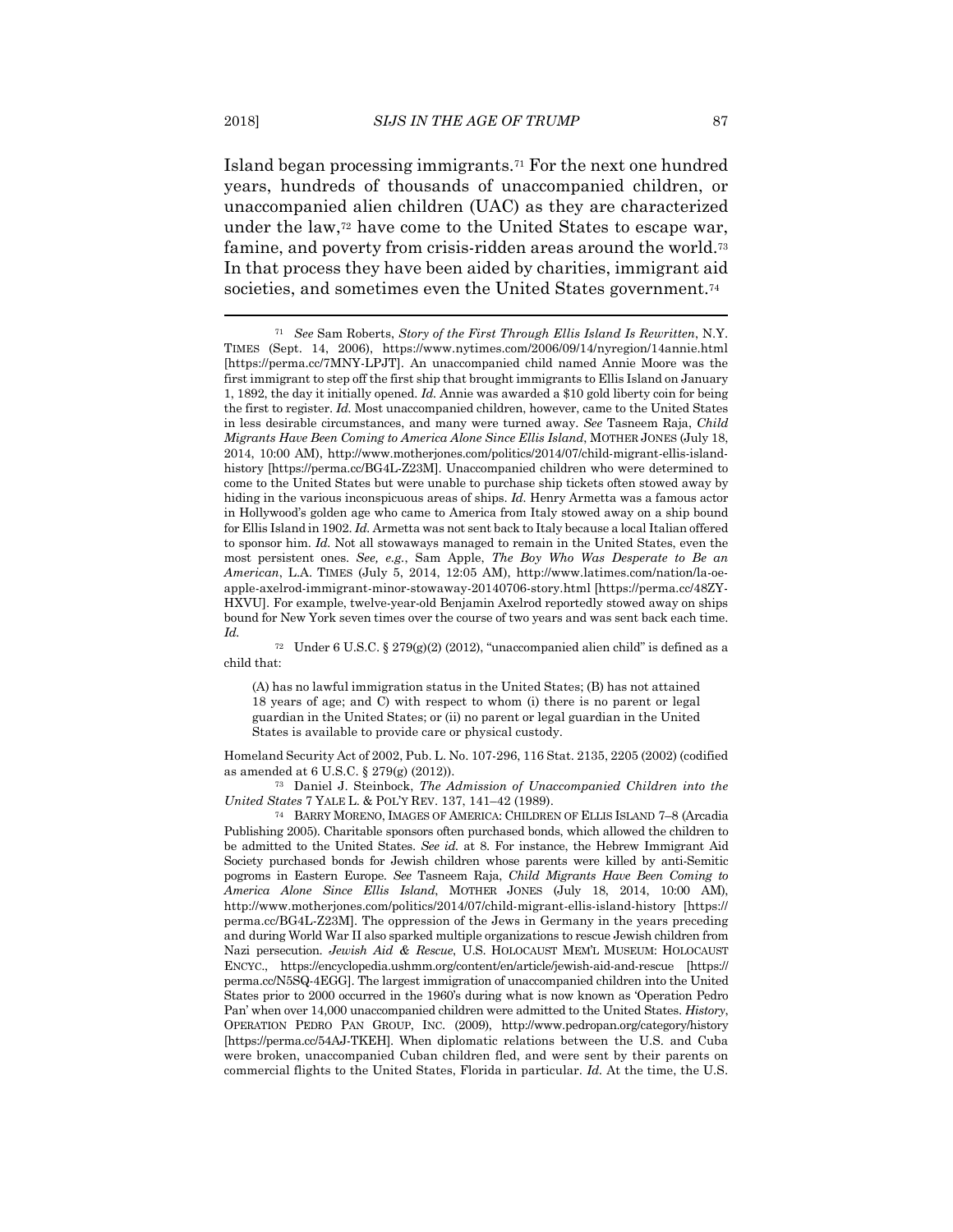Since the arrival of the first UAC, various laws have affected the status of these children. The Immigration Act of 1907 placed "all children under sixteen years of age, unaccompanied by one or both of their parents" on a list of excluded immigrants.75 In an apparent attempt to relax the exclusion of unaccompanied children, the Immigration Act of 1917 provided that children whose parents were already in the United States were no longer excluded, and gave the Secretary of Labor discretion to admit unaccompanied children if "in his opinion they are not likely to become a public charge and are otherwise eligible."76 In 1940, Congress passed a law allowing authorized American rescue ships to save refugee children from war zones and bring them to the United States on the condition that there was an American person or corporation ensuring that the child did not become a public charge.<sup>77</sup> Then, in 1947, Congress adopted the Constitution of the International Refugee Organization, which included a provision that unaccompanied children under the age of sixteen "who are war orphans or whose parents have disappeared, and who are outside their countries of origin, shall be given all possible priority assistance."78 In 1953, Congress passed a law to allow non-quota immigrant visas to be issued to "eligible orphans" under ten years old, which allowed them to be adopted from abroad.79 The Refugee Act of 1980 created the Office of Refugee Resettlement within the

Department of State encouraged the children to come by waiving visa requirements for these children. *Id.*

<sup>75</sup> Immigration Act of 1907, Pub. L. No. 59-96, 34 Stat. 898, 898–99. In addition to unaccompanied children the act sets forth additional exclusions, such as: (a) persons deemed to have physical or mental defects that might affect their ability to support themselves; (b) persons infected with tuberculosis; and (c) so-called "feeble minded" persons. *Id.* at 898. 76 Immigration Act of 1917, Pub. L. No. 64-301, 39 Stat 874, 876.

<sup>77</sup> Act of Aug. 27, 1940, ch. 695, Pub. L. No. 76-776, 54 Stat. 866, 866 (amending Neutrality Act of 1939). 78 Constitution of the International Refugee Organization, *opened for signature* 

Dec. 15, 1946*,* annex I, pt. I, § A, 62 Stat. 3037, 3050, 18 U.N.T.S. 18 (entered into force Aug. 20, 1948).<br><sup>79</sup> Act of July 29, 1953, ch. 268, Pub. L. No. 83-162, 67 Stat. 229, 229. Eligible

orphan is defined in part as a child who has experienced the death, abandonment, or disappearance of one or both parents, and the remaining parent is incapable of caring for the child and "irrevocably release[s] the child for emigration and adoption." *Id.* In 1957, Congress amended the act to, among other things, increase the age of eligible orphans to fourteen years old and allow visas to be issued until June 30, 1959. *See* Act of Sept. 11, 1957, Pub. L. No. 85-316, 71 Stat. 639, 639. Congress later amended the act in 1959 to extend the term whereby visas could be granted to immigrant orphans to June 30, 1960. *See* Act of Sept. 9, 1959, Pub. L. No. 86-253, 73 Stat. 490, 490. In 1961, Congress permanently permitted adoption of eligible children under the age of fourteen by U.S. Citizens. *See* Act of Sept. 26, 1961, Pub. L. No. 87-301, 75 Stat. 650, 650. In 1981, the age of eligible orphans was raised to sixteen years old. Immigration and Nationality Act Amendments of 1981, § 2(b), Pub. L. No. 97-116, 95 Stat. 1611, 1611 (codified as amended at 8 U.S.C. § 1101 (2012)).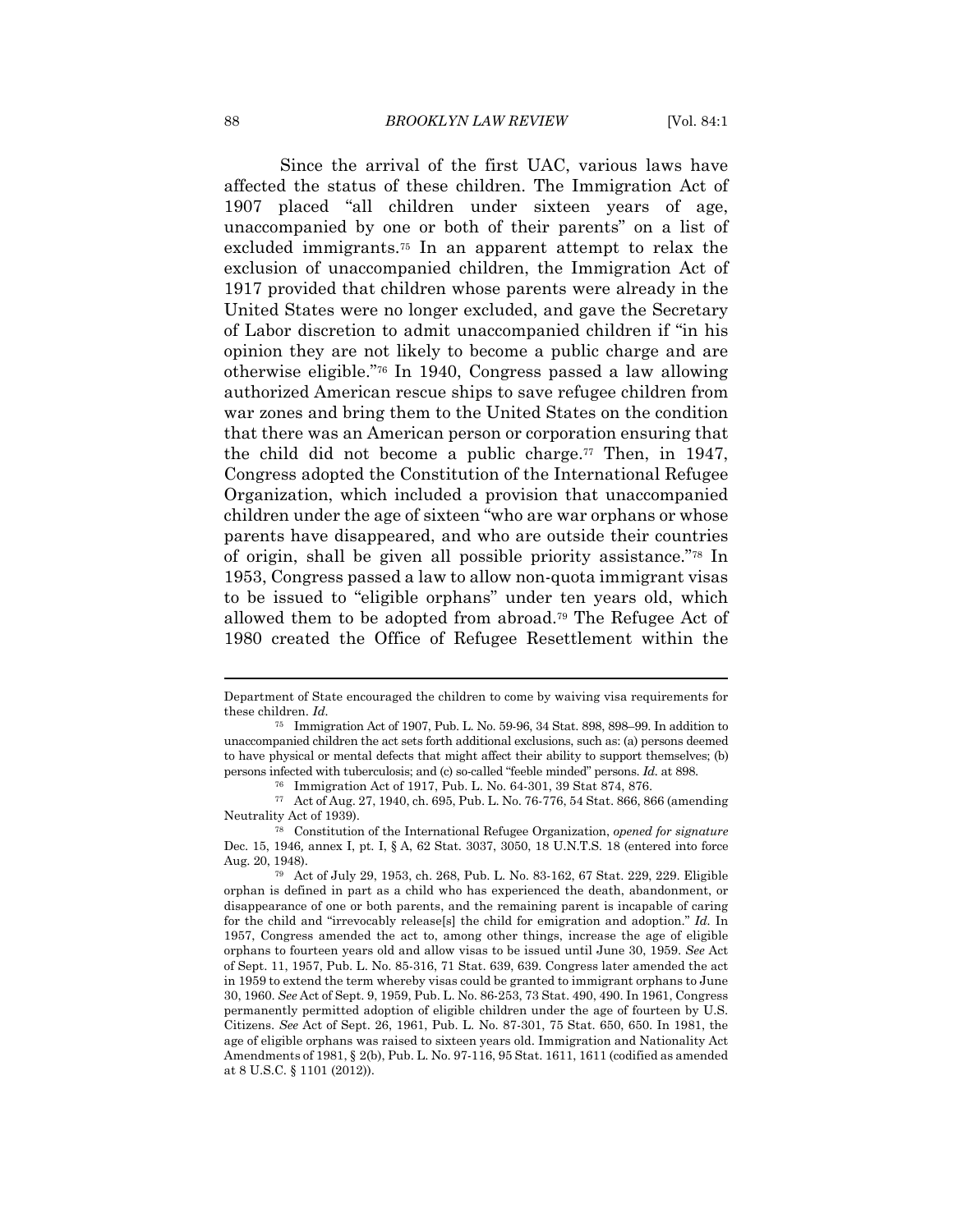Department of Health and Human Services and detailed procedures and programs to help with refugees' interactions with the government.<sup>80</sup> The history of the last century—prior to 1990—shows a progressive federal legal and regulatory approach, reflecting clear, open pathways for admission to the United States for these unaccompanied children.

#### *B. The Immigration of Unaccompanied Immigrant Children After 1990 and Emergence of SIJS*

#### 1. The Roots of SIJS and Its Evolution to the Present

Originally enacted as a part of the Immigration Act of  $1990$ ,<sup>81</sup> the Special Immigrant Juvenile Status (SIJS),<sup>82</sup> a seemingly minor and uncontroversial addition to the landscape of immigration law, created a pathway to permanent legal status for certain undocumented immigrant children who had become dependent on a state's juvenile courts and for whom return to their country of origin would not be possible. The provision stated two basic requirements for SIJS: (1) that the immigrant child "has been declared dependent on a juvenile court located in the United States and has been deemed eligible by that court for long-term foster care;" and (2) that it is not "in the [child's] best interest to be returned to the [child]'s or parent's previous country of nationality or country of last habitual residence."83

<sup>80</sup> Refugee Act of 1980, Pub. L. No. 96-212, 94 Stat. 102, 111–18 (codified as amended at 8 U.S.C. §§ 1521–1524 (2012)). 81 The Act amended key components of the original 1965 Immigration and

Nationality Act ("the INA") and was intended to be a broad and sweeping update to the systems and processes the United States used to legally admit immigrants and to administer the naturalization of immigrants. Immigration Act of 1990, Pub. L. No. 101-

<sup>649, 104</sup> Stat. 4978 (codified as amended at 8 U.S.C. §§ 1101–1537 (2012)).<br><sup>82</sup> *Id.* § 153, 104 Stat. 4978, 5005–06; 8 C.F.R. § 204.11 (2018).<br><sup>83</sup> § 153, 104 Stat. at 5005–06. In 1991, Congress passed a series of techni amendments to the INA that explicitly waived these and other grounds of inadmissibility that presented unintended obstacles to SIJS applicants. *See* Miscellaneous and Technical Immigration and Naturalization Amendments of 1990, Pub. L. No. 102-232, sec. 302, 105 Stat. 1733, 1742–46 (codified as amended at 8 U.S.C. § 1255(h) (2012)). The 1990 amendments also designated SIJS applicants as being deemed paroled into the United States, effectively avoiding the immigration consequences that would normally flow from being present in the United States without ever having been legally admitted. *Id.*; *see also* Special Immigrant Status; Certain Aliens Declared Dependent on a Juvenile Court; Revocation of Approval of Petitions; Bona Fide Marriage Exemption to Marriage Fraud Amendments; Adjustment of Status, 58 Fed. Reg. 42,843, 42,844–50 (Aug. 12, 1993) (codified at 8 C.F.R. § 204.11 (1993)). Lastly, the 1991 amendments stated unequivocally that nothing in either the SIJS statute or these new amendments permitted an alien to be admitted into the United States, or apply for admission, for the purpose of obtaining SIJS. sec. 302, 105 Stat. at 1745. The legislative materials and conference reports accompanying the 1991 legislation are silent as to the purpose for including the prohibition against permitting an alien to be admitted into the United States, or to apply for admission, for the purpose of obtaining SIJS. However, the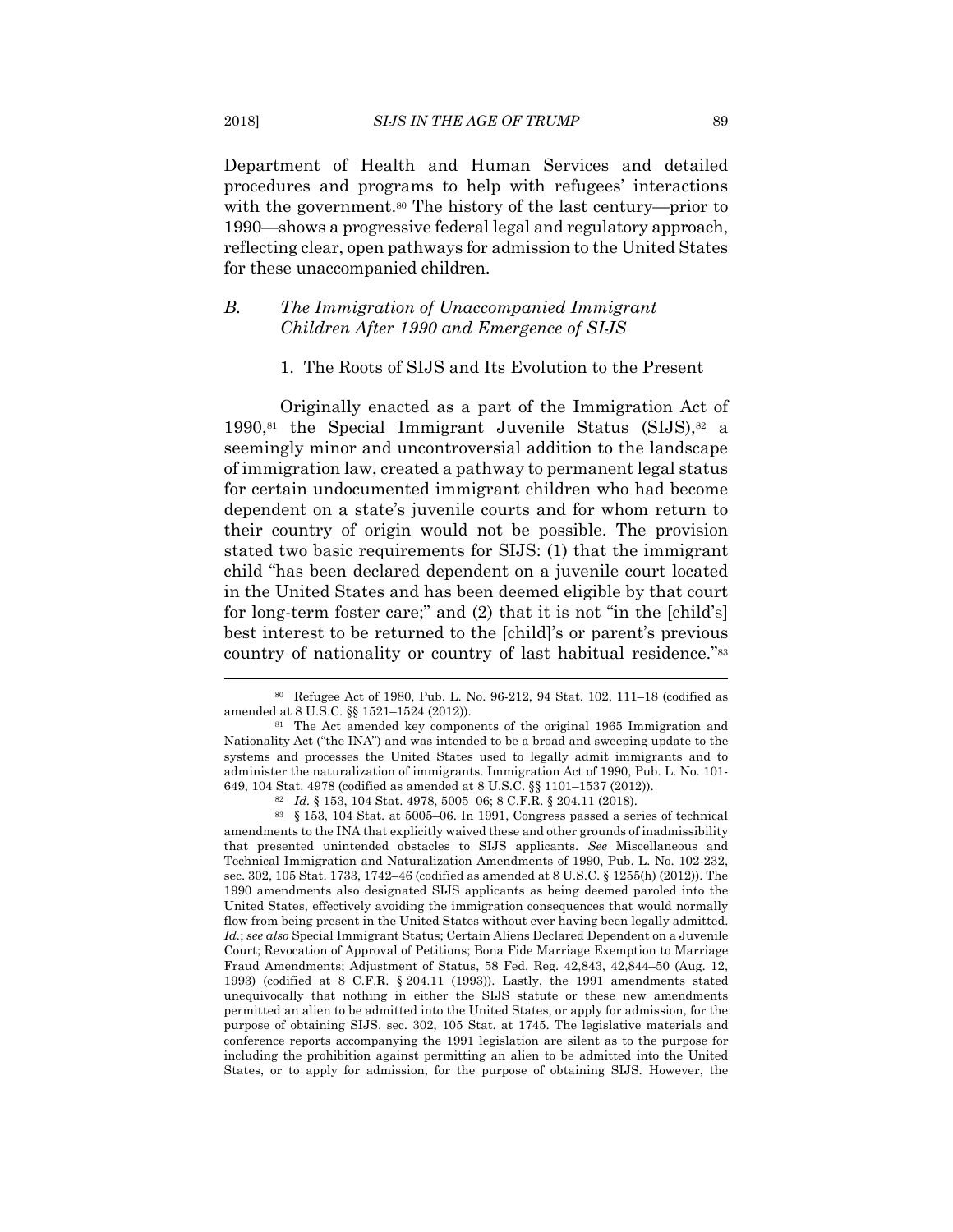The creation of SIJS was a response to a growing humanitarian concern over the welfare of undocumented children, who had been victims of parental abandonment, abuse, or neglect, <sup>84</sup> that began to immigrate to the United States at the end of the last century.85 The SIJS statute sought to address this humanitarian concern in two ways: first by creating a path to permanent residency for these children, and second by including a standard that required a determination of whether deportation of the child back to their home country or previous country of residence would really serve the best interests of the child.86 Given, however, that the federal court system has no family law courts, Congress delegated to state courts the duty to render the juvenile dependency and best interest of the child determinations.<sup>87</sup>

United States came from Mexico, Honduras, El Salvador, and Guatemala. *See* WILLIAM A. KANDEL, CONG. RESEARCH SERV., R43599, UNACCOMPANIED ALIEN CHILDREN: AN OVERVIEW 1–3 (2016), https://fas.org/sgp/crs/homesec/R43599.pdf [https://perma.cc/4YBM-4P55]. Like their counterparts in the last one hundred years, UAC are escaping "[h]igh violent crime rates, poor economic conditions fueled by relatively low economic growth rates, relatively high poverty rates, and the presence of transnational gangs" in their countries of origin. WILLIAM A. KANDEL ET AL., CONG. RESEARCH SERV., R43628, UNACCOMPANIED ALIEN CHILDREN: POTENTIAL FACTORS CONTRIBUTING TO RECENT IMMIGRATION 3 (2014), https://fas.org/sgp/crs/homesec/R43628.pdf [https://perma.cc/3RF5- B9GJ]. Out of the nine sectors of the Southwest border that the United States Border Patrol monitors, the overwhelming majority of UAC arrive in the Southwest sector. *See* Statement by Secretary Johnson on Southwest Border Security, United States Border Patrol Southwest Family Unit Subject and Unaccompanied Alien Children Apprehensions Fiscal Year 2016, U.S. CUSTOMS & BORDER PROTECTION (Oct. 18, 2016), https://www.cbp.gov/ newsroom/stats/southwest-border-unaccompanied-children/fy-2016 [https://perma.cc/ MT5N-2BFC] In total, from 2008 through August 2016, at least 277,798 UAC were encountered by United States Border Patrol. *See id.* In the first two years of the Trump administration, apprehension of undocumented individual and family units by the Board Patrol has increased overall, with more 80,000 apprehensions of UAC from the fall of 2016 through the end of July 2018. *See U.S. Southwest Border Migration FY 2018*, U.S. CUSTOMS & BORDER PROTECTION (Aug. 8, 2018), https://www.cbp.gov/newsroom/stats/sw-bordermigration [https://perma.cc/BJ6U-SGR6]; *U.S. Border Patrol Southwest Border Apprehensions by Sector FY 2017*, U.S. CUSTOMS & BORDER PROTECTION (Dec. 15, 2017), https://www.cbp.gov/newsroom/stats/usbp-sw-border-apprehensions-fy2017 [https://

perma.cc/42HY-8JU8]. 86 § 153, 104 Stat. at 5005–26; *see also* 8 C.F.R. § 204.11(c) (2018). 87 Neither the legislation itself, nor the accompanying conference report contain any commentary explaining Congress' purpose behind the enactment of SIJS. The Congressional Research Service and scholarly commentary regarding the purpose behind the enactment of SIJS consistently agree, however, that the purpose for having the State courts render the juvenile dependency determinations was to leverage the child

Congressional Research Service commentary regarding the purpose behind the enactment of the 1991 Amendment indicates that the text of the original statute contained a type of loop-hole that would potentially permit an immigrant to apply for and obtain admission into the United States explicitly for the purpose of obtaining SIJS. *See* RUTH WASEM, CONG. RESEARCH SERV., R43703, SPECIAL IMMIGRATION JUVENILES: IN BRIEF 3 (2014). 84 § 153, 104 Stat. at, 5005–06; *see also* Act of Nov. 26, 1997, Pub. L. No. 105-

<sup>119,</sup> sec. 113. 111 Stat. 2440, 2460; Angela Lloyd, *Regulating Consent: Protecting Undocumented Immigrant Children from their (Evil) Step-Uncle Sam, or How to Ameliorate the Impact of the 1997 Amendments to the SIJ Law*, 15 B.U. PUB. INT. L. J., 237, 240, 245 (2006); WASEM, *supra* note 83, at 3. 85 Beginning in the 1990s, large numbers of unaccompanied children came to the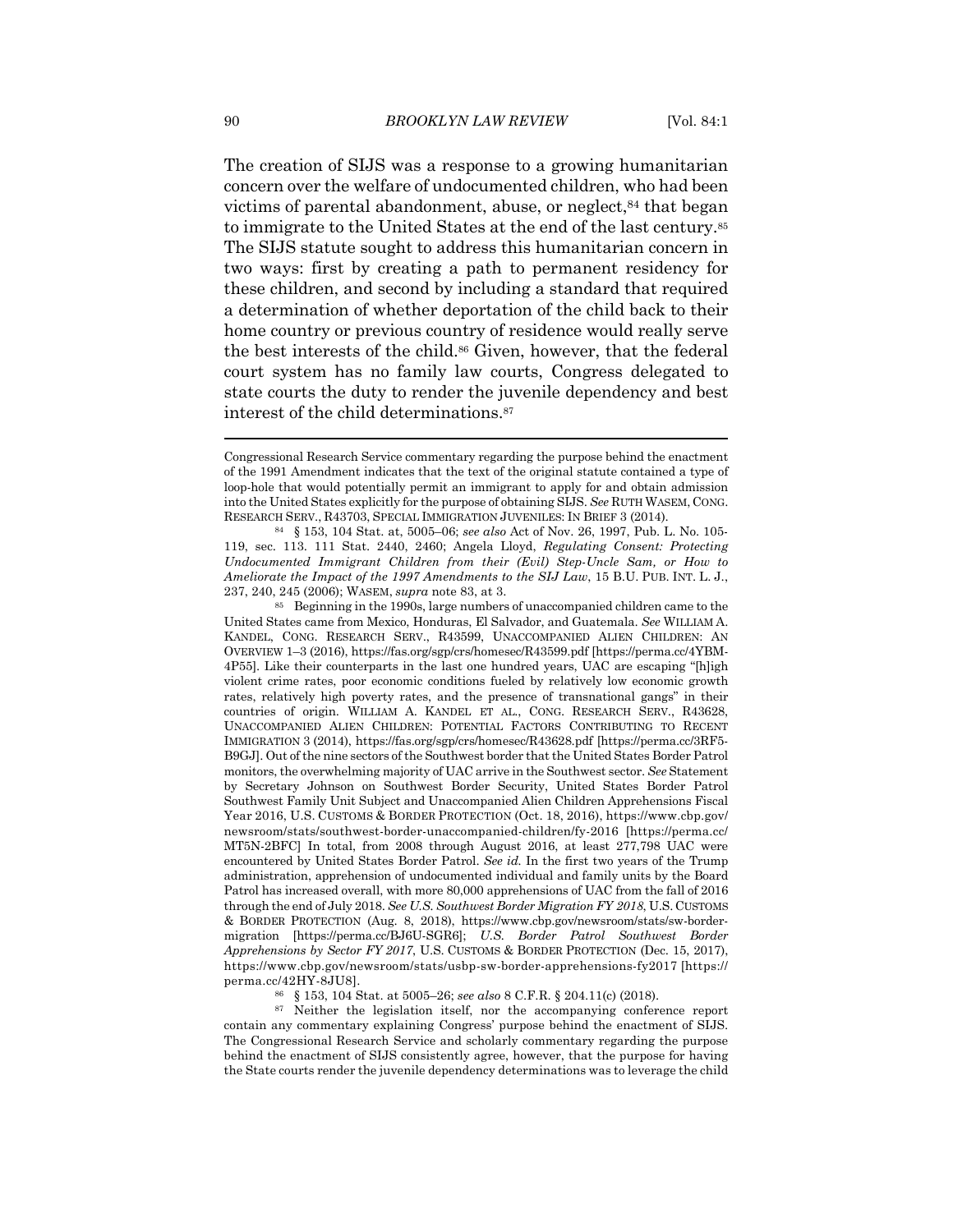By the late 1990s, however, a concern emerged among lawmakers that parents were purposely abandoning their children so they could obtain SIJS.88 As a result, Congress amended the act to specify in the first requirement that the child is "eligible . . . for long-term foster care due to abuse, neglect, or abandonment."89 In 1997, Congress added a third requirement making it necessary that the Attorney General consent<sup>90</sup> to the dependency order.91 The Homeland Security Act of 200292 shifted most enforcement responsibilities from the Department of Justice's INS to the Department of Homeland Security.93 Furthermore, in 2006, Congress supplied the guideline that a child should never be compelled to contact their alleged abuser in applying for SIJS, sacrificing efficiency for the welfare of the child.94

In 2008, Congress passed the Trafficking Victims Protection Reauthorization Act (TVPRA), which applied directly to UAC and set out detailed rules, policies, and guidelines that also amended

(codified as amended at 8 U.S.C. § 1101(a)(27)(J)(i) (2012)).<br><sup>90</sup> The 1997 amendment divided "consent" into "express" consent for

undocumented juvenile immigrants that were not in the custody of the federal government, and "specific" consent for undocumented juvenile immigrants that were in federal custody. Act of Nov. 26, 1997, Pub. L. No. 105-119, sec. 113, 111 Stat. at 2460 (codified as amended at 8 U.S.C. § 1101(a)(27)(J)(iii) (2012)).  $Id$ .

92 Homeland Security Act of 2002, Pub. L. No. 107-296, § 462, 116 Stat. 2135, 2202–05 (2002) (codified as amended at 6 U.S.C. § 279 (2012)). 93 *Id.*; *see also* WASEM, *supra* note 83, at 3 n.3. DHS was not, however,

transferred the responsibility for the custody and care of unaccompanied immigrant children. Instead the Homeland Security Act gave those responsibilities to the Office of Refugee Resettlement (ORR) within the Department of Health and Human Services (HHS). Homeland Security Act of 2002 § 462 116 Stat. at 2202–05 (codified as amended at 6 U.S.C. § 279 (2012)); *see also* Lauren R. Aronson, *The Tipping Point: The Failure of Form over Substance in Addressing the Needs of Unaccompanied Immigrant Children*, 18 HARV. LATINO L. REV. 1, 8 (2015). 94 Violence Against Women and Department of Justice Reauthorization Act of

2005, Pub. L. No. 109-162, 119 Stat. 2960, 3066 (2006) (codified as amended at 8 U.S.C. § 1357(h) (2012)).

welfare expertise that state courts already possessed, which the federal government lacked*. See, e.g.*, WASEM, *supra* note 83, at 3; Jessica R. Pulitzer, Note, *Fear and Failing in Family Court: Special Immigrant Juvenile Status and the State Court Problem*, 21 CARDOZO J. L. & GENDER 201, 212 (2014); *see also* Lloyd, *supra* note 84 at 243. It is worth noting that standards based on the best interests of the child are not new in American family law courts, and states apply a "best interests of the child" standard when making determinations on a citizen child's custody or placement with a guardian, for example.

*See* Pulitzer, *supra* note 87, at 202–03.<br><sup>88</sup> By 1997, there was a growing concern in Congress, championed by former Arizona Senator Peter Domenici, that college age Mexican nationals were abusing SIJS to gain lawful permanent residency, so they could attend United States colleges and universities. *See* Lloyd, *supra* note 84, at 239 n.12, 244 n.44. That year, Congress addressed those concerns by passing the first significant amendments to the statutory language that created SIJS. Act of Nov. 26, 1997, Pub. L. No. 105-119, Act of Nov. 26, 1997, Pub. L. No. 105-119, sec. 113, 111 Stat. 2440, 2460–61; H.R. REP. NO. 105-405, at 130 (1997) (Conf. Rep.); s*ee also* WASEM, *supra* note 83, at 3. 89 Act of Nov. 26, 1997, Pub. L. No. 105-119, § 113, 111 Stat. 2440, 2460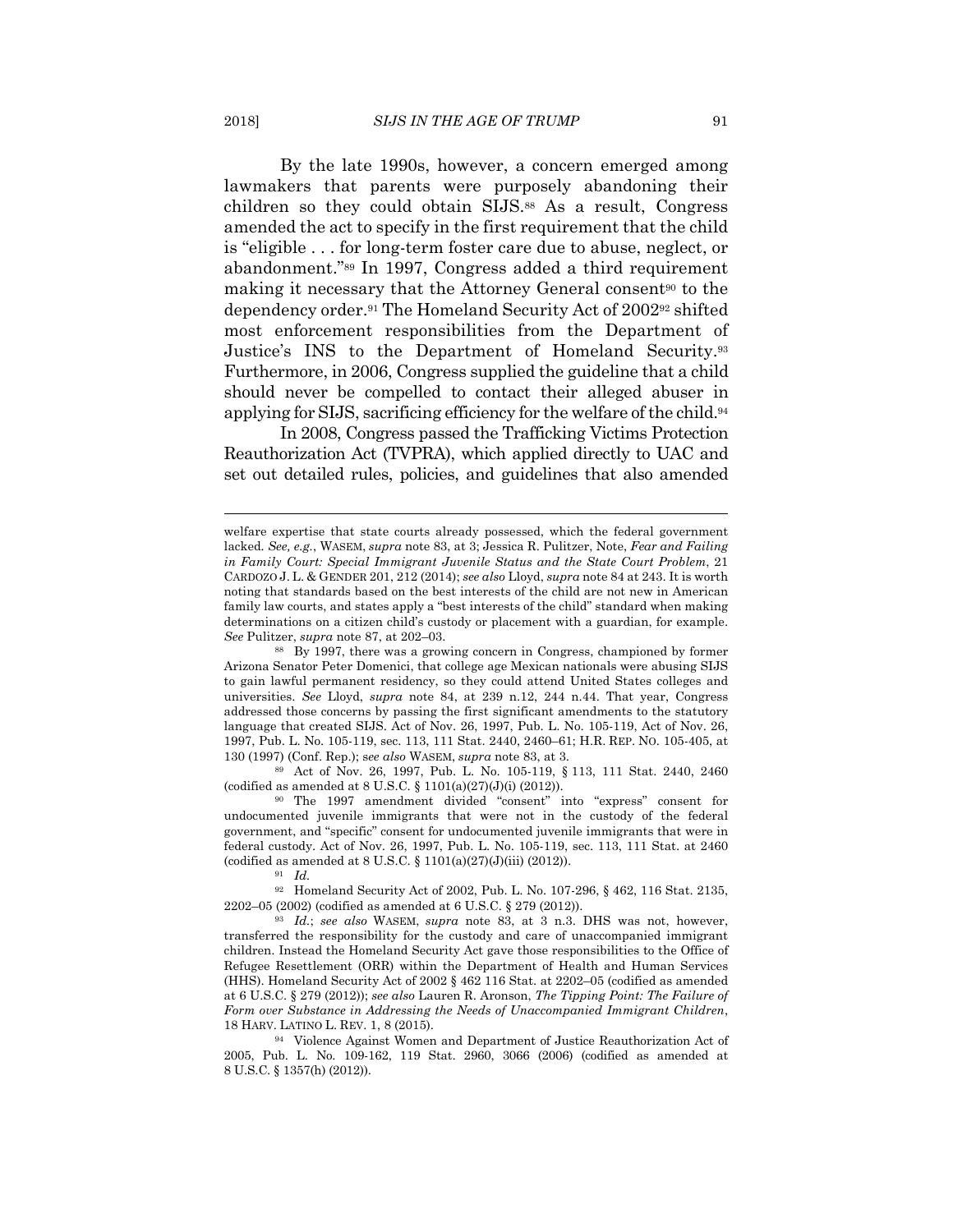SIJS eligibility requirements.95 First, TVPRA replaced the requirement that the juvenile is deemed eligible for long-term foster care with the requirement that "reunification with [one] or both of the immigrant's parents is not viable due to abuse, neglect, abandonment, or a similar basis found under State law."96 The TVPRA also amended the SIJS statute and gave consent authority for undocumented immigrant children not in federal custody to the Secretary of DHS (rather than the Attorney General), while giving "specific[]" consent authority for undocumented immigrant children in federal custody to the Secretary of Health and Human Services.97 Additionally, the statute now permitted a grant of SIJS even in situations where reunification with one parent presented no risk of abuse, abandonment, or neglect, so long as reunification with the other parent was not viable for those reasons.98 Finally, the inclusion of "similar basis found under state law" language eliminated the unnecessarily restrictive requirement that SIJS was only available in cases specifically of abandonment, abuse, and neglect.99

SIJS was now also available to undocumented immigrant children that were the victims of behavior similar to abandonment, abuse, or neglect—behavior that the state would normally remove children from to protect them.100 The TVPRA also added a requirement that all SIJS applications be adjudicated by DHS within 180 days of the date upon which the application was filed with United States Citizenship and Immigration Services (USCIS). It clarified that any undocumented immigrant who was a "child" on the date his or her SIJS application was filed could not be denied SIJS regardless of his or her age at the time of adjudication.101 Thus, Congress effectively broadened the scope of people eligible for SIJS at a time when there was an increasing number of UAC

<sup>95</sup> William Wilberforce Trafficking Victims Protection Reauthorization Act of 2008, Pub. L. No. 110-457, § 235, 122 Stat 5044, 5074–82 (2008) (codified as amended at

<sup>&</sup>lt;sup>96</sup> Id. at 5079. The requirement necessitating eligibility for long-term foster care was added in 8 C.F.R. § 204.11 (2018). In order to be eligible, children must satisfy the requirements in both the statute and regulations. § 235, 122 Stat. at 5080*.* 

<sup>97</sup> Section 235, 122 Stat. at 5079–80. More significantly, the TVPRA dramatically altered the consent practice by eliminating the need for "express[]" consent "to the dependency order serving as a precondition to the grant" of SIJS. *Id.* Instead, DHS consent for undocumented immigrant children would function as acknowledgement that the SIJS request was being sought for the purpose of escaping abandonment, abuse, neglect, and not for the purpose of gaining legal status. *Id.* at 5079. 98 *Id.*

<sup>99</sup> *See id; see also* 8 U.S.C. § 1101(a)(27)(J)(i) (2012). 100 *See* § 235, 122 Stat. at 5079. 101 *Id.* at 5080.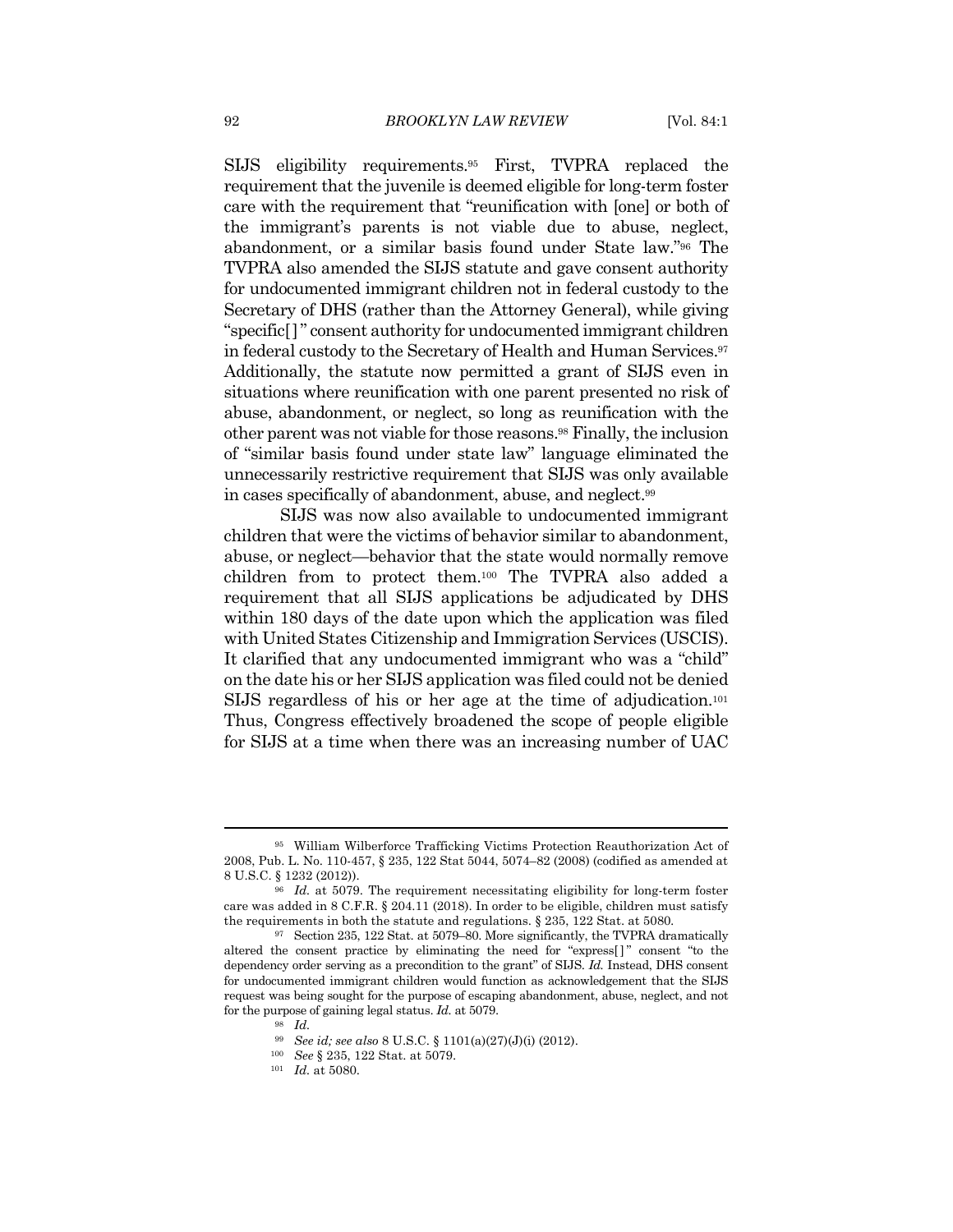arriving in the United States.102 Today, SIJS remains substantially the same as it was when amended in 2008.103

102 Memorandum from Donald Neufeld, Acting Assoc. Dir. of Domestic Operations, USCIS, Pearl Chang, Acting Chief of Office of Policy & Strategy to Field Leadership (Mar. 24, 2009), https://www.uscis.gov/sites/default/files/USCIS/Laws/Memo randa/Static\_Files\_Memoranda/2009/TVPRA\_SIJ.pdf [https://perma.cc/4WS5-9ZRG]. 103 *See* 8 U.S.C. § 1101(a)(27)(J) (2012). It provides:

(27) the term "special immigrant" means—

(J) an immigrant who is present in the United States—

(i) who has been declared dependent on a juvenile court located in the United States or whom such a court has legally committed to, or placed under the custody of, an agency or department of a State, or an individual or entity appointed by a State or juvenile court located in the United States, and whose reunification with [one] or both of the immigrant's parents is not viable due to abuse, neglect, abandonment, or a similar basis found under State law;

(ii) for whom it has been determined in administrative or judicial proceedings that it would not be in the alien's best interest to be returned to the alien's or parent's previous country of nationality or country of last habitual residence; and

(iii) in whose case the Secretary of Homeland Security consents to the grant of special immigrant juvenile status, except that—

 (I) no juvenile court has jurisdiction to determine the custody status or placement of an alien in the custody of the Secretary of Health and Human Services unless the Secretary of Health and Human Services specifically consents to such jurisdiction; and

 (II) no natural parent or prior adoptive parent of any alien provided special immigrant status under this subparagraph shall thereafter, by virtue of such parentage, be accorded any right, privilege, or status under this chapter.

8 U.S.C. § 1101(a)(27)(J) (2012). The governing regulations, 8 C.F.R. § 204.11(c) (2018), prescribe:

An alien is eligible for classification as a special immigrant under section  $101(a)(27)(J)$  of the Act if the alien: (1) Is under twenty-one years of age; (2) Is unmarried; (3) Has been declared dependent upon a juvenile court located in the United States in accordance with state law governing such declarations of dependency, while the alien was in the United States and under the jurisdiction of the court; (4) Has been deemed eligible by the juvenile court for long-term foster care; (5) Continues to be dependent upon the juvenile court and eligible for long-term foster care, such declaration, dependency or eligibility not having been vacated, terminated, or otherwise ended; and (6) Has been the subject of judicial proceedings or administrative proceedings authorized or recognized by the juvenile court in which it has been determined that it would not be in the alien's best interest to be returned to the country of nationality or last habitual residence of the beneficiary or his or her parent or parents; or (7) On November 29, 1990, met all the eligibility requirements for special immigrant juvenile status in paragraphs  $(c)(1)$  through  $(c)(6)$  of this section, and for whom a petition for classification as a special immigrant juvenile is filed on Form I-360 before June 1, 1994.

8 C.F.R. § 204.11 (2018); *see also Eligibility Status for SIJ*, U.S. CITIZENSHIP & IMMIGRATION SERVS. (July 5, 2011), https://www.uscis.gov/green-card/special-immigrantjuveniles/eligibility-sij-status/eligibility-status-sij [https://perma.cc/BA84-27Z3].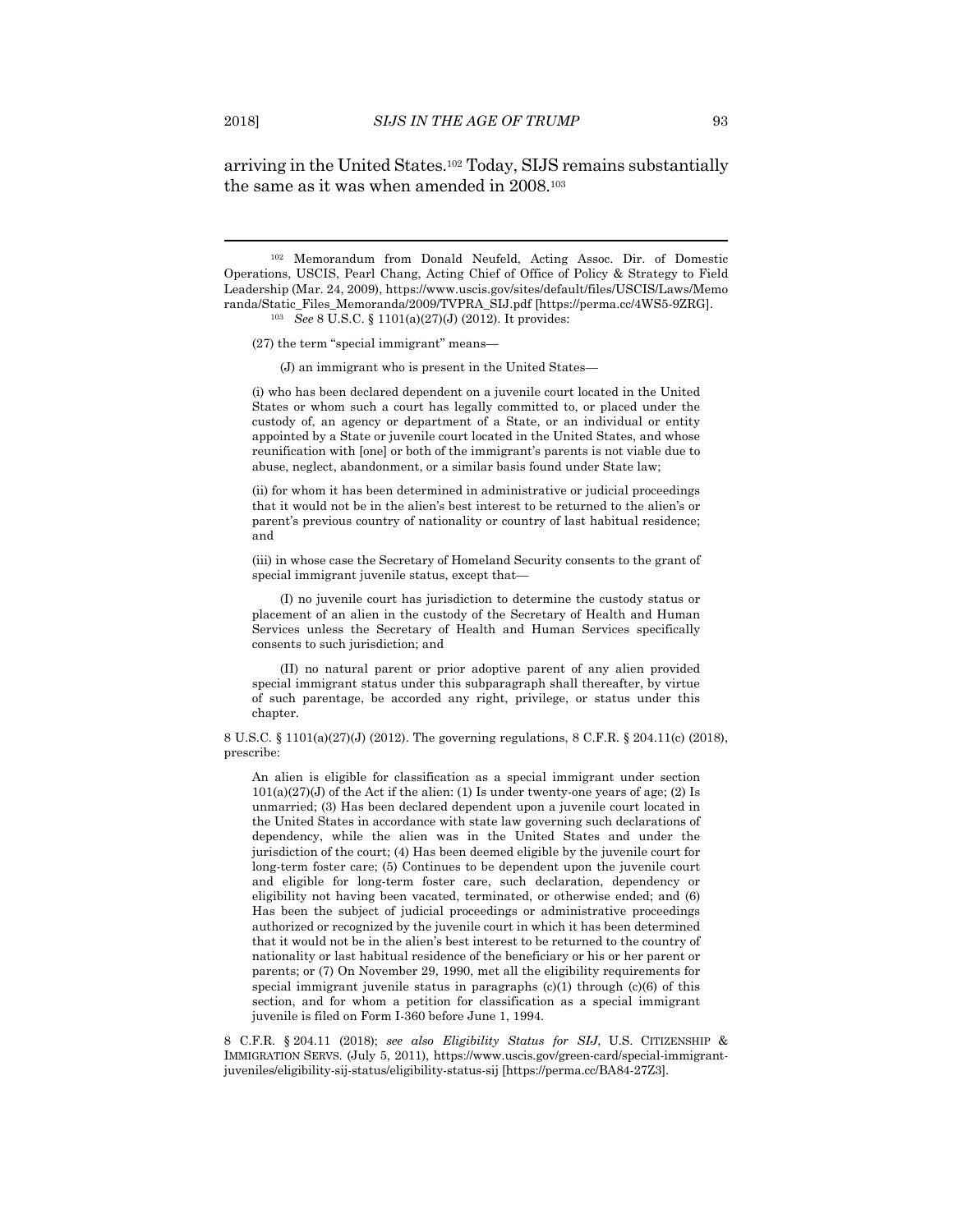#### 2. The Problems with SIJS

SIJS creates a bifurcated state-federal structure and thus represents a novelty in federal immigration law in that it expressly requires input and participation from state courts.104 As a result, certain aspects of the SIJS framework and the unique state-federal structure have impeded SIJS applicants from obtaining SIJS protection, therefore making the entire framework susceptible to scrutiny and criticism from immigration lawyers and scholars.

Immigration legal scholars have thoroughly and thoughtfully documented the systemic problems with the SIJS framework, which create unsurmountable obstacles for UAC to obtain SIJS. These problems include: (1) no right to appointed counsel and the general lack of affordable, competent immigration lawyers;105 (2) conflicts between and diffusion of SIJS responsibilities among federal agencies tasked with administering SIJS;106 (3) the lack of adequate guidance to the federal authority responsible for granting consent;107 (4) the application of "privileged, American parenting standards" which fail to account for familial situations that may exist "in . . . different socio-economic circumstances" in other countries;108 (5) the failure to expressly recognize poverty alone as a legitimate "basis for children seeking a better life in the United States";109 and (6) conflicts within DHS itself as the agency

<sup>104</sup> *See* 8 C.F.R. § 204.11(a) (2018). 105 *See* Laila L. Hlass, *States and Status: A Study of Geographical Disparities for Immigrant Youth*, 46 COLUM. HUM. RTS. L. REV. 266, 267 (2014); Elizabeth Keyes, *Evolving Contours of Immigration Federalism: The Case of Migrant Children*, 19 HARV. LATINO L. REV. 33, 38, 82–83 (2016); Randi Mandelbaum & Elissa Steglich, *Disparate Outcomes: The Quest for Uniform Treatment of Immigrant Children*, 50 FAM. CT. REV. 606, 613 (2012); M. Aryah Somers et al., *Constructions of Childhood and Unaccompanied Children in the Immigration System in the United States*, 14 U.C. DAVIS J. JUV. L. & POL'Y 311, 363 (2010); David B. Thronson, *Of Borders and Best Interests: Examining the Experiences of Undocumented Immigrants in U.S. Family Courts*, 11 TEX. HISP. J. L. & POL'Y 45, 63 (2005) [hereinafter Thronson, *Of Borders*]; David B. Thronson, *Thinking Small: The Need for Big Changes in Immigration Law's Treatment of Children*, 14 U.C. DAVIS J. JUV. L. & POL'Y 239 (2010) [hereinafter Thronson, *Thinking Small*]; Pulitzer, *supra* note 87, at 207. 106 *See* Keyes, *supra* note 105, at 71–72; *see also* Bijal Shah, *Uncovering* 

*Coordinated Interagency Adjudication*, 128 HARV. L. REV. 805, 823 (2015). 107 Immigration Act of 1990, Pub. L. No. 101-649 § 153, 104 Stat. 4978, 5005

<sup>(</sup>codified as amended at 8 U.S.C. § 1101(a)(27)(J) (2012); 8 C.F.R. § 204.11(c)(2012)); *see also* Act of Nov. 26, 1997, P.L. 105-119, § 113, 111 Stat 2440, 2460 (1997) (codified as amended at 8 U.S.C. § 101(a)(27)(J)(i) (2012)); William Wilberforce Trafficking Victims Protection Reauthorization Act of 2008, Pub. L. No. 110-457, § 235, 122 Stat. at 5079; H.R. REP. NO. 105-405, at 130 (1997) (Conf. Rep.); Lloyd, *supra* note 84, at 239–40. 108 Sarah Rogerson, *The Politics of Fear: Unaccompanied Immigrant Children* 

*and the Case of the Southern Border*, 61 VILL. L. REV. 843, 886–87 (2016). 109 *Id.* at 887.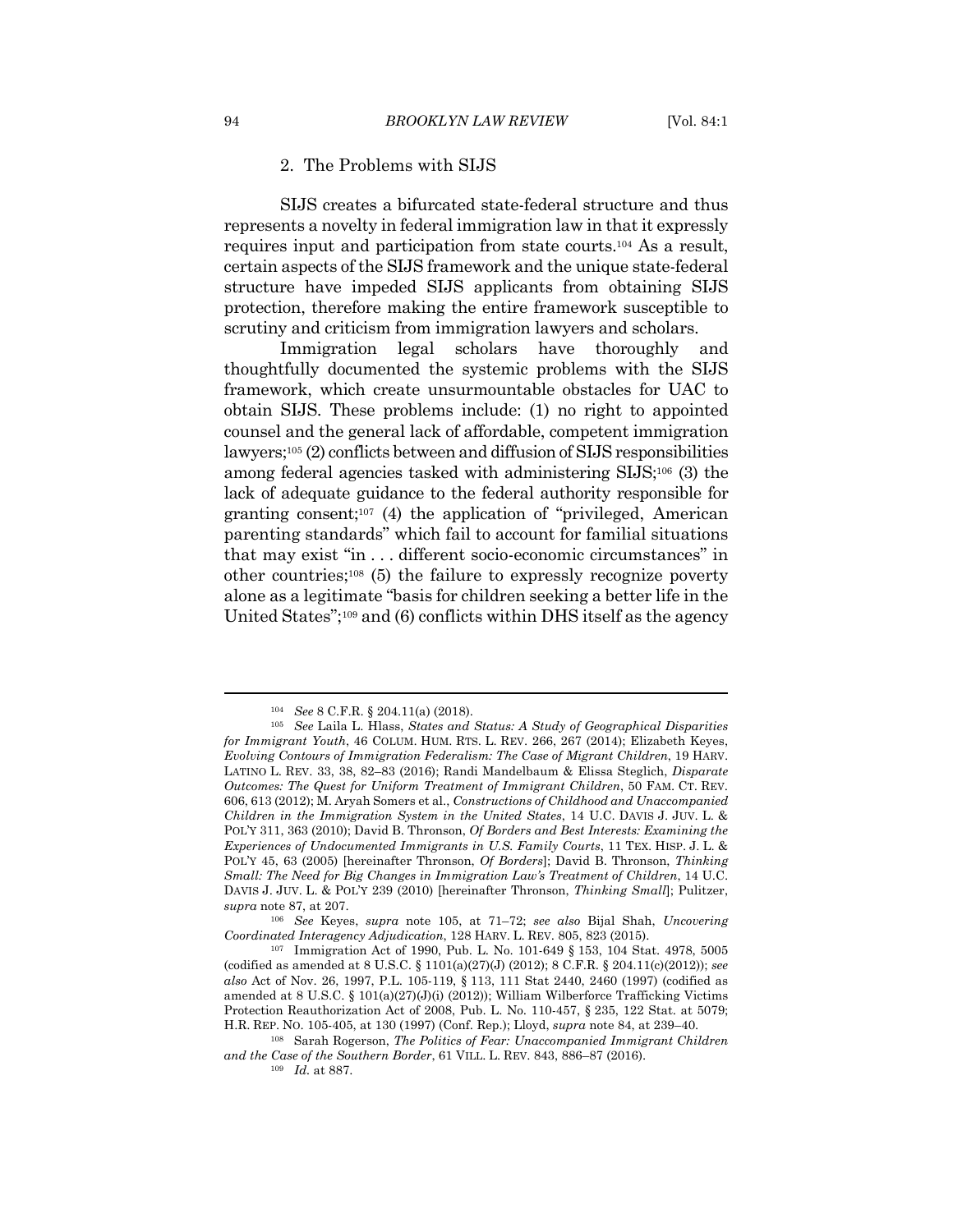attempts to simultaneously enforce the removal of undocumented children and provide them with a legal path to residency.110

This "disparate geographic access to SIJS, with [the] uneven [availability of] relief [within state] jurisdictions," has also been thoroughly explored in legal scholarship.111 Several scholars have studied the ways that SIJS availability varies between states. Professor Laila Hlass, in particular, has examined statistics to illustrate the tremendous geographic disparity in accessing SIJS.112 These disparities are attributed to factors including variance in child welfare policies and practices among states, in addition to differing state laws, which gives rise to divergent state court definitions of SIJS eligibility terms based on state law.113 Others writing on this issue have focused on statutory differences, such as the age limit for state court jurisdiction over minors,114 as well as case law differences.115

Among the landscape of commentary on the problems that plague SIJS, this article is the first to argue that the SIJS legal framework, which has allowed state courts broad authority to adjudicate SIJS disparately, presents significant equal protection concerns, and makes the law ripe for an equal protection challenge. As discussed in Part III, the decisions by the state courts in Nebraska and California interpreting the plain language of the SIJS statute demonstrate this problem adroitly.

#### 3. Sensible Remedies and Why They Will Now Fail

The United States' need for an effective program to address unaccompanied, undocumented, minor victims of abuse has only grown in the twenty-seven years since the inception of SIJS. Not only would such a program serve the best interests of these children by protecting them from abusive family situations, but it would also serve the best interests of the United States. Humanitarian interests would be served by embracing this largely faultless and

<sup>110</sup> *See* Keyes, *supra* note 105, at 71. 111 *Id.* at 38. 112 *See* Hlass, *supra* note 105, at 266–67. As Professor Keyes has observed: "Professor Hlass's research both ties into the descriptive understanding of the problems of state court adjudications, and documents one aspect of the federalism problems in the current system." Keyes, *supra* note 105, at 38 n.11. 113 *Id.*; *see also* Pulitzer, *supra* note 87, at 214–22 (exploring in detail the

problems among and within states in defining and applying "abuse, abandonment and neglect;" "best interest" standards, as well as the other required eligibility standards). 114 Heryka Knoespel, Note, *Special Immigration Justice Status: A "Juvenile"* 

*Here is Not a "Juvenile" There*, 19 WASH. & LEE J. CIV. RTS. & SOC. JUST. 505, 519–20 (2013) (addressing the state juvenile court's efforts to resolve the challenges faced by eighteen through twenty-one-year-old SIJS applicants in obtaining SIJS findings). 115 Pulitzer, *supra* note 87, at 217–18.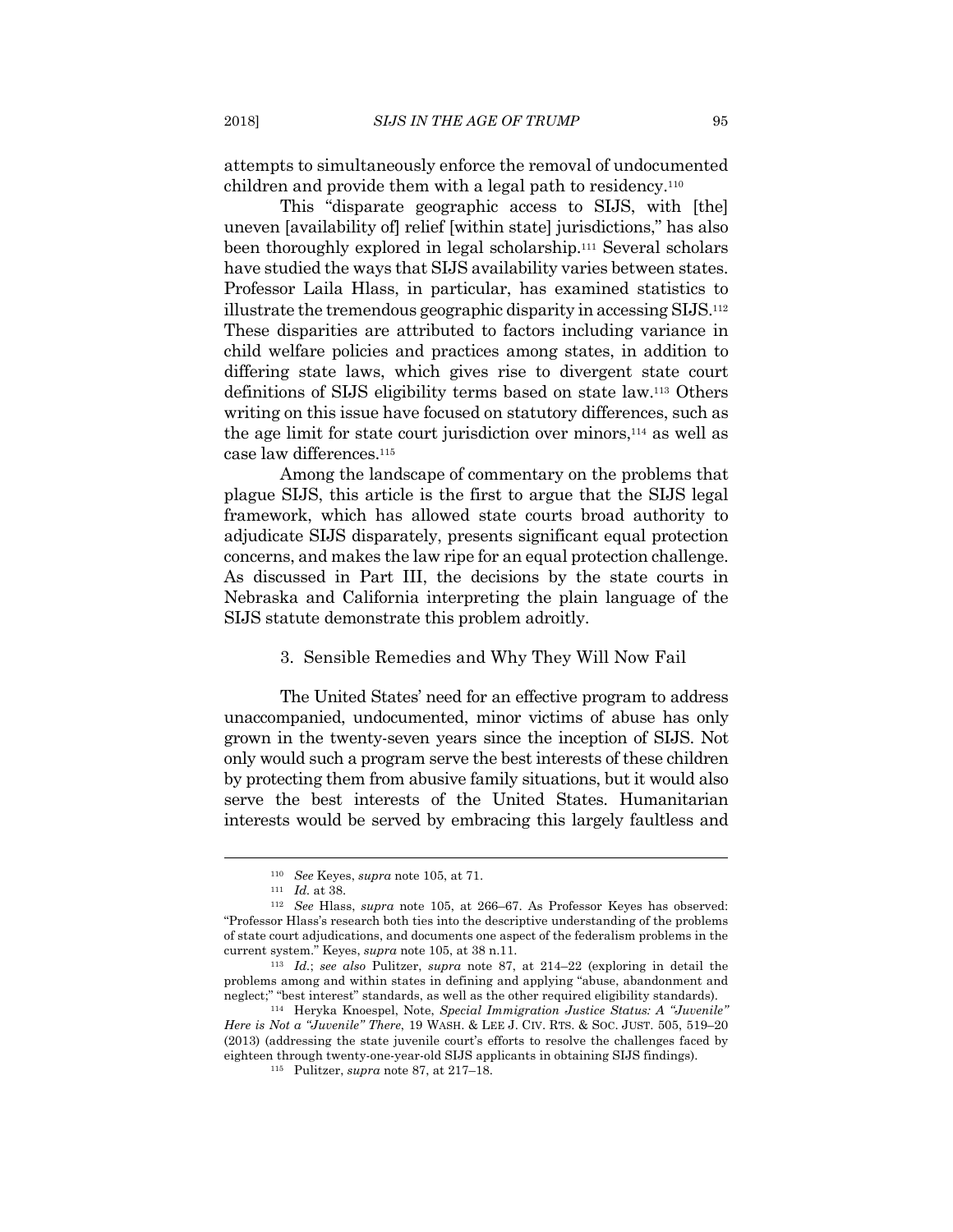highly vulnerable undocumented immigrant population; furthermore, economic interests would be served by integrating these individuals legally into society, allowing them to both contribute to and reap the rewards of the most powerful economy on Earth. Unfortunately, the SIJS program in its current iteration is simply not up to the task, and the bifurcated structure of state and federal roles, which may have made sense when SIJS was first implemented, now impede the program's success.

#### *a) Proposed Congressional and Executive Branch Solutions*

Scholars writing in this area have proposed sensible solutions to the problems with SIJS. Many focus on ways to improve procedures in the state courts or recalibrate the amount of deference given to state courts' determinations.116 Professor Hlass, who extensively documented the differences among state court applications under SIJS, recommends fixes such as "forming a working group to analyze SIJS application disparities and state practices; . . . enacting [new] federal law[s] to increase state screening and assistance for immigrant children to apply for SIJS; and . . . amending SIJS to create a federal safeguard to address state discrepancies."117 Other possible proposals include legislative amendments to SIJS to "creat[e] redundant jurisdiction" so that if SIJS applicants are unable to obtain SIJS findings from state court, they can seek review and intervention from the federal government.118 Professor Elizabeth Keyes proposes a comprehensive reconsideration of the allocation of power under SIJS and recommends eliminating the state's role in making SIJS determinations. Accordingly, she urges "making SIJS a purely federal immigration process, with a dedicated, centralized corps of decision-makers akin to the Crime Victims Unit or the Asylum Corps."119

Another possible solution that does not rely on congressional action could originate within the DHS, which could use the federal rulemaking process to revise SIJS regulations

<sup>116</sup> *See generally* Hlass, *supra* note 105; Mandelbaum & Steglich, *supra* note 105, at 606; Pulitzer, *supra* note 87, at 217; Somers et al., *supra* note 105, at 317; Thronson, *Of* 

<sup>&</sup>lt;sup>117</sup> See Hlass, *supra* note 105, at 329.<br><sup>118</sup> Keyes, *supra* note 105, at 85. Professor Keyes discusses, as an alternative, a review "process [similar to] that [which] currently exists for T visas, where victims must attempt to get a law enforcement certification that they cooperated in[ ] an investigation of human trafficking but can also show USCIS evidence of their efforts to cooperate if law enforcement refuses to issue a certification for them." *Id.*

<sup>119</sup> *See id.* at 86–88.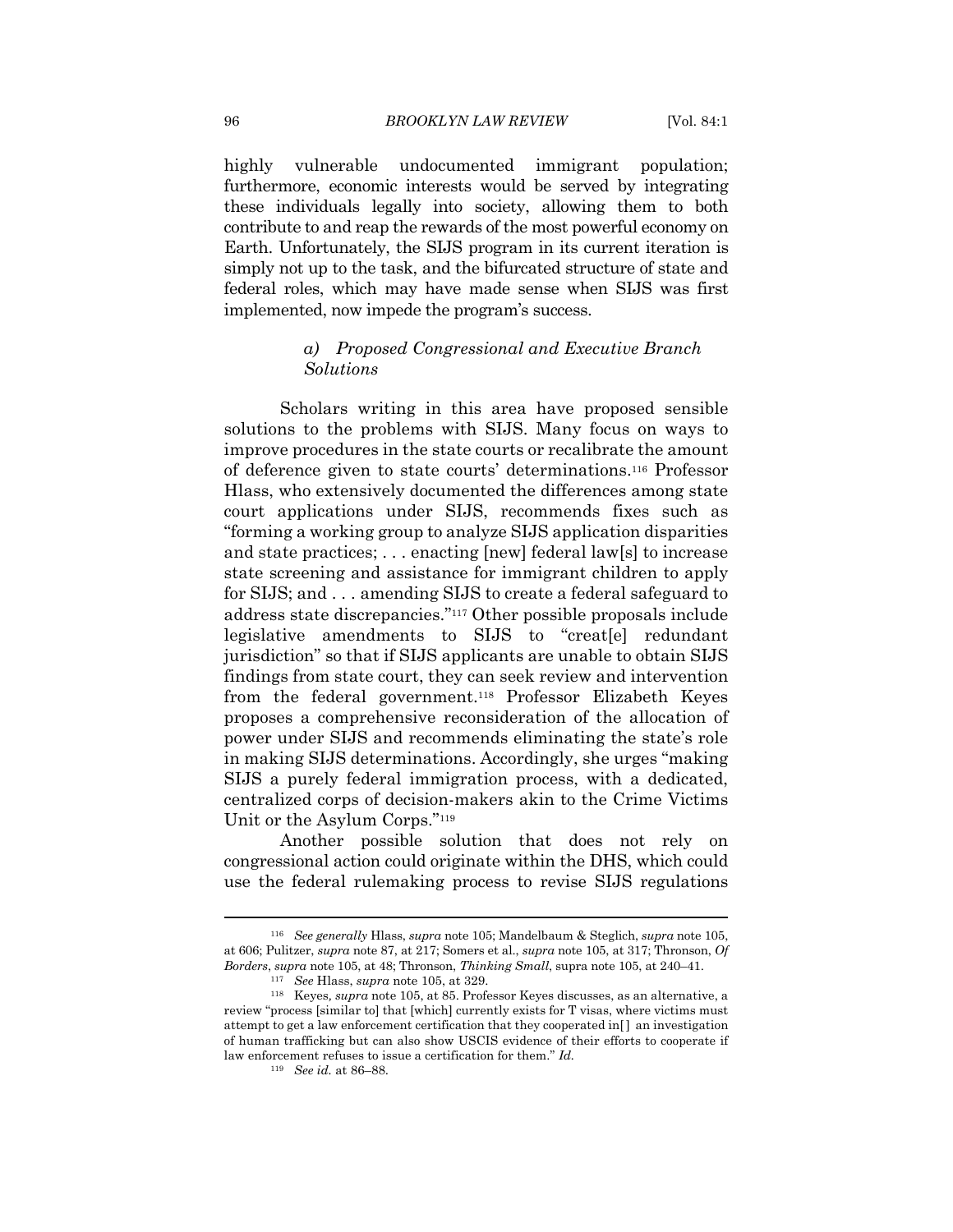concerning the definition of "juvenile court" to provide a federal department, such as DHS, discretion to achieve the same ends.120 Finally, other administrative fixes for SIJS could be addressed through the Administrative Appeals Office review process.121

Amending SIJS or revising its implementing regulations, as suggested here and in other scholarship, would significantly improve the SIJS framework and resolve the problems that impede equal access to SIJS. These ideas have much to commend them, and in a different political climate with different leadership in the federal government they might have come to pass. In the current political environment, however, those remedies are only aspirations.

#### *b) All of the Solutions Will Fail: The Lack of the Political Will to Improve the SIJS Law*

Despite the clear need for reform to SIJS demonstrated in this article and in the other legal academic literature, the necessary reforms to SIJS will not occur in the near term. The current President and others in his administration are openly hostile to most immigration policies, particularly policies regarding illegal immigrants, as evidenced in the Executive Orders banning

<sup>120</sup> DHS could revise the definition of "juvenile court" found in 8 C.F.R. § 204.11(a), which provides "[s]pecial immigrant status for certain aliens declared dependent on a juvenile court." 8 C.F.R. § 204.11 (2018). For the purposes of SIJS, "juvenile court" currently "means a court located in the United States having jurisdiction under State law to make judicial determinations about the custody and care of juveniles." *Id.* DHS could amend the SIJS regulation definition of juvenile court to include, "under federal" or state law. With this change, Federal courts with the jurisdiction to make judicial determinations about the custody and care of juveniles would have the same authority to grant SIJS dependency and custody orders that state courts have now. This would likely include USCIS immigration courts that make judicial determinations about juvenile refugees and juvenile victims of human trafficking and would certainly include the AAO which has authority to review certain denied immigration petitions involving children. *See The Administrative Appeals Office (AAO)*, U.S. CITIZENSHIP & IMMIGRATION SERVS. (July 11, 2018), https://www.uscis.gov/about-us/directorates-and-program-offices/administrative -appeals-office-aao/administrative-appeals-office-aao [https://perma.cc/A3CX-RR8J]. 121 The current SIJS framework allows for applicants denied SIJS to appeal the

denial to the AAO within USCIS. *See The Administrative Appeals Office (AAO)*, *supra* note 120. A judge at the AAO then reviews the denial "to ensure consistency and accuracy in the interpretation of immigration law and policy" and has the authority to reject the denial where USCIS improperly applied the law. *Id.* If the denial of SIJS is rejected, the judge can issue a precedent decision that becomes binding federal precedent for all future cases (anywhere in the federal government) involving the same or similar facts. *See id.* Precedent decisions are very rare, and they require the Secretary of DHS to directly petition the Attorney General to approve the AAO decision as binding legal precedent for the entire federal government. *See id.* "[P]recedent decisions may announce new legal interpretations or agency policy, or they may reinforce existing law and policy by demonstrating how it applies to a unique set of facts." *Id.* In the entire twenty-sevenyear history of the SIJS program, there has never been a precedent decision that deals with SIJS. *DHS/AAO/INS Decisions*, U.S. DEP'T OF JUST. (Jan. 29, 2018), https://www. justice.gov/eoir/dhs-aao-ins-decisions [https://perma.cc/D7LZ-DS7D].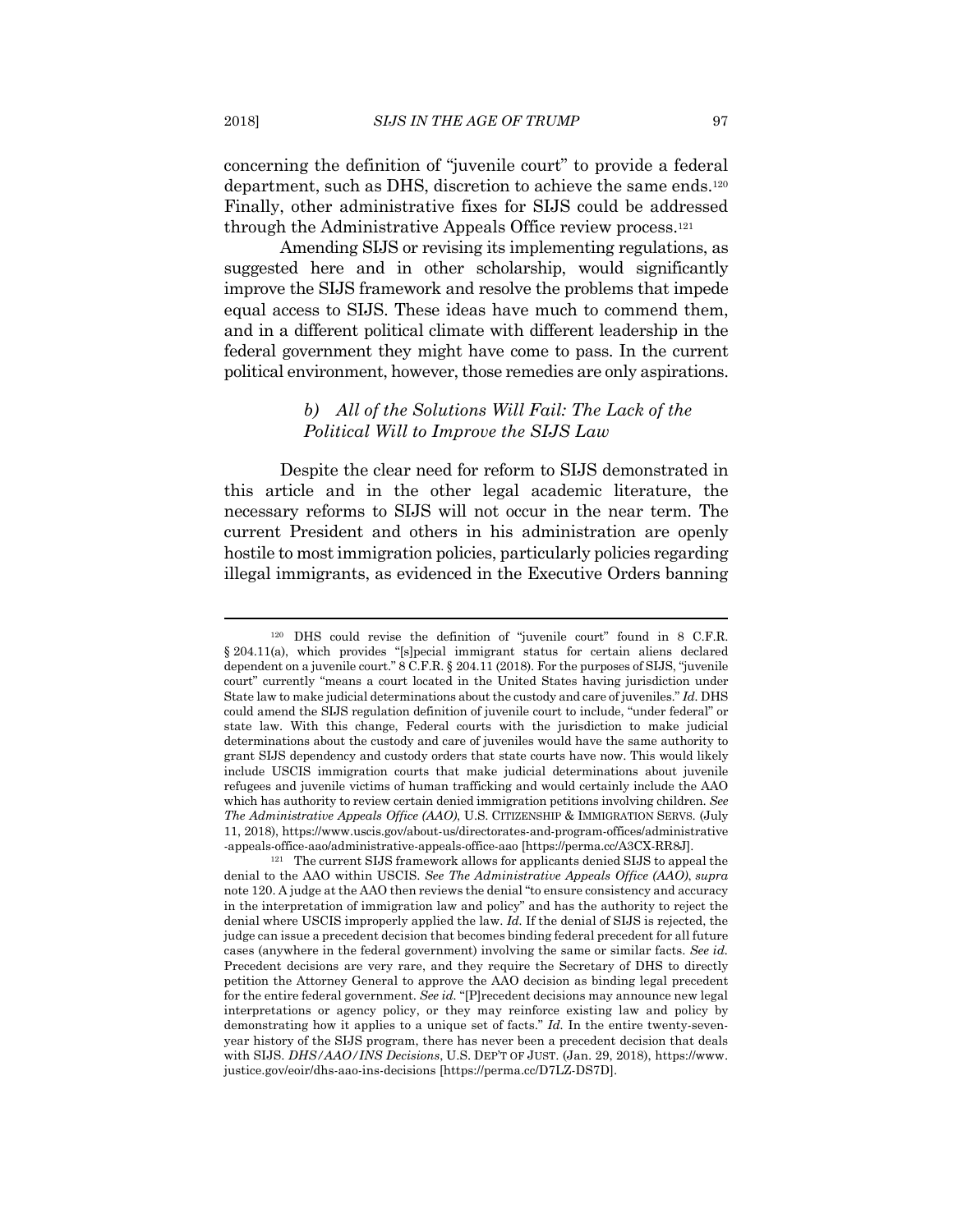immigrants from certain countries;<sup>122</sup> the lack of commitment to the Deferred Action for Childhood Arrivals recipients;123 the efforts to deprive so-called sanctuary cities of federal funding;124 the recommendations to allow the National Security Agency to conduct mass surveillance and create a racial profiling database;125 and the implementation in the spring of 2018 of the "zero tolerance" policies, which resulted in the mass separation of undocumented children and their families.126 Furthermore, President Trump has consistently exhibited hostility towards undocumented immigrants in public statements and Tweets.127 With respect to SIJS, President Trump said that he would like to further limit the "unaccompanied" status.128 Therefore, SIJS applicants have no champions in the executive branch.

Likewise, since the 2016 election some Members of Congress, in both the House of Representatives and the Senate, have been equally hostile to immigrants, while those in the legislative branch who support undocumented immigrants have been unable to effectively challenge the opposition or the president on immigration issues.129 The distance between Republican and

<sup>122</sup> *See* Exec. Order No. 13,769, 82 Fed. Reg. 8977 (Jan. 27, 2017); Exec. Order 13,780, 82 Fed. Reg. 13,209 (Mar. 6, 2017). 123 *See* Katie Reilly, *Here's What President Trump Has Said About DACA in the* 

*Past*, TIME (Sept. 5, 2017), http://time.com/4927100/donald-trump-daca-past-statements/ [https://perma.cc/72DN-FRLY]. 124 Ruthie Epstein, *Trump and Sessions Keep Trying to Institute Anti-*

*Immigrant Policies*, AM. CIV. LIBERTIES UNION (Nov. 17, 2017, 4:45 PM), https://www.aclu.org/blog/immigrants-rights/trump-and-sessions-keep-trying-instituteanti-immigrant-policies [https://perma.cc/3YAB-VK5M]. 125 AM. CIV.LIBERTIES UNION,THE TRUMP MEMOS:THE ACLU'S CONSTITUTIONAL

ANALYSIS OF THE PUBLIC STATEMENTS AND POLICY PROPOSALS OF DONALD TRUMP 11–14 (2016), https://www.aclu.org/report/trump-memos [https://perma.cc/4HW3-JFE6]. 126 *See* Katie Rogers & Sheryl G. Stolberg, *Trump Calls for Depriving* 

*Immigrants Who Illegally Cross Border of Due Process Rights*, N.Y. TIMES (June 24, 2018), https://www.nytimes.com/2018/06/24/us/politics/trump-immigration-judges-due-

 $127$  In June 2018, after signing an executive order aimed at preventing additional family separations of undocumented children from their parents, President Trump tweeted those who cross into the United States illegally should be sent back immediately without due process or an appearance before a judge. *See id.*; *see also* Amrit Cheng, *Trump's Lawyers Say the Muslim Ban Has No Bias, but His Tweets Show Otherwise*, AM. CIV. LIBERTIES UNION: SPEAK FREELY BLOG (Nov. 30, 2017, 3:00 PM), https://www.aclu.org/blog/immigrants-rights/trumps-lawyers-say-muslim-ban-has-nobias-his-tweets-show-otherwise [https://perma.cc/GU9G-EY69] (discussing President

Trump's outward hostility toward Muslim immigrants). 128 *See* Sarah Gonzalez, *What it Means That Trump Wants to Limit 'Unaccompanied' Status for Minors Crossing the Borders*, WNYC (Mar. 8, 2017), http://www.wnyc.org/story/unaccompanied-children-face-trump-proposals-immigrationprotections/ [https://perma.cc/HRE3-4TLH]. 129 *See* Sheryl Gay Stolberg & Thomas Kaplan, *Congress Struggles for Path* 

*Forward on Immigration*, N.Y. TIMES (Feb. 16, 2018), https://www.nytimes.com/2018/02/ 16/us/politics/congress-immigration-dreamers.html [https://perma.cc/TW8K-HJTL].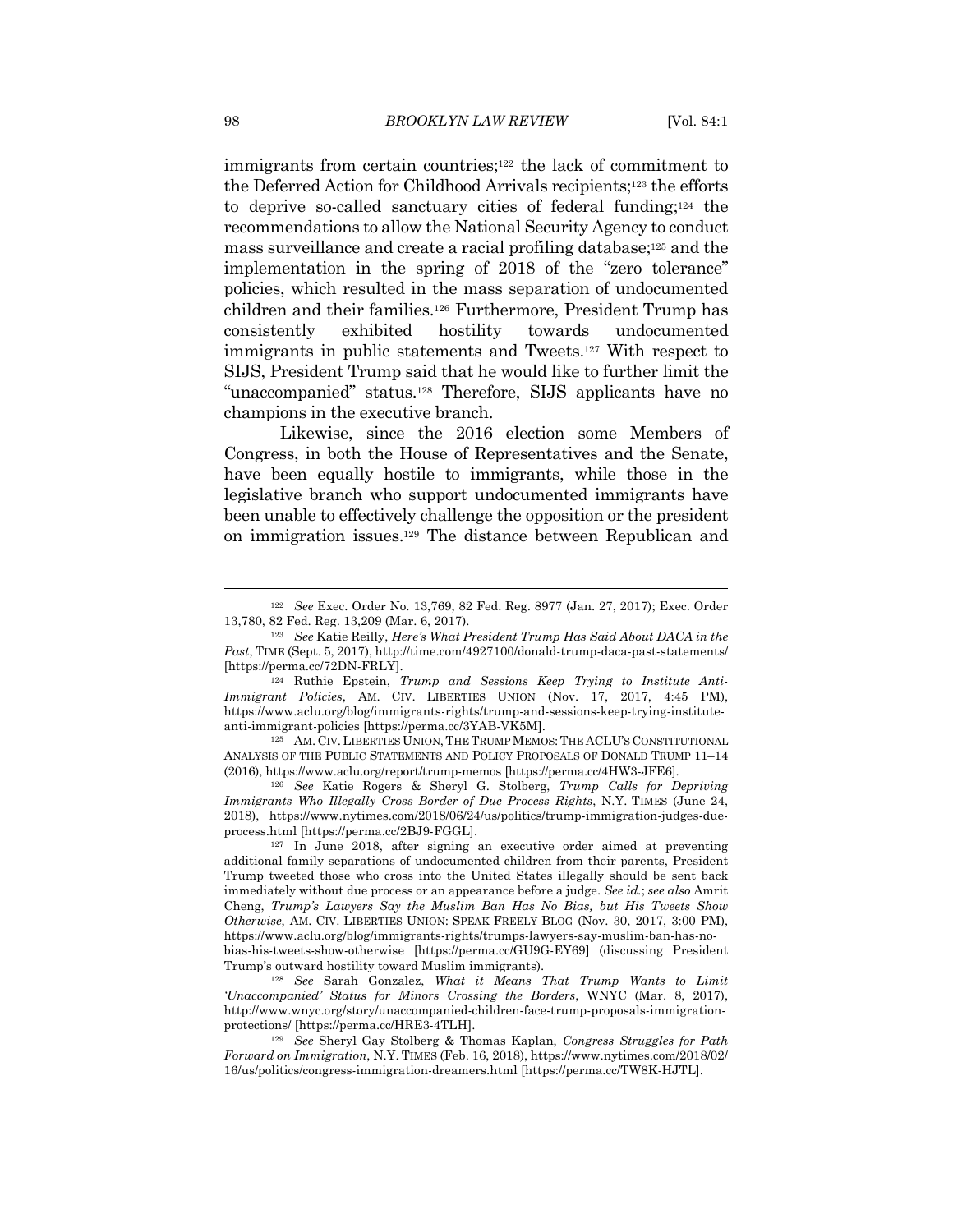Democratic positions and their unwillingness to compromise suggests that Congress will not reform SIJS.130

Thus, in the near term, any relief for SIJS applicants will not originate from the executive branch or Congress; neither will act to fix SIJS. Accordingly, SIJS applicants and their advocates must now look to the courts to compel action.

#### III. THE PROPOSAL: A CONSTITUTIONAL CHALLENGE

It is clear that the problem of UAC is not going away anytime soon. Since 2013, a surge of unaccompanied children have come to the United States escaping poverty, conflict, crime and violence from their families and home countries;131 their desperate efforts to cross the border (and sometimes several borders) represent an ongoing humanitarian crisis.132 Prior to the passage of SIJS in 1990, states could render the child of undocumented immigrants a dependent of the state in the face of parental abandonment, abuse, or neglect; however, the child could not engage in any activities requiring citizenship or lawful status, including gainful employment.133 No immigration mechanism existed that could take the minor's full situation into account when determining his or her undocumented status.134 After undergoing removal proceedings, the child would ultimately have to return to a country he or she often had no real connection to.135 As discussed in preceding sections, the federal government's solution was to create SIJS, a program that could provide these vulnerable victims a path to legal, permanent residency.136 Unlike nearly every other immigration law and federal initiative, however, SIJS granted the states a core "gatekeeping role" in granting immigration benefits to these children.137 This current

number of individuals crossing the border.<br>
<sup>133</sup> See WASEM, *supra* note 83, at 2; Keyes, *supra* note 105, at 45.<br>
<sup>134</sup> See WASEM, *supra* note 83, at 2; *see also* Lloyd, *supra* note 84, at 240–41, 241 n.18.<br>
<sup>135</sup> L

<sup>130</sup> *See id.*; *see also* Ashley Killough & Tal Kopan, *Here Are the Key Players in Congress on Immigration*, CNN (Jan. 11, 2018, 10:08 AM ET), https://www.cnn.com/2018/

<sup>01/11/</sup>politics/key-players-immigration-congress/index.html [https://perma.cc/S4B4-B96Z]. 131 *See supra* note 85. 132 "From October of 2016 through February of 2017, Border Patrol apprehended 27,591 unaccompanied children—an average of nearly [two hundred] children per day." Karen Coates, *Crossing The Border As an Unaccompanied Child*, PAC. STANDARD (May 24, 2017) https://psmag.com/social-justice/crossing-the-border-as-anunaccompanied-child [https://perma.cc/D52T-PZDN]. Although the total number of apprehensions in the Southwest border have dropped since President Trump took office, they nonetheless still remain in the hundreds of thousands. *See U.S. Southwest Border Migration FY 2018, supra* note 85. Apprehensions represent a fraction of the total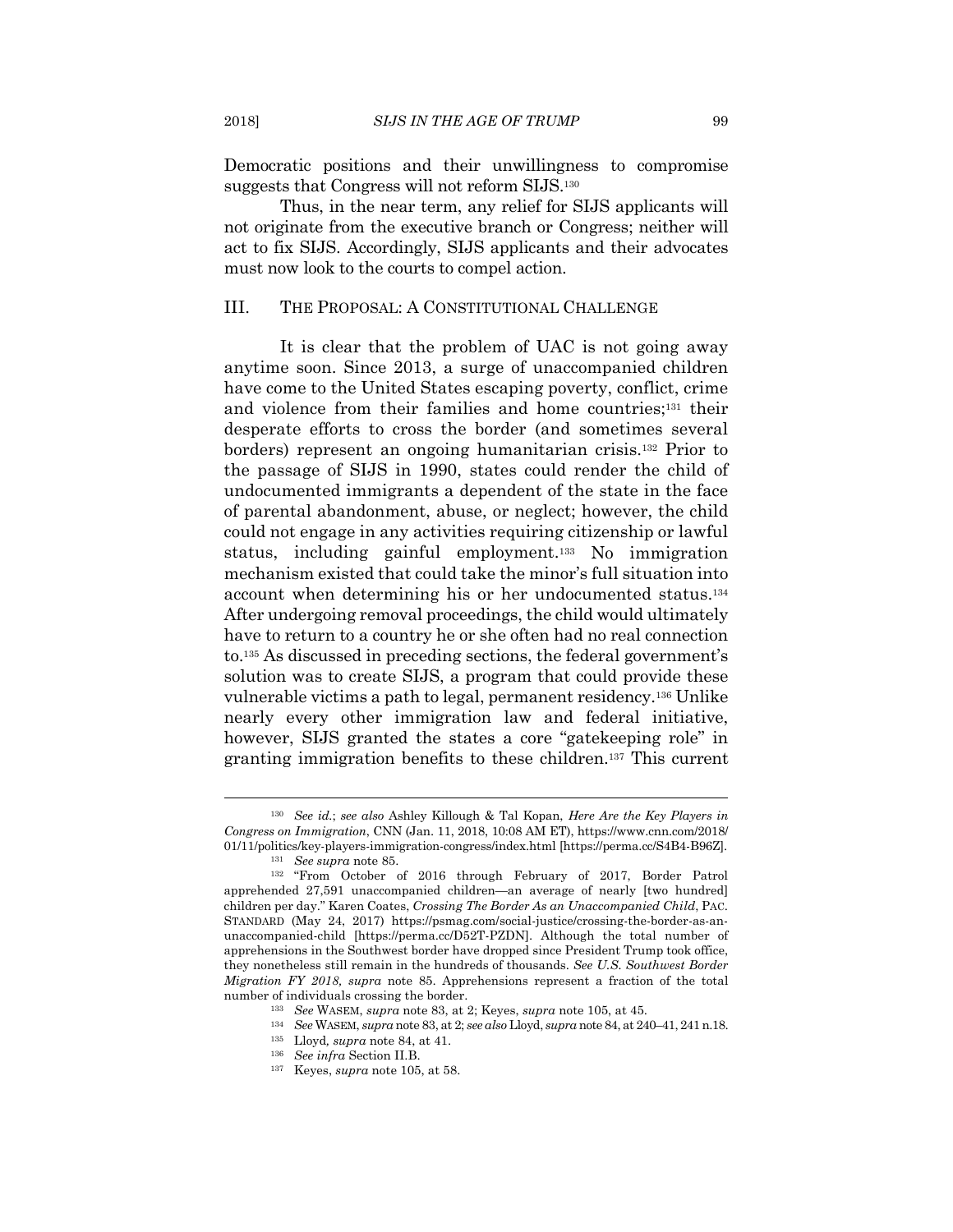SIJS state-federal power-sharing framework is overly complicated; it is often unpredictable and sometimes broken. Depending on the state where the applicant seeks predicate findings, some applicants will be denied all access to SIJS because certain state courts have created insurmountable legal barriers in order to obtain the predicate findings.138

It is likewise apparent that the reasonable fixes to SIJS proposed in legal scholarship will not come to fruition.139 They are workable and well-taken, but in light of the current executive branch's implementation of anti-immigrant policies and the polarization of Congress, these solutions represent a Sisyphean<sup>140</sup> exercise. The only foreseeable path forward is full-throated, vigorous legal assaults on SIJS in the courts. A Fifth Amendment's due process equal protection claim, although novel in this context, is the appropriate vehicle to transport this challenge.141

<sup>138</sup> *See* Hlass, *supra* note 105, at 321; *see also* Keyes, *supra* note 105, at 43; Lloyd, *supra* note 84, at 255, 260–61. 139 *See supra* Section II.B.3. 140 In Greek mythology Sisyphus was the king of Ephyra. Sisyphus believed

that his cleverness surpassed that of Zeus. As punishment for his self-aggrandizing actions and beliefs, Zeus required him to push an immense boulder up a steep hill. When Sisyphus and the boulder neared the top, the boulder would roll back down the hill. Sisyphus could never complete the task, and thus he was consigned to an eternity of useless efforts and unending frustration. *Sisyphus*, GREEKMYTHOLOGY.COM, https://www.greekmythology.com/Myths/Mortals/Sisyphus/sisyphus.html

<sup>[</sup>https://perma.cc/VD5Y-PV7Z]; *see also Sisyphean*, OXFORD ENGLISH DICTIONARY, http://www.oed.com/view/Entry/180455?redirectedFrom=sisyphean#eid

<sup>[</sup>https://perma.cc/W99X-4FDD]. Activities that are both laborious and futile have since come to be characterized as "Sisyphean." *Id.*

<sup>141</sup> The exact contours of the lawsuit alleging the equal protection challenge proposed here and the possible remedies are beyond the scope of this article and warrant further exploration and discussion. Nonetheless, in general, when confronted with a constitutional flaw in a statute, the courts attempt to limit the solution to the problem. For example, courts may enjoin only the unconstitutional applications of a statute while leaving other applications in force, *see* United States v. Raines, 362 U.S. 17, 20–22 (1960), or to sever its problematic portions while leaving the remainder intact, *see* United States v. Booker, 543 U.S. 220, 245–49 (2005).

Consequently, in challenging SIJS in the federal court, possible approaches might include a request to enjoin the enforcement of the law in those states where applicants have been denied SIJS findings based on the state overstepping its limited role and invading the province of the federal government in the SIJS application process. In the alternative, a plaintiff might argue that the language in section 1101 (a) $(27(J)(i))$ , which authorizes the state courts to make SIJS eligibility findings, violates equal protection. Rather than nullify the entire SIJS framework, plaintiffs might invite the court to excise that section from the statute. Under either approach the court could order the DHS to revise the existing regulations and work with the DOJ to develop a method to continue to implement SIJS while using exclusively federal decision makers or processes, and thereby salvage the law and honor the intent of the legislature to provide SIJS.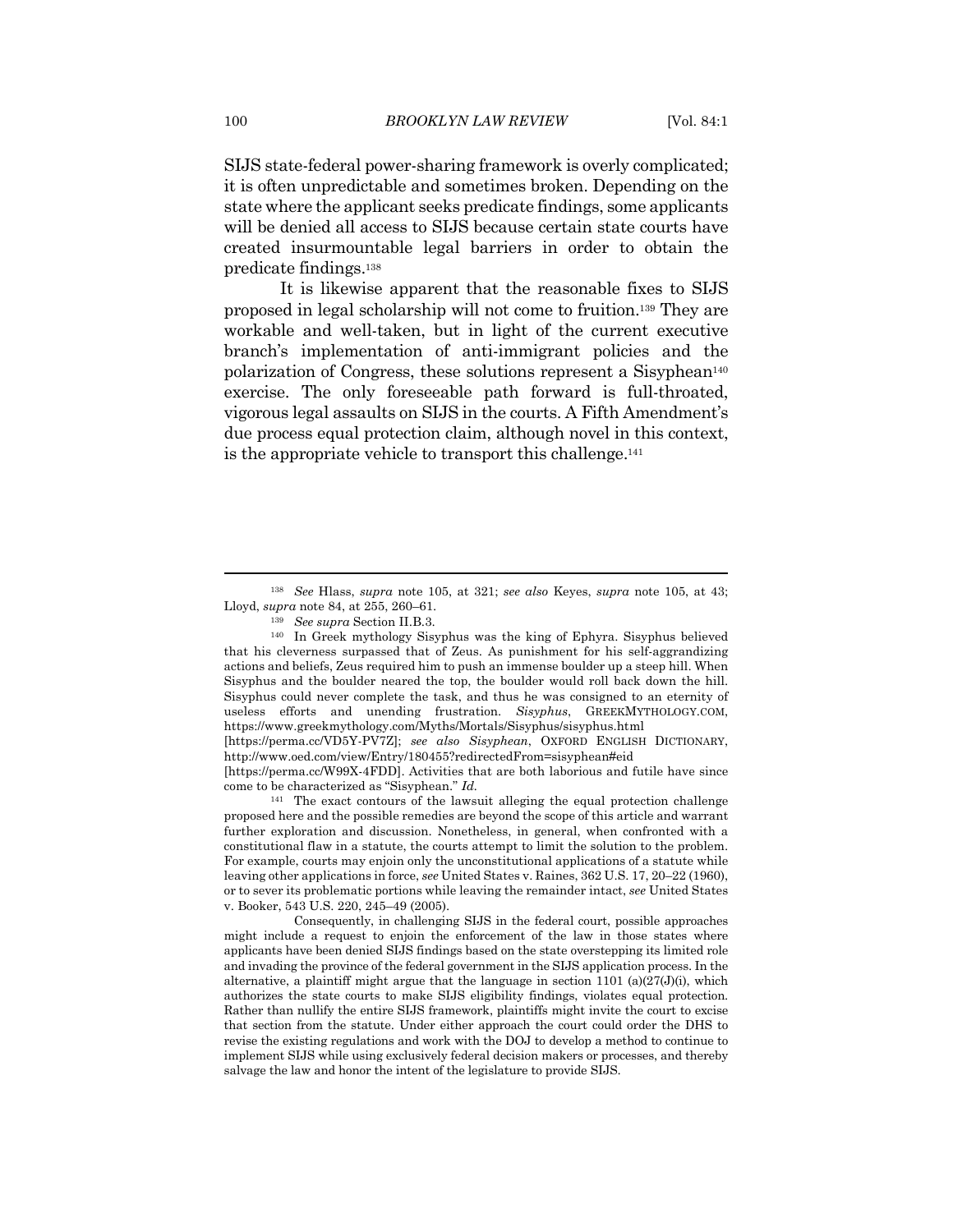#### *A. The SIJS Legal Framework Deprives Applicants of Equal Protection*

As explained above, the Equal Protection Clause requires that the government treat individuals equally.142 Equal protection problems are present in the very DNA of SIJS, which requires the applicant to apply to the appropriate state court and obtain certain predicate factual findings based on state law. After that, the applicant must then apply to DHS, which will ultimately determine whether to grant SIJS status based on that state court's findings.143 By design, SIJS's bifurcated state and federal power-sharing arrangement contains blurred boundaries, and thus contains space for the state courts to overstep their role—to interpret and possibly misconstrue the federal law. If (and when) that occurs, the values of equal protection are offended because the availability of SIJS will then depend on the state where the predicate findings are sought, rather than on the merits of the application.

As discussed below, some states have overstepped their limited role of answering predicate state law matters and invaded the province of the federal government by interpreting the SIJS law to determine whether applicants meet the requirements for SIJS status.144 Two states, specifically Nebraska and California, are discussed below because they present clear case studies of state courts surpassing the authority granted in the SIJS framework to infringe on the province of the federal government.

#### 1. Nebraska's Interpretation of Federal Law: A Requirement that the State Court Find the Child Cannot Reunify with *Both* Parents

The SIJS statute requires a state court finding that "reunification with *[one] or both* . . . parents is not viable due to abuse, neglect, abandonment."145 The Nebraska Supreme Court in *In re Erick M*., interpreted the "*[one] or both*" language in SIJS.146 Erick M. sought SIJS findings during his delinquency proceeding and argued that although he was planning to reunite with his mother,<sup>147</sup> he was nonetheless eligible for SIJS findings because his

 $^{142}$   $\,$  See U.S. CONST. amend. XIV, § 1.  $^{143}$   $\,$  8 U.S.C. § 1101(a)(27)(J) (2012).  $^{144}$   $\,$  See  $infra$  Sections III.A.1., III.A.2.  $^{145}$   $\,$  8 U.S.C. § 1101(a)(27)(J) (2012)(emphasis added).  $^{146}$   $\,$  In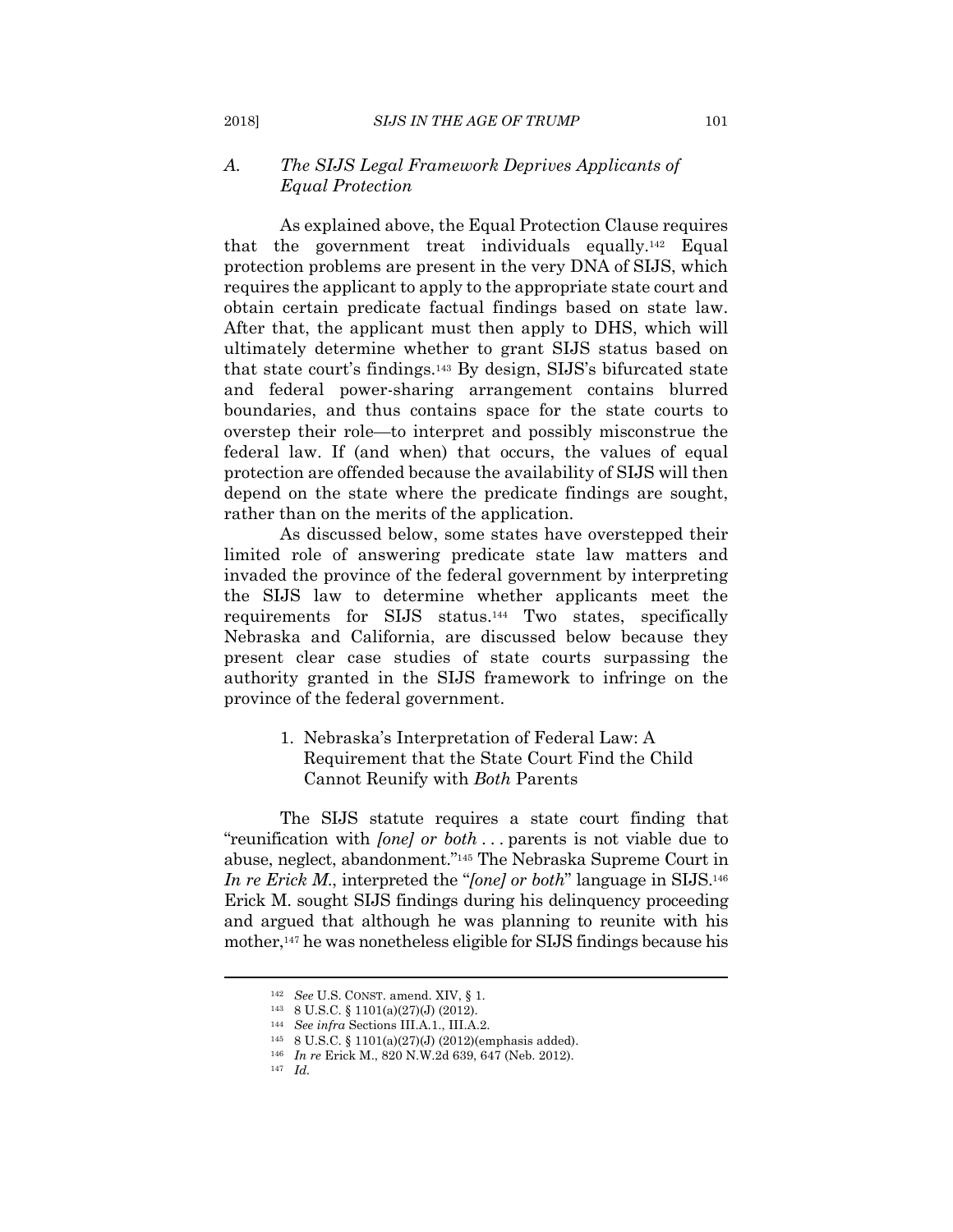father had abandoned him.148 The Nebraska delinquency court refused to issue special findings that would enable Erick M. to apply for SIJS based on his father's abandonment because he had not also shown that he was abused, abandoned, or neglected by his mother. The Nebraska Supreme Court affirmed this decision.149 Although the plain language of the SIJS statute permits the state court to make the requisite findings when the abuse, abandonment, neglect or other stipulation is by *one* or both parents, the state argued that "Erick's interpretation render[ed the 'or both'] superfluous," thus making the statute ambiguous.150 Concluding that one-parent abandonment was insufficient to establish SIJS eligibility, the Nebraska Supreme Court agreed with the state and held that "when ruling on a petitioner's motion for an eligibility order under  $\S 1101(a)(27)(J)$  [the SIJS provision in the Immigration and Nationality Act], a court should generally consider whether reunification with either parent is feasible" and that abuse, abandonment, or neglect by *both* parents was a requisite for special findings.151

After the Supreme Court of Nebraska decided *Erick M.*, family law courts in New York152 and New Jersey153 agreed with the Nebraska Supreme Court's interpretation of the "one or both" language, while California courts soundly rejected it.154 The

reunification with his mother [was] tenuous given her apparent immigration status"). 153 *See* H.S.P. v. J.K., 87 A.3d 255, 266 (N.J. Super. Ct. App. Div. 2014) ("We agree with the holding of the Nebraska court, and overrule the contrary holding."), *rev'd*, 121 A.3d 849, 859 (N.J. 2015) (rejecting the lower court's interpretation of the "[one] or both" language to require findings as to both parents). 154 *See, e.g.*, Eddie E. v. Superior Court, 183 Cal. Rptr. 3d 773, 779 (Ct. App.

2015) (a literal interpretation of the statute allows SIJS findings when only one parent abused, abandoned, or neglected the child); *see also In re* Israel O., 182 Cal. Rptr. 3d 548,

<sup>148</sup> *Id.* at 643.<br><sup>149</sup> *Id.* at 648.<br><sup>150</sup> *Id.* at 648 (emphasis added) (citing *In re* Luis G., 764 N.W.2d 648 (Neb. Ct. App. 2009)).

<sup>152</sup> *See, e.g*., In the Matter of Fernandez, NN-9132/22, NYLJ 1202584001199, at 1 (Fam. KI, Decided Dec. 18, 2012), http://www.newyorklawjournal.com/id=1202584 001199?slreturn=20141006234750 [https://perma.cc/4SC7-SCWU] ("Emanuel ha[d] only had one parent, his mother. He cannot be 'reunified' with a parent he has never met. . . . [T]his Court [located in Kings County, New York] concurs with the reasoning In Erick M., *supra*, regarding the statutes [sic] use of the word 'or' in the phrase 'reunification with one or both parents.'"). *But see, e. g.*, Diaz v. Munoz, 989 N.Y.S.2d 53, 54 (App. Div. 2014) (Youth in question was eligible for SIJS special findings because of abandonment by her father, even though the youth "had never met her father"); *In re* Karen C., 973 N.Y.S.2d 810, 812 (App. Div. 2013) (holding that a child met the statutory requirements when her father, but not her mother, had abandoned her); Marcelina M.- G. v. Israel S., 973 N.Y.S.2d 714, 722 (App. Div. 2013) (holding that the plain language of the statute only requires that one parent abused, abandoned or neglected the child when both did not); *In re* Mario S., 954 N.Y.S.2d 843, 852 (Fam. Ct. 2012) (granting motion for predicate findings where "the father has abandoned the child, and his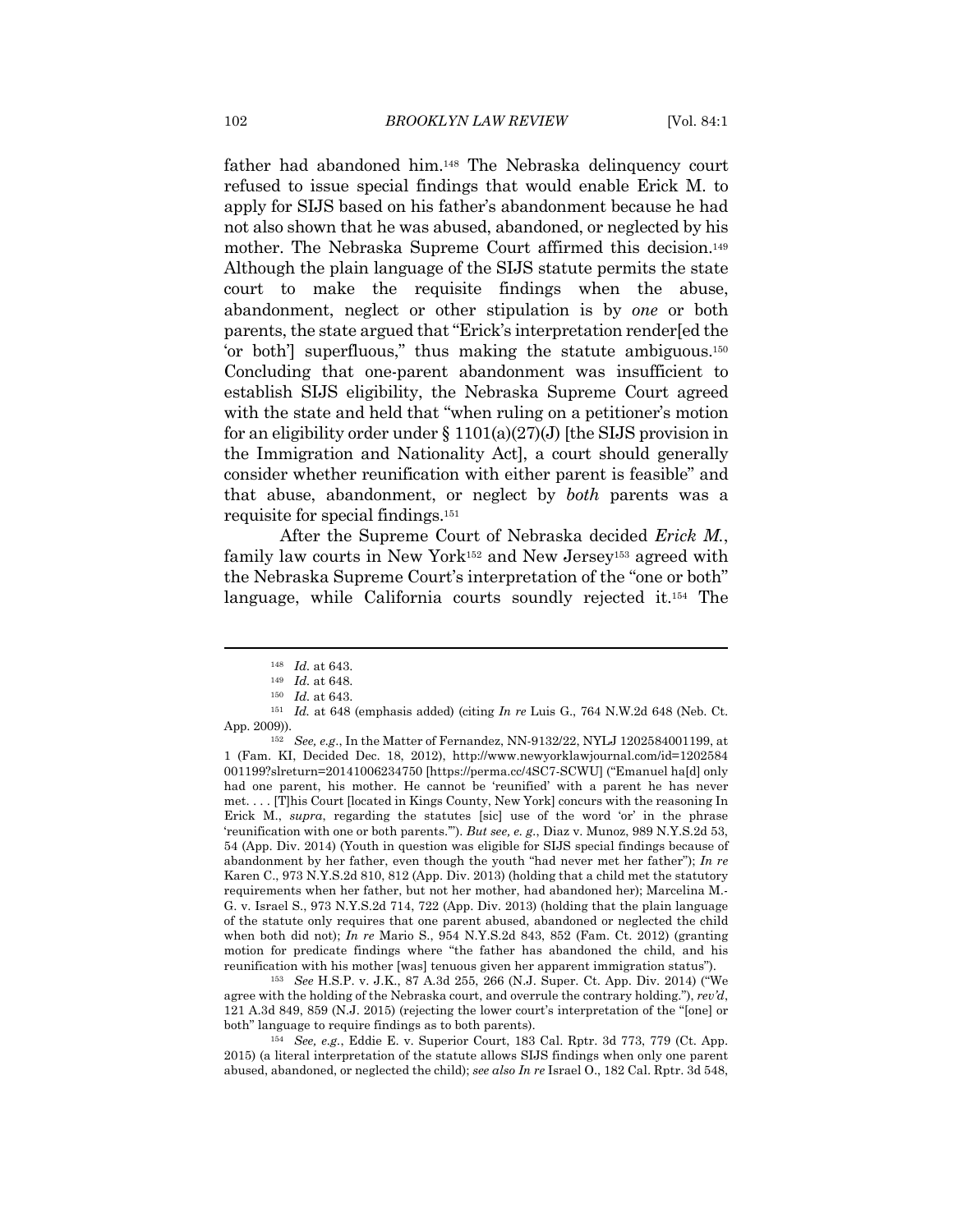concern here is not which construction is the correct interpretation of federal law. Instead, the problem is that these state courts are engaged in statutory interpretation of federal immigration law in the first instance, in addition to the fact that states are making divergent pronouncements about the federal law that are conclusive155 and binding on the SIJS applicants within their respective jurisdictions. This circumstance raises the possibility that similarly situated SIJS applicants might be subjected to different interpretations of the federal law (and therefore different treatment) in other states, which renders the SIJS framework problematic under the equal protection doctrine.

> 2. California's Interpretation of Federal Law: A Requirement that the State Court Determine that the Child's Request for SIJS Findings is "Bona Fide"

The California state courts, like the courts of Nebraska, have also endeavored to interpret SIJS in a manner that raises due process equal protection concerns. Specifically, in *Bianka M. v. Superior Court*,156 a juvenile filed a parentage action in a California family court requesting an order "to place her in the sole legal and physical custody of her mother and to make the additional findings necessary to allow her to petition for SIJ[S]."157 The family court declined to make the requested findings, concluding that Bianka M.'s alleged father was a necessary party to the proceedings and that the superior court lacked personal jurisdiction over him.158 Before the California Court of Appeal, Bianka M. argued that a state court was required to make SIJS findings at any time upon request.159 The California Court of Appeal rejected this argument and observed that "an order containing SIJ findings will not be useful to Bianka unless it is issued in the context of a bona fide custody proceeding."160 The appellate court also found that "[b]ecause

<sup>554–56 (</sup>Ct. App. 2015) (holding that although the child lived with his mother in the United States, the statute was satisfied because his father had abandoned him).

<sup>155</sup> *See, e.g.*, *In re Erick M*., 820 N.W.2d at 641 (remains the law in the state of Nebraska). 156 Bianka M. v. Superior Court*,* 199 Cal. Reptr. 3d 849, 854 (Cal. Ct. App.

<sup>2016),</sup> *rev'd*, 423 P.3d 334 (Cal. 2018). 157 *Id.* at 853–54. 158 The family court concluded that the juvenile's request for an award of sole

custody to her mother in a UPA action necessarily required the court to determine paternity and her father's parental rights *Id.* at 854. The custody order "made [the juvenile's alleged father] an indispensable party to the parentage action [under the UPA]." *Id.* Additionally, the court was also concerned that it did not have personal jurisdiction over the minor's father to render any order affecting his parental rights. *Id.*

<sup>159</sup> *Id.* at 861. 160 *Id.* at 864.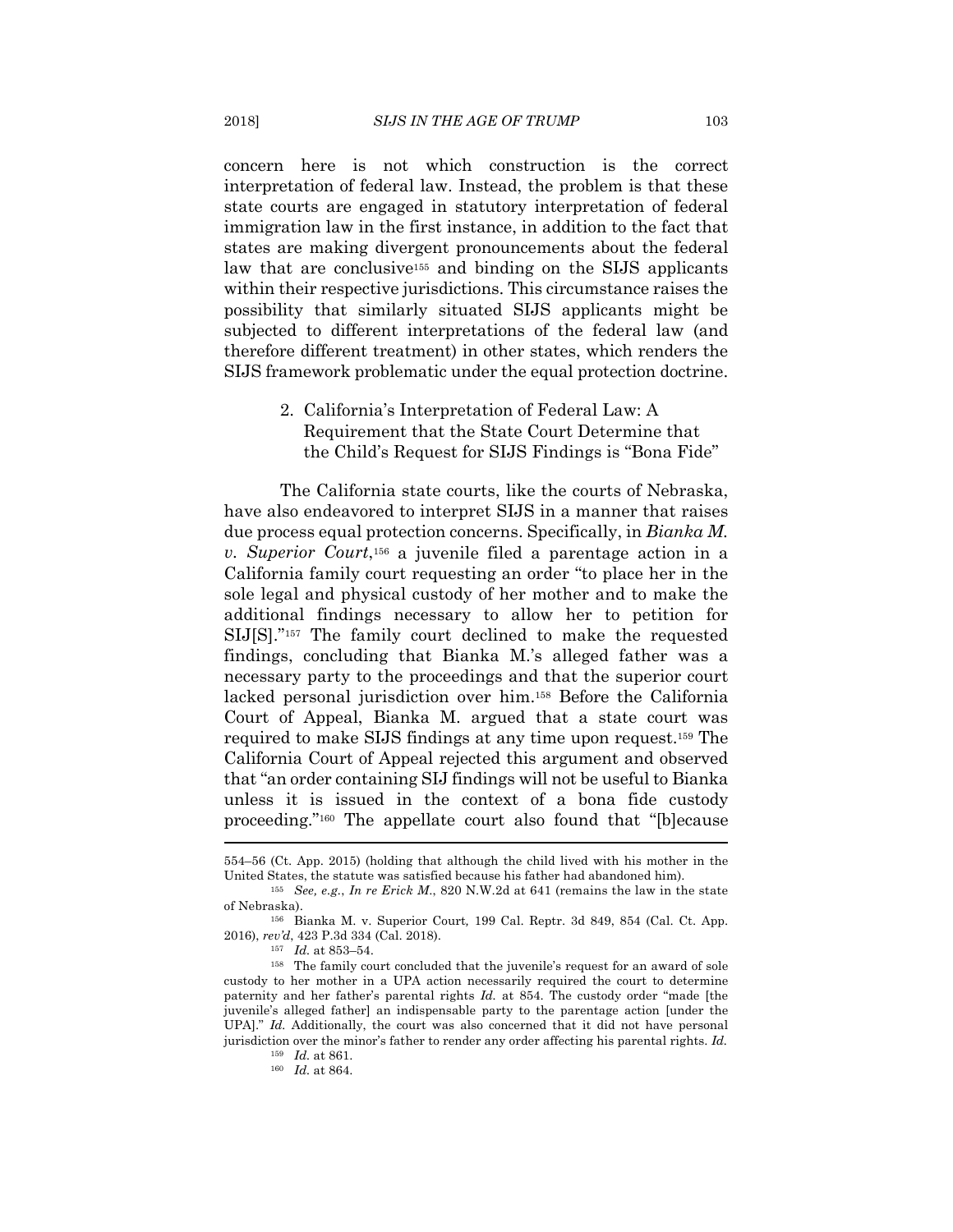Bianka's parentage action . . . appears to have been brought only to obtain SIJ findings, the proceeding below was not a bona fide custody proceeding under the [Uniform Parentage Act]."161

The Court of Appeal in *Bianka M.* interpreted SIJS law to require that superior courts may only make SIJS findings "in the context of ongoing, bona fide proceedings relating to child welfare, rather than through specially constructed proceedings designed mainly for the purpose of issuing orders containing SIJ findings."162 Federal law, however, imposes no such "bona fide" requirement during adjudication of state court SIJS petitions. Thus, *Bianka M.* effectively invaded the federal government's authority to regulate immigration by creating additional predicate findings for California SIJS applicants that a similarly situated applicant in another state would not be required to obtain.

The California State Supreme Court subsequently reversed the intermediate court's decision in *Bianka M.*163 In doing so, however, the California State Supreme Court did not conclude that the Court of Appeal had overstepped its authority and invaded the province of the federal government in interpreting the language of SIJS.164 Instead, the California Supreme Court grounded its analysis in California state law.165 The failure of the California Supreme Court to even acknowledge that the intermediate appellate court's opinion represented a clear overreach into federal authority to interpret SIJS leaves open the possibility that California state courts may in the future continue to exceed their authority with respect to SIJS.

#### 3. *Erick M.* and *Bianka M.*: Why the SIJS Bifurcated State-Federal Structure is Inherently Flawed

Both *Erick M.* and the intermediate appellate court's decision in *Bianka M.* are emblematic of the problems inherent in the SIJS bifurcated state-federal structure. First, although Congress delegated authority to the states to make certain juvenile court SIJS eligibility findings, the statute does not delegate authority to interpret the Immigration and Nationality Act to the states. Second, these cases demonstrate that genuine

<sup>&</sup>lt;sup>161</sup> *Id.* <br><sup>162</sup> *Id.* at 860.

<sup>162</sup> *Id.* at 860. 163 *See* Bianka M. v. Superior Court, 423 P.3d 334, 336 (Cal. 2018). 164 *Id.* at 340–45 n.5 (concluding as a matter of state law that the court of appeal

erred in concluding that Bianka M.'s SIJS petition could not proceed in absence of her

biological father). 165 *Id.* at 343–46 (finding that under the California Code of Civil Procedure, section 155, the state court must issue SIJS findings, if factually supported, regardless of the trial court's assessment of the child's motivations in invoking the court's jurisdiction).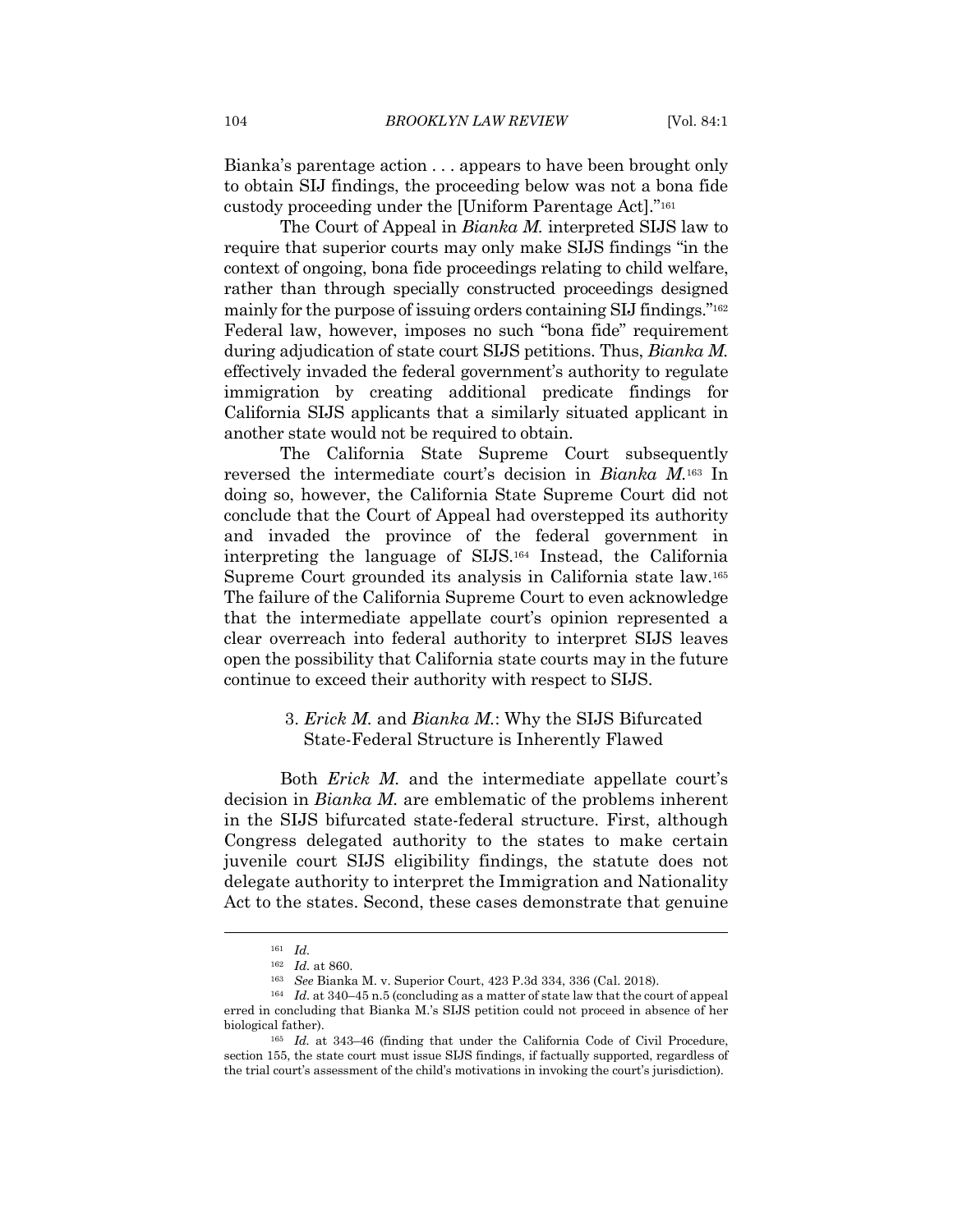disparities will arise among the states that overreach and interpret federal immigration law, which ultimately leads to disparate geographic access to SIJS, and, most significantly, unequal treatment among SIJS applicants based on the fortuity of where they seek state court SIJS findings.

The structure of SIJS that allows state courts to interpret the federal law differently leads to unequal treatment of SIJS applicants and makes SIJS subject to an equal protection challenge under the Fifth Amendment's Due Process Clause. This situation does not present the classic Fourteenth Amendment Equal Protection Clause problem in which a state government discriminates against similarly situated state residents in a way that offends equal protection.166 Indeed, every SIJS applicant in Nebraska who is similarly situated to Erick M. will be treated the same by the Nebraska courts. For our purposes, the relevant comparison is between a SIJS applicant, as in the case of Erick M., who lived in Nebraska and could be reunited with only one parent, but is denied SIJS findings based on the state of Nebraska's interpretation of SIJS, and a similarly situated SIJS applicant who lives in another state that has deferred interpretation to the federal government and are thus found to be SIJS eligible in a state court. This is not a problem that can be effectively attacked under the Fourteenth Amendment's Due Process Clause.167 Instead, the equal protection problem here arises because of the federal government's actions.

DHS has no authority under SIJS to grant a SIJS application if the applicant does not obtain the requisite state court predicate findings.168 Specifically, in those states where the state court has interpreted the federal law in a way that denies access to SIJS, then the predicate findings will not be obtained. DHS has no legal authority to review a state court's refusal to issue SIJS findings, even in situations (such as in *Erick M.* and *Bianka M.*) where the denial is based on the state's interpretation of federal law.169 Thus, DHS will be required as a

<sup>&</sup>lt;sup>166</sup> See supra note 64.<br><sup>167</sup> See supra text accompanying note 33. Given that the analysis is similar in terms of the outcome it should not matter whether action is held to violate the Fourteenth Amendment's Equal Protection Clause or the Fifth Amendment due process provision.<br><sup>168</sup> See 8 U.S.C. § 1101(a)(27)(J) (2012).<br><sup>169</sup> See Memorandum from William R. Yates, Assoc. Dir. for Operations, U.S.

Citizenship & Immigr. Servs., to Reg'l Dirs. & Dist. Dirs. (May 27, 2004), https://www.uscis.gov/ sites/default/files/USCIS/Laws/Memoranda/Static\_Files\_Memoranda/Archives%201998-2008/ 2004/sij\_memo\_052704.pdf [https://perma.cc/5CL9-6RCA]; Memorandum from Lori Scialabba, Deputy Dir., U.S. Citizenship & Immigr. Servs., to January Contrera, Citizenship & Immigr. Servs. Ombudsman (July 13, 2011), https://www.dhs.gov/xlibrary/assets/Citizenship-and-Immigration-Services-Ombudsman-Recommendation-Special-Immigrant-Juvenile-Adjudications.pdf [https://perma.cc/NK9C-UGRS].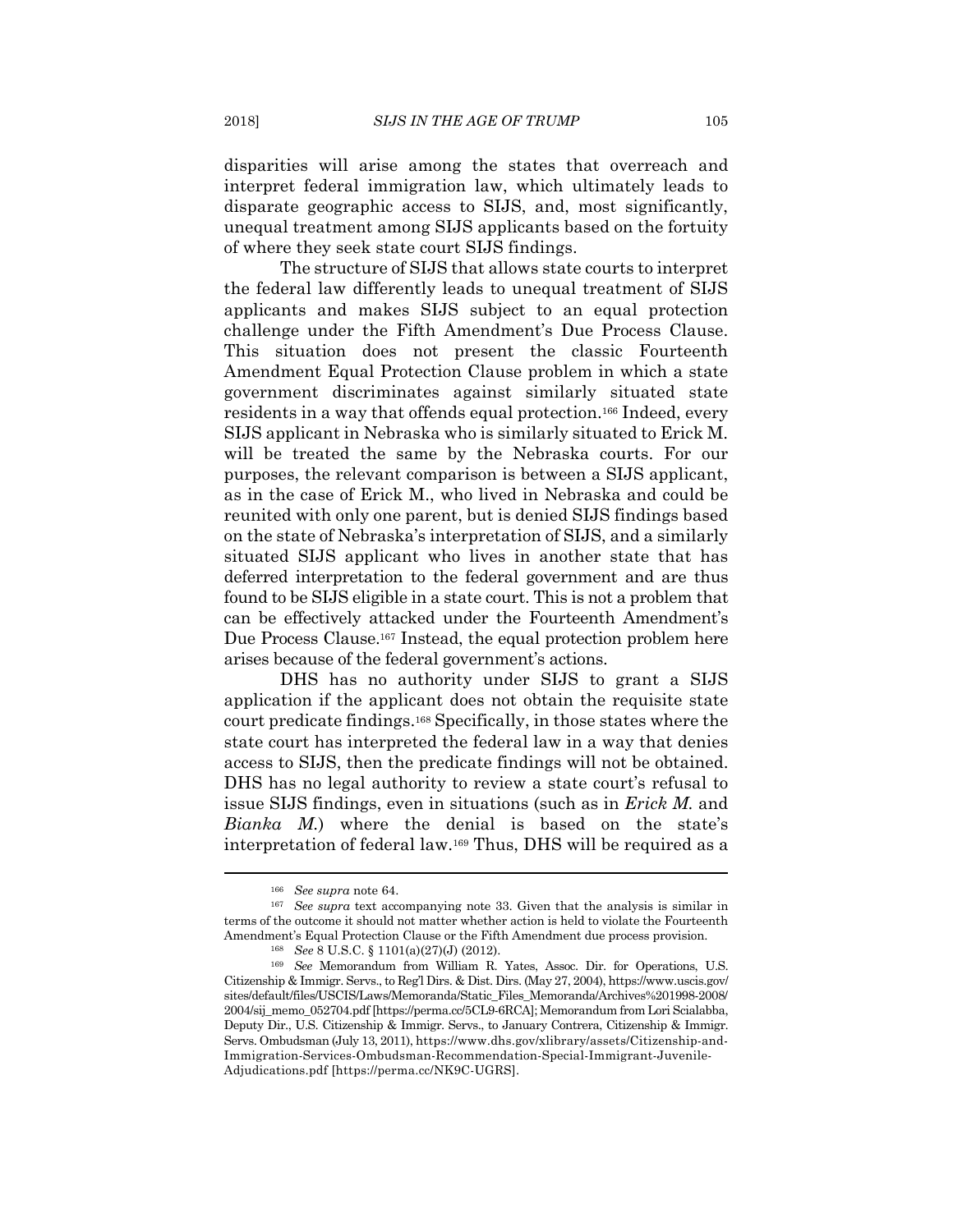matter of law to reject the SIJS application out of hand, even though had that same applicant resided in a different state the application would have been granted. Thus, because of the structure of SIJS, the DHS will treat similarly situated SIJS applicants from different states unequally.

In enacting SIJS, Congress chose to extend its privileges to every applicant who was eligible, and having done so, the federal government cannot deny those privileges based on the fortuity of where the applicant applied. When Congress acts, as it did when it enacted the SIJS legal framework, the Constitution requires that the law comports with Fifth Amendment principles of equal protection and due process. SIJS does not satisfy those principles.

#### *B. Why the Equal Protection Challenge Should Succeed*

As discussed elsewhere here,170 *Plyler* introduced the idea that undocumented children are particularly vulnerable and thus the laws that discriminate against them are subject to some level of judicial scrutiny higher than rational basis; the court required that the government show that the discrimination satisfied a "substantial" state goal.171 Thus, notwithstanding the deference otherwise granted to the executive and congressional branches in the area of immigration,172 deference to Congress and the executive does not insulate discriminatory immigration laws from the judicial scrutiny under equal protection principles.

Furthermore, although this article proposes a novel and unique application of the equal protection doctrine, no meritorious counterargument exists that might undermine the equal protection challenge presented here. The equal protection injury at issue—that SIJS's framework lacks uniform legal guidance, allowing states to interpret federal law inconsistently, which ultimately causes the federal government to apply SIJS

<sup>170</sup> *See supra* notes 65–70 and accompanying text. 171 *See* Plyler v. Doe, 457 U.S. 202, 224 (1982)*.*

<sup>&</sup>lt;sup>172</sup> In deference to the plenary power in the area of immigration to the other branches of the federal government, courts typically apply rational basis review to discriminatory immigration laws that, if enacted by a state, would trigger strict scrutiny. *See, e.g.*, Halaim v. INS, 358 F.3d 1128, 1135 (9th Cir. 2004) ("[B]ecause federal authority in the areas of immigration and naturalization is plenary, '[f]ederal classifications distinguishing among groups of aliens . . . are valid unless wholly irrational.'") (second alteration in original) (quoting Sudomir v. McMahon, 767 F.2d 1456, 1464 (9th Cir. 1985); *see also* Lawrence v. Holder, 717 F.3d 1036, 1041 n.9 (9th Cir. 2013) (addressing a "halfhearted" equal protection argument, the court noted that Congress can "draw lines that specify effective dates when it enacts or amends relief statutes."); Hernandez-Mezquita v. Ashcroft, 293 F.3d 1161, 1163–64 (9th Cir. 2002) (filing deadline for NACARA relief did not violate equal protection); Perez-Oropeza v. INS, 56 F.3d 43, 45–46 (9th Cir. 1995) (limited eligibility for family unity waiver did not violate equal protection).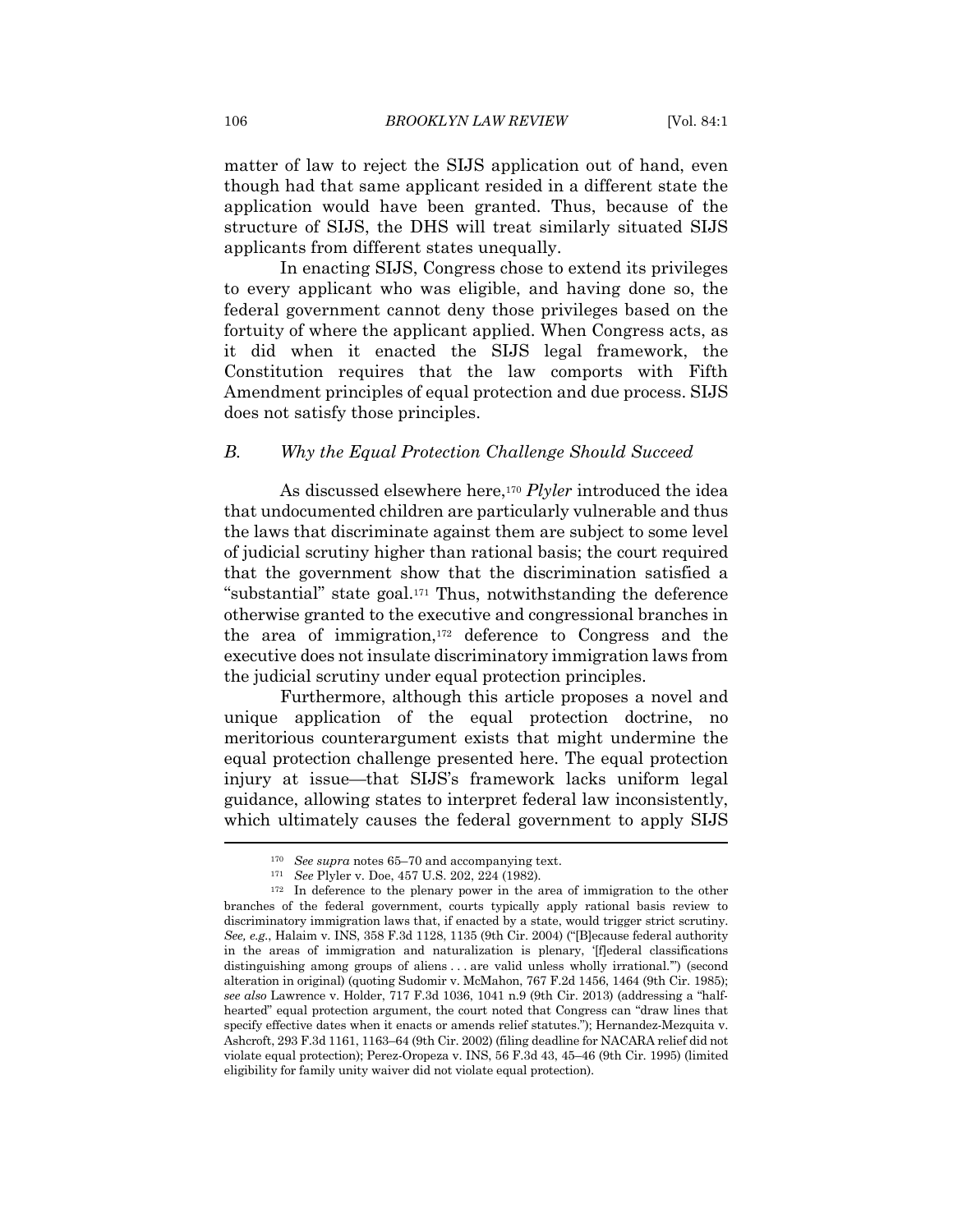unequally—is harm unlike those that the federal courts traditionally countenance. Indeed, there are some instances where the federal courts, including the Supreme Court, have tolerated variation in statutory and constitutional interpretations of the law among the courts.173 This resembles none of them.

 For example, "[n]o court has ever held that the mere existence of a circuit split on an issue of statutory interpretation violates due process or equal protection."174 Courts recognize that disagreements among the federal circuit courts often lead to a review by the Supreme Court,175 and thus circuit splits are tolerated in part because they are temporary.176 At least in the case of criminal defendants, circuits splits are accepted as a rational consequence of their conviction.177 In contrast, the SIJS cases involve minors, not criminal defendants. Moreover, the problem with the interpretation of SIJS does not involve differing interpretations and applications of the law among federal circuits—it involves a split among the states' interpretation of federal law. As the *Erick M.* case demonstrates, the situation is not temporary. *Erick M.* is the law in Nebraska and all similarly situated SIJS applicants in Nebraska are bound by it.178

In addition, this problem does not involve the interpretation or application of federal regulations. When reviewing challenges to administrative agencies' interpretations of laws they implement, the federal courts defer under *Chevron U.S.A. Inc. v. Natural Resources Defense Council* to the agencies unless their interpretation violates "the unambiguously expressed intent of Congress."179

Likewise, this is not a situation where variation in the interpretation of the law should be tolerated because a state is simply interpreting state law. In general, the federal courts defer to the interpretation of state law by the state's highest court on matters of state law.180

<sup>173</sup> *See infra* text accompanying note 175. 174 Habibi v. Holder, 673 F.3d 1082, 1088 (9th Cir. 2011) (rejecting contention that the differing application of the law in different circuits violates equal protection). 175 *See, e.g.*, Graham v. United States, No. CV-91-4112, 1992 WL 141998, at \*7

<sup>(</sup>E.D.N.Y. June 4, 1992) ("The Supreme Court commonly grants certiorari to heal circuit splits."). 176 *Id.* at \*9; *see also* Allegheny Pittsburgh Coal Co. v. Webster Cty., 488 U.S.

<sup>336, 343 (1989) (</sup>inequalities between tax rates would not violate equal protection if they were temporary, since "the constitutional requirement is the seasonable attainment of a rough equality"). 177 *See, e.g.*, Hernandez v. Gilkey, 242 F. Supp. 2d 549, 554 (S.D. Ill. 2001) (observing

that a criminal defendant's equal protection rights are not violated on the ground that "similarly situated" defendants are treated differently as a result of a circuit split).<br>
<sup>178</sup> In re Erick M., 820 N.W.2d 639, 648 (Neb. 2012).<br>
<sup>179</sup> Chevron U.S.A. Inc. v. Nat. Res. Def. Council, Inc., 467 U.S. 837, 84

<sup>(</sup>upholding Illinois Supreme Court's interpretation of a state waiver rule, even though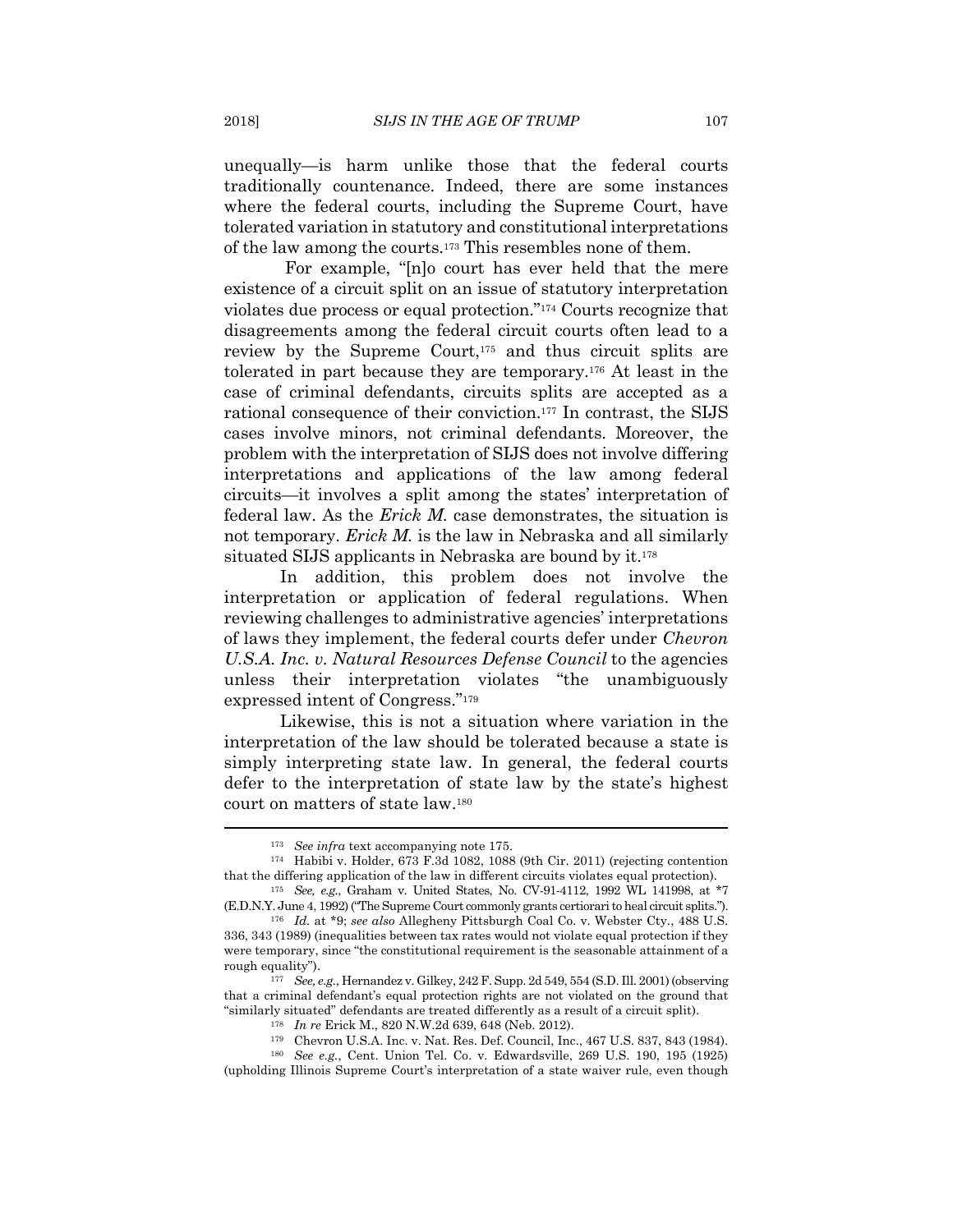The deference afforded to state courts to interpret state law has been recognized even in the context of SIJS. In 2008, in *Perez-Olano v. Gonzalez*, a class of SIJS applicants challenged, *inter alia*, the "age-out" regulations in SIJS law.<sup>181</sup> They argued that the regulations violated the Equal Protection Clause because in some states the process of obtaining SIJS state court predicate findings took so long that by the time applicants received those findings they were no longer eligible under state law, i.e., they had aged out of the state dependency system, and thus could no longer receive SIJS predicate findings from the state.182 The district court rejected all of the plaintiffs' arguments challenging the "age-out" regulations, afforded the regulations deference under *Chevron*, and concluded that the SIJS regulations were uniform and rational.183 With respect to the equal protection claim, the court dispatched in a footnote that the problem for the SIJS applicants was not that the federal government had engaged in differential treatment in the application of the federal regulations, or that the states had interpreted the federal regulations in a manner that failed to comply with the federal law.184 Instead, the plaintiffs' complaint centered on the state's interpretation and application of the state's dependency law, which the court implicitly concluded did

that interpretation resulted in the forfeiture of federal constitutional rights; refusing to supplant Illinois law with a federal definition of waiver, the Supreme Court explained that the state court's declaration "should bind us unless so unfair or unreasonable in its application to those asserting a federal right as to obstruct it."). 181 Perez-Olano v. Gonzalez*,* 248 F.R.D. 248, 252 (C.D. Cal. 2008). In *Perez-*

*Olano*, the plaintiffs' primary challenge to the "age-out" regulations was that they "impose[d] additional eligibility requirements unauthorized by the statute." *Id.* at 268– 69. They also challenged the government's policy requiring in-custody minors to obtain ICE's specific consent, contending that 8 U.S.C. § 1101(a)(27)(J) did not authorize the defendants to acquire specific consent for a SIJS-predicate order because such orders do not "determine the custody status or placement" of an in-custody minor. *Id.* at 263–67. As they existed when *Perez-Olano* was decided,

<sup>8</sup> C.F.R. § 204.11(c)(1) preclude[d] SIJ classification once a youth [was] no longer "under twenty-one years of age." [The regulation] require[d] that a youth seeking SIJ status "continue to be dependent upon the juvenile court and eligible for long-term foster care, such declaration, dependency or eligibility not having been vacated, terminated, or otherwise ended ...." Similarly, for SIJ-based adjustment of status, 8 C.F.R. §§ 205.1(a)(3)(iv)(A, C, & D) revoke[d] a youth's SIJ classification "[u]pon the beneficiary reaching the age of 21; . . . the termination of the beneficiary's dependency upon the juvenile court; . . . [or] the termination of the [youth's] eligibility for long-term foster care."

*Id.* at 267. 182 *Id.* at 269 n.14. 183 *Id.* at 269. 184 *Id.* at 269 n.14.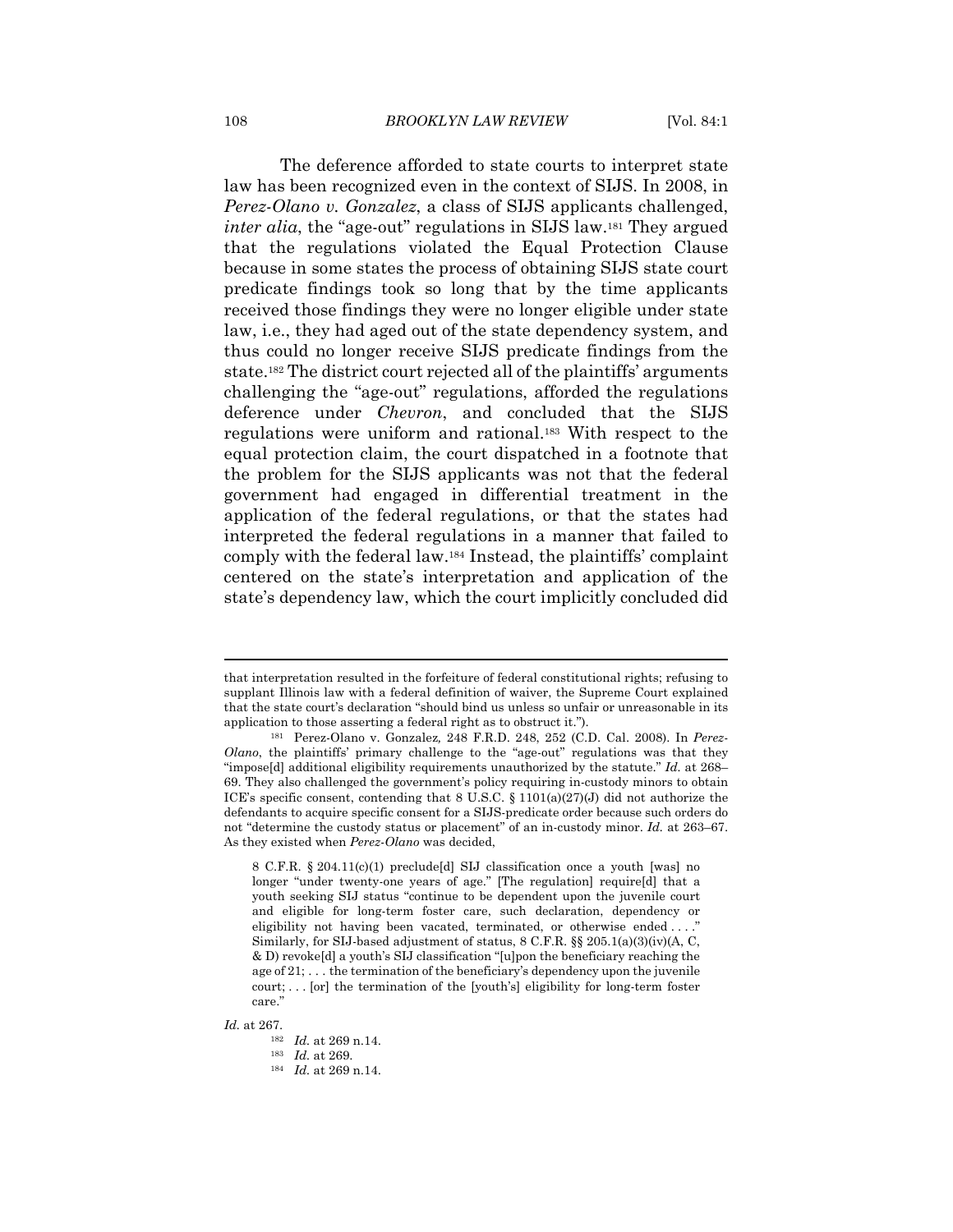not represent a violation of equal protection guarantees.185 In contrast, here, the equal protection problem originates from states' differing interpretations of federal law, which was not an issue in *Perez-Olano v. Gonzalez*.

Finally, the problem presented in this article does not fall within the narrow category of criminal cases, notably in the federal habeas context, where the federal courts often defer to the state court application of federal law.186 The deference to the state courts' interpretations in the criminal habeas context is by design; it stems from the large role the state courts play in the criminal justice system compared to the more limited role of federal courts.187 Nonetheless, although the federal courts defer to the state courts in the context of habeas, even that deference has its limits—the federal court will grant relief where the state court's action violates constitutional rights.188 And that is exactly the situation presented here—the state courts interpreting SIJS in a way that results in a violation of the Constitution's guarantee of equal protection. Indeed, SIJS was intended to serve a fair, uniform, and unitary nationwide process for UAC to seek protected status under federal immigration law. The states were not invited into the process to place their own unique spin

intrinsic reason why the fact that a man is a federal judge should make him more competent, or conscientious, or learned with respect to [federal law] than his neighbor in the state courthouse'") (quoting Paul M. Bator, *Finality in Criminal Law and Federal Habeas Corpus for State Prisoners*, 76 HARV. L. REV. 441, 509 (1963)).<br><sup>187</sup> Habeas relief will be granted if the petitioner demonstrates that the state

<sup>185</sup> *Id. Perez-Olano* was settled in 2010 and the settlement updated again in 2015. As part of the settlement, the class members who had been deprived of SIJS findings based on the age-out provision were eligible to reopen their SIJS cases with the DHS. *See* Settlement Agreement at 8, Perez-Olano v. Holder, 2:05-cv-03604-DDP-RZ (C.D. Cal. Aug. 31, 2010) (No. 2:05-CV-3604), ECF. No. 159-1; *see also* William Wilberforce Trafficking Victims Protection Reauthorization Act of 2008, Pub. L. No. 110- 457, § 235, 122 Stat 5044, 5074–82 (codified as amended at 8 U.S.C. § 1232 (2012); Stipulation Settling Motion for Class Wide Enforcement of Settlement at 2–6, Perez-Olano v. Holder, 2:05-cv-03504-DDP-RZ (C.D. Cal. Mar. 4, 2015) (No. 2:05-CV-3604), ECF No. 186, http://immigrantchildren.org/PDF/186%2003-04-15%20Perez%20Olano%20- %20STIPULATION%20SETTLING%20MOTION%20FOR%20CLASS-%20WIDE%20 ENFORCEMENT%20OF%20SETTLEMENT.pdf [https://perma.cc/5H4C-BPDT].<br><sup>186</sup> Stone v. Powell, 428 U.S. 465, 494 n.35 (1976) (Recognizing that "there is 'no

court's decision "was contrary to, or involved an unreasonable application of, clearly established Federal law." 28 U.S.C. § 2254(d)(1) (2012). This "'highly deferential standard'" is "'difficult to meet,' because the purpose . . . is to ensure that federal habeas relief functions as a 'guard against extreme malfunctions in the state criminal justice systems,' 'and not as a means of error correction.'" Cullen v. Pinholster, 563 U.S. 170, 180 (2011) (citation omitted); Greene v. Fisher, 565 U.S. 34, 38 (2011) (quoting Harrington v. Richter, 562 U.S. 86, 102–03 (2011)). "The Court is not to determine whether the court of appeals's decision was correct or whether this Court may have reached a different outcome." Larson v. Patterson, No. 2:09-CV-989-PMW, 2011 WL 129485, at \*1 (D. Utah Jan. 14, 2011) (citing Lockyer v. Andrade, 538 U.S. 63, 75–76 (2003)). "The role of federal habeas proceedings, while important in assuring that constitutional rights are observed, is secondary and limited." Barefoot v. Estelle, 463 U.S. 880, 887 (1983). 188 *See, e.g.*, Lockyer v. Andrade, 538 U.S. 63, 77 (2003).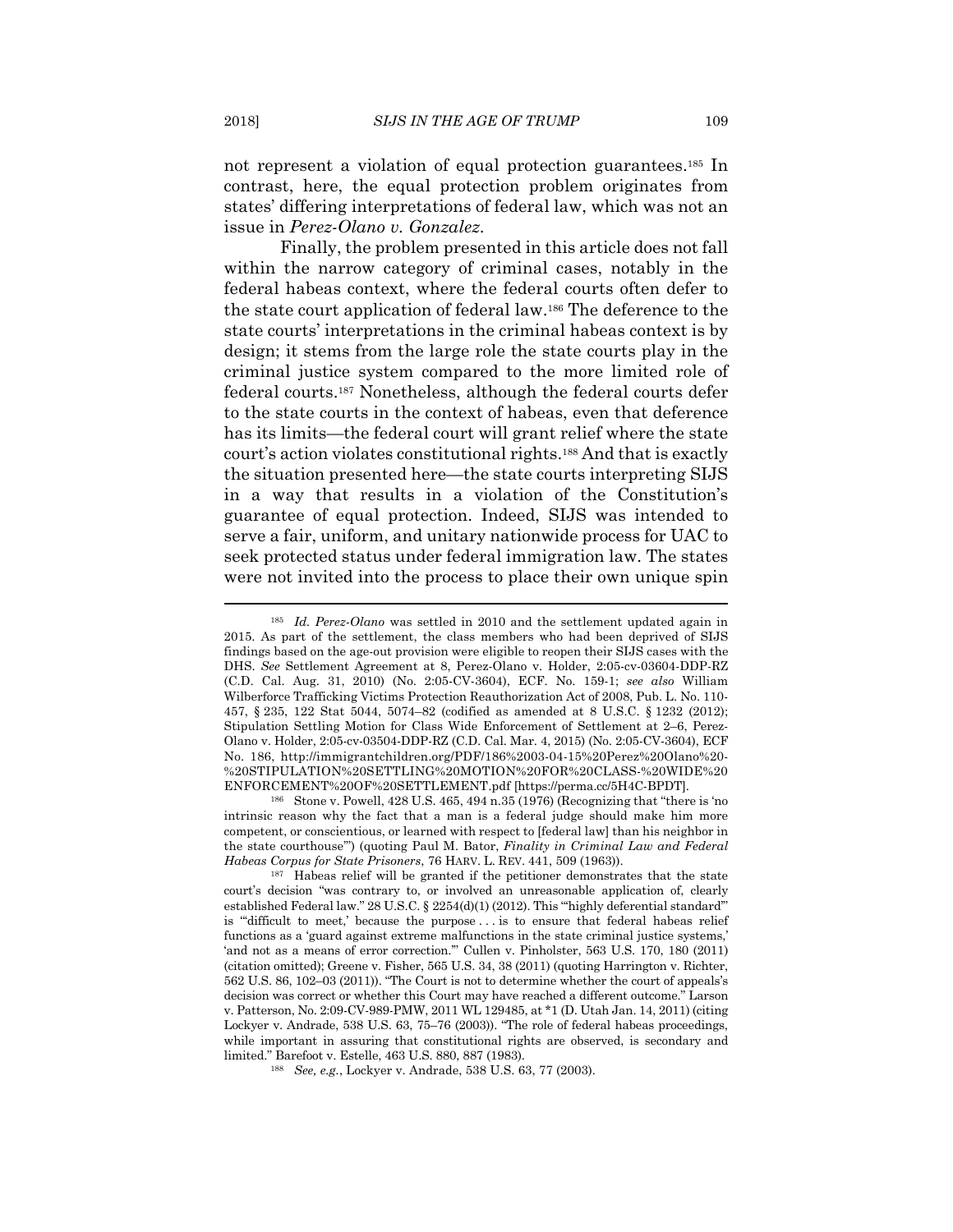on the federal law; rather, when originally enacted, the states were included in the framework simply because the drafters believed that state courts had the family law expertise and experience needed to make the predicate factual findings relevant to the eligibility determination.189 As has been shown, however, in cases such as *Erick M.* and *Bianka M*., the state courts have overstepped that authority. Thus, SIJS applicants, similar to *Erick M*.190, have no recourse except to assert a federal equal protection claim because their highest state court has interpreted the federal law in a way that is unfair and forecloses their access to the federal privileges of SIJS.191

Admittedly, this novel proposal—asserting an equal protection challenge—to achieve reform of an entire framework of federal law and the arguments offered in support of this idea is without precedent in the context of SIJS. It is not, however, entirely without analogical support in the canon of Supreme Court jurisprudence. A useful comparison can be drawn between the equal protection harms here and those that the Supreme Court found in *Bush v. Gore*.192 The majority in *Bush v. Gore* identified the Florida Supreme Court's failure to formulate uniform rules and specific standards for the counties to use to determine voter intent as the reason the state court's recount procedures violated the Equal Protection Clause.193 The Florida Supreme Court had baked in uncertainty and ambiguity in the vote counting process, allowing counties in Florida to apply their individual legal standards, leading, according to the majority of the Supreme Court, to the unequal evaluation of the ballots across the state.194 SIJS suffers from the same failings. SIJS' bifurcated, state-federal power-sharing framework, as well the language of SIJS, have given the states too much space to interpret the SIJS law and to create legal standards based on state interpretation of

<sup>189</sup> *See supra* note 87. 190 *In re* Erick M., 820 N.W.2d 639, 639 (Neb. 2012). 191 This point is clearly illustrated in the case of Nebraska after *Erick M*. In 2014, two years after the Nebraska Supreme Court decided *Erick M.*, USCIS, the agency charged with administering the Act, including applications for SIJS, took the position that abuse, neglect or abandonment by *one* parent was sufficient for purposes of SIJS predicate findings. *See Immigration Relief for Abused Children*, U.S. CITIZENSHIP & IMMIGR. SERVS. at 1 (Apr. 2014), https://www.uscis.gov/sites/default/files/USCIS/ Green%20Card/Green%20Card%20Through%20a%20Job/Immigration\_Relief\_for\_Ab used\_Children-FINAL.pdf [https://perma.cc/7YPB-2UUH] (providing that SIJ-eligible children may "[b]e living with a foster family, an appointed guardian, or the non-abusive parent"). This notwithstanding, the Nebraska Supreme court's interpretation of the "one or both" parent language—now at odds with the USCIS view—remains the law for SIJS applicants in Nebraska. 192 Bush v. Gore, 531 U.S. 98, 105 (2000). 193 *Id.* at 105–08. 194 *Id.* at 106.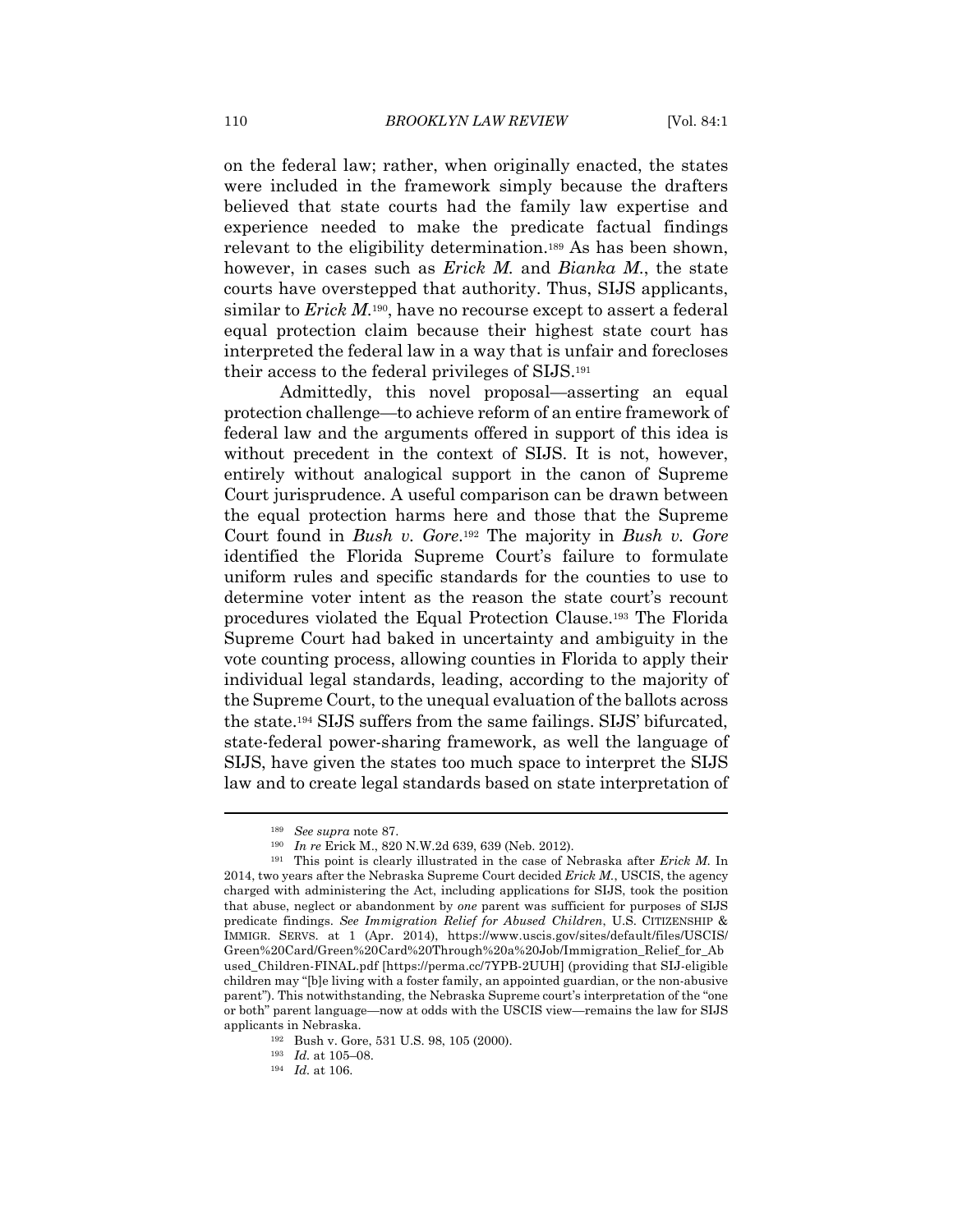federal law, ultimately leading to the unequal application of federal law. There is no conceivable rational basis to justify the unequal treatment of SIJS applicants; there is no interest, substantial or otherwise, that it serves. Following *Bush v. Gore*, therefore, SIJS violates equal protection.

#### IV. IF NOT BEFORE, WHY NOW?

Interestingly, none of the immigration scholars researching and writing passionately about SIJS' failings and potential fixes have suggested an equal protection challenge to it. Legal research has revealed that among the numerous legal attacks on SIJS mounted since its enactment almost thirty years ago, an equal protection challenge has been asserted only once in *Perez-Olano v. Gonzalez*, which claimed that SIJS's "age-out" provision violated the equal protection doctrine only as an adjunct and alternative argument to its primary attack on the regulation.195

Why is that the case? If, as this article posits, an equal protection problem is ingrained in SIJS, and the entire framework of the law is susceptible to a successful equal protection challenge, why has the claim not been proposed in the scholarship or litigated before now?

Maybe it has not been asserted because the question presented is too complicated, i.e., does a violation of the constitutional right to equal protection of the law result when a state actor interprets the federal law in a way that causes a federal actor to apportion federal benefits unequally? This is a difficult question to pose, let alone answer. Or maybe the challenge has escaped attention for prudential reasons, such as when the identity of the defendants is not clear. Alternatively, it could be that scholars and advocates that are usually focused on the intricacies of immigration law (rather than constitutional law) have simply not considered asserting an equal protection claim.

On the other hand, it is also possible that immigration law advocates have previously considered equal protection claims but decided against asserting them because of the risk associated with attacking the entire SIJS framework. They may fear that the courts might invalidate the law in its entirety—"throw the baby out with the bath water"196—leaving all unaccompanied,

<sup>195</sup> *See* Perez-Olano v. Gonzalez, 248 F.R.D. 248, 262–69 (C.D. Cal. 2008); *see also supra* note 181 and accompanying text. 196 This idiom derives from a German proverb, "das Kind mit dem Bade

ausschütten." This phrase first appeared in 1512, in Narrenbeschwörung (Appeal to Fools) by Thomas Murner. Michael Quinion, *Newsletter 826,* WORLD WIDE WORDS (Apr. 6, 2013), http://www.worldwidewords.org/nl/ohfq.htm [https://perma.cc/WDG5-8GPW].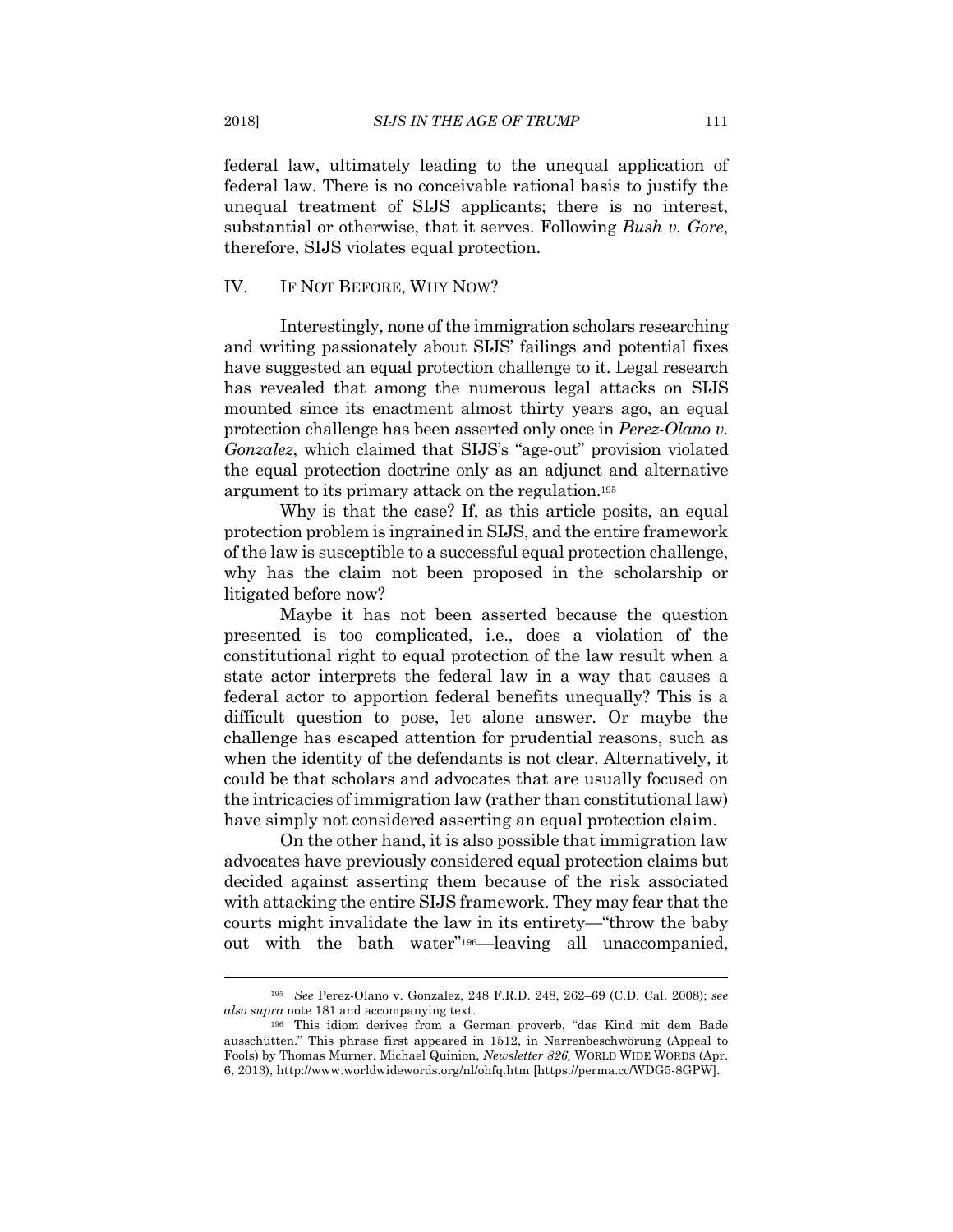undocumented children with no opportunity to remain in the United States legally.197 This fear is genuine. Nonetheless, given the anti-immigrant political sentiments expressed during the 2016 election cycle, the Trump administration's attempts to end DACA, its "zero tolerance" immigration policy, the open hostility expressed by members of the executive branch towards the undocumented community, and the lack of political will and inaction in Congress, non-litigation options are not viable.198 In addition, given the climate of deregulation that currently prevails in federal agencies,199 the SIJS as we have known it for more than twenty-five years may soon no longer exist. Consequently, there is nothing left to lose by asserting an equal protection challenge to the SIJS framework.

Challenges to federal government actions based on the Equal Protection Clause are increasing.200 They are the new black.201 In the last eighteen months, equal protection challenges have been filed to enjoin a number of the executive branch's actions and the federal courts have not hesitated to review the merits of these cases.202 The moment for an equal protection challenge to SIJS has arrived. No time like the present.

where the courts have shown a willingness to decide the outer limits of discrimination

<sup>197</sup> Given the recent jurisprudence of the Supreme Court, this fear is not entirely unjustified. *See e.g.*, Sessions v. Morales-Santana, 137 S. Ct. 1678, 1701 (2017). In *Morales-Santana*, the Supreme Court held the different treatment of unmarried fathers and unmarried mothers in, 8 U.S.C. § 1409(c) (2012), with regard to the required length of physical presence, was an equal-protection violation. *Id.* at 1696–1701. The Court, however, disagreed with the United States Court of Appeals for the Second Circuit on the appropriate remedy for this violation. Rather than choosing to extend the benefits of § 1409(c) to Mr. Morales-Santana and others disadvantaged by the equal-protection violation, the Court held that withdrawing the benefits of § 1409(c) from those to whom it applied was more consistent with Congressional intent, because § 1409(c) was merely an exception to the broader and stricter rule of 8 U.S.C. § 1401(a)(7). *Id.* at 1699. "Going forward," the Court said, "Congress may address the issue and settle on a uniform prescription that neither favors nor disadvantages any person on the basis of gender." *Id.* at 1701. Until Congress does so, however, the Court held that "[i]n the interim  $\ldots$  § 1401(a)(7)'s now-five-year requirement should apply, prospectively, to children born to unwed U.S.-citizen mothers." *Id.* This notwithstanding, as described *supra* note 141, here plaintiffs might request an injunction prohibiting unconstitutional applications or a holding that consistency with legislative intent requires invalidating a section of the law that offends equal protection and in so doing seek a narrow remedy with preserves the entitlement intended by the legislature in promulgating SIJS.<br><sup>198</sup> See supra Section II.B.3.b.<br><sup>199</sup> *Tracking Deregulation in the Trump Era*, BROOKINGS INST. (Oct. 20,

<sup>2017),</sup> https://www.brookings.edu/interactives/tracking-deregulation-in-the-trumpera/ [https://perma.cc/J588-J5HN]. 200 *See supra* notes 4–11. 201 Because "black" is always in style in the fashion industry, proclaiming that

something is "the new black" means that it is the hottest new thing. This phrase is no longer limited to the world of fashion; it highlights the "coolness" of anything. *The New Black*, FARLEX DICTIONARY OF IDIOMS (2015), https://idioms.thefreedictionary.com/the+ new+black [https://perma.cc/9KQQ-6XGV]. 202 Indeed, the litigation of President Trump's travel ban provides an example